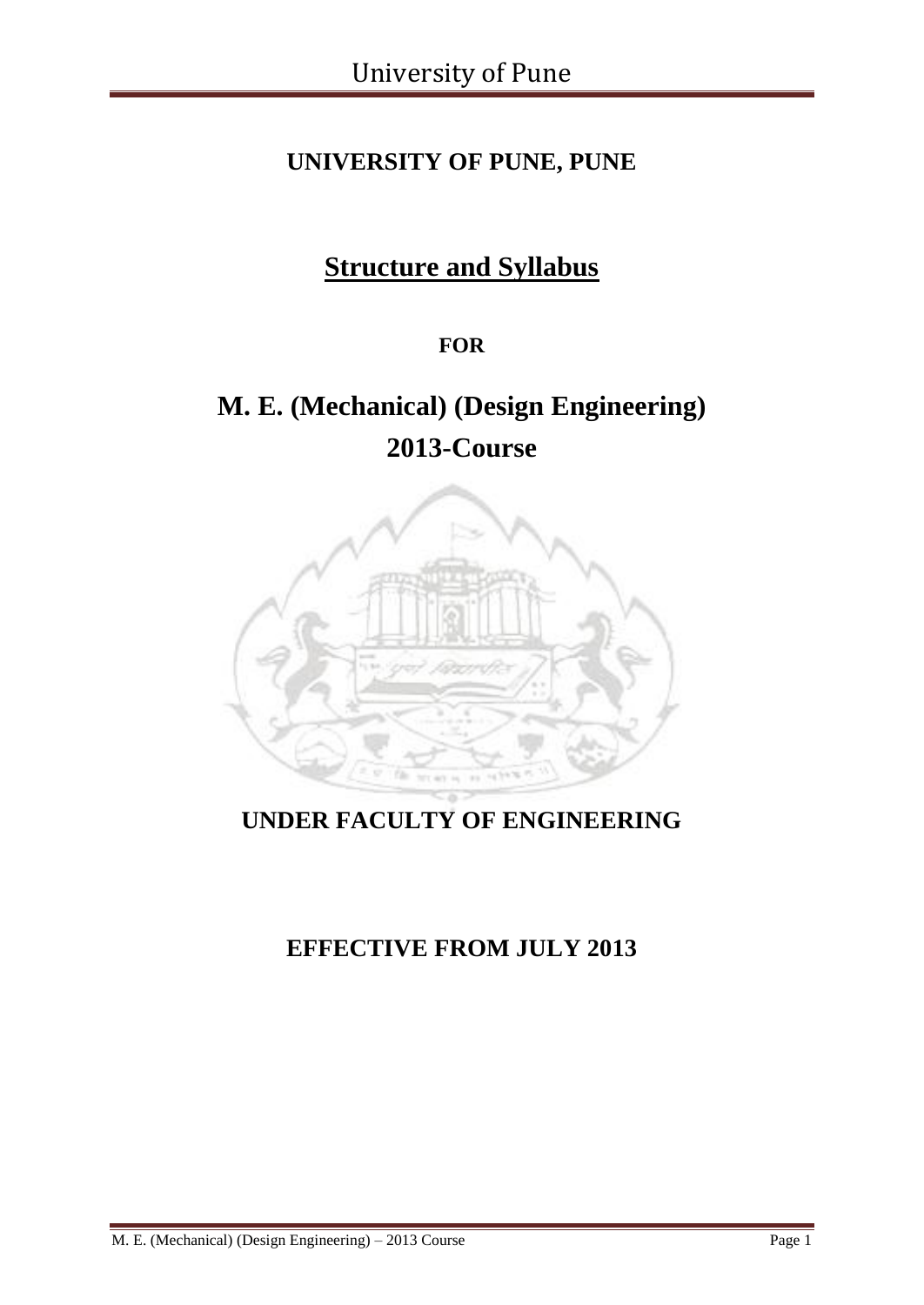### **M.E. Mechanical Engineering (Design Engineering) - 2013 Course**

| <b>CODE</b> | <b>SUBJECT</b>                                                                  | <b>TEACHING</b><br><b>SCHEME</b> |                           | <b>EXAMINATION SCHEME</b>         |    |                                  |              | <b>CREDITS</b> |
|-------------|---------------------------------------------------------------------------------|----------------------------------|---------------------------|-----------------------------------|----|----------------------------------|--------------|----------------|
|             |                                                                                 | Let.<br>Pr                       | Paper                     |                                   | TW | Oral/<br><b>Present</b><br>ation | <b>Total</b> |                |
|             |                                                                                 |                                  | In Semester<br>Assessment | <b>End Semester</b><br>Assessment |    |                                  |              |                |
| 507201      | Advanced<br><b>Mathematics</b>                                                  | $\overline{4}$                   | 50                        | 50                                |    |                                  | 100          | 4              |
| 502202      | <b>Material Science</b><br>and Mechanical<br><b>Behavior</b><br>of<br>Materials | 4                                | 50                        | 50                                |    |                                  | 100          | 4              |
| 502203      | <b>Advanced Stress</b><br>Analysis                                              | 4                                | 50                        | 50                                |    |                                  | 100          | 4              |
| 502204      | Research<br>Methodology                                                         | 4                                | 50                        | 50                                |    |                                  | 100          | 4              |
| 502205      | Elective I**                                                                    | 5                                | 50                        | 50                                |    |                                  | 100          | 5              |
| 502206      | Lab Practice I                                                                  | 4                                |                           |                                   | 50 | 50                               | 100          | 4              |
|             | <b>Total</b>                                                                    | 25                               | 250                       | 250                               | 50 | 50                               | 600          | 25             |

### **SEMESTER I**

### **SEMESTER II**

| <b>CODE</b> | <b>SUBJECT</b>                                   | <b>TEACHING</b><br><b>SCHEME</b> |                           | <b>EXAMINATION SCHEME</b>         |     |                                  |              |                |
|-------------|--------------------------------------------------|----------------------------------|---------------------------|-----------------------------------|-----|----------------------------------|--------------|----------------|
|             |                                                  | Lect.<br>Pr                      | <b>Paper</b>              |                                   | TW  | Oral/<br><b>Present</b><br>ation | <b>Total</b> |                |
|             |                                                  |                                  | In Semester<br>Assessment | <b>End Semester</b><br>Assessment |     |                                  |              |                |
| 502207      | Analysis<br>and<br>Synthesis<br>of<br>Mechanisms | $\overline{\mathcal{L}}$         | 50                        | 50                                |     |                                  | 100          | $\overline{4}$ |
| 502208      | Advanced<br>Mechanical<br><b>Vibrations</b>      | 4                                | 50                        | 50                                |     |                                  | 100          | 4              |
| 502209      | Element<br>Finite<br>Method                      | 4                                | 50                        | 50                                |     |                                  | 100          | $\overline{4}$ |
| 502210      | Elective II                                      | 5                                | 50                        | 50                                | -   |                                  | 100          | 5              |
| 502211      | Lab Practice II                                  | 4                                |                           | $\overline{\phantom{a}}$          | 50  | 50                               | 100          | 4              |
| 502212      | Seminar I                                        | 4                                |                           |                                   | 50  | 50                               | 100          | $\overline{4}$ |
|             | <b>Total</b>                                     | 25                               | 200                       | 200                               | 100 | 100                              | 600          | 25             |

**Note:**

**Elective I\*\*: Common to All M.E. Mechanical Programmes**

 $\curvearrowright$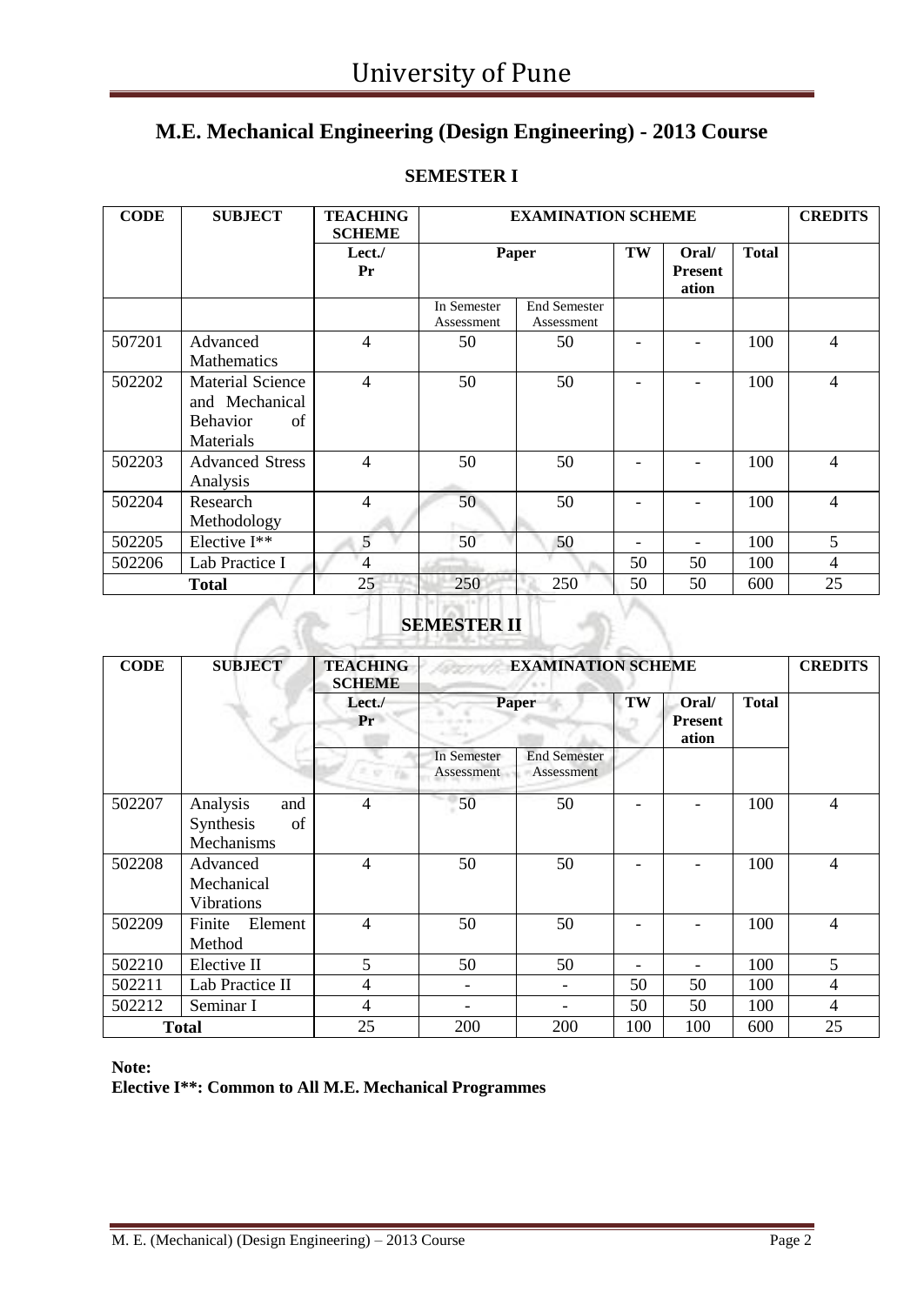#### **SEMESTER III**

| <b>CODE</b> | <b>SUBJECT</b>                                    | <b>TEACHING</b><br><b>SCHEME</b> |                           | <b>EXAMINATION SCHEME</b>         |     |                                  |              |    |
|-------------|---------------------------------------------------|----------------------------------|---------------------------|-----------------------------------|-----|----------------------------------|--------------|----|
|             |                                                   | Lect./ Pr                        | Paper                     |                                   | TW  | Oral/<br><b>Present</b><br>ation | <b>Total</b> |    |
|             |                                                   |                                  | In Semester<br>Assessment | <b>End Semester</b><br>Assessment |     |                                  |              |    |
| 602213      | Optimization<br>Techniques                        | $\overline{4}$                   | 50                        | 50                                |     |                                  | 100          | 4  |
| 602214      | Mechanical<br><b>Measurements</b><br>and Controls | 4                                | 50                        | 50                                |     |                                  | 100          | 4  |
| 602215      | Elective III                                      | 5                                | 50                        | 50                                |     |                                  | 100          | 5  |
| 602216      | Seminar II                                        | 4                                | -                         | $\overline{\phantom{a}}$          | 50  | 50                               | 100          | 4  |
| 602217      | Project Stage I                                   | 08                               |                           | -                                 | 50  | 50                               | 100          | 8  |
|             | <b>Total</b>                                      | 25                               | 150                       | 150                               | 100 | 100                              | 500          | 25 |

#### **SEMESTER IV**

| <b>CODE</b> | <b>SUBJECT</b>              | <b>TEACHING</b><br><b>SCHEME</b> | <b>EXAMINATION SCHEME</b> |     |                           |              | <b>CREDITS</b> |
|-------------|-----------------------------|----------------------------------|---------------------------|-----|---------------------------|--------------|----------------|
|             |                             | Lect.<br>Pr                      | <b>Paper</b>              | TW  | Oral/<br>present<br>ation | <b>Total</b> |                |
| 602218      | Seminar III                 |                                  |                           | 50  | 50                        | 100          |                |
| 602219      | Work<br>Project<br>Stage II | 20                               |                           | 150 | 50                        | 200          | 20             |
|             | <b>Total</b>                | 25                               | $-14.4$                   | 200 | 100                       | 300          | 25             |

#### **Lab Practice I & II:**

The laboratory work will be based on completion of assignments confined to the courses of that semester.

#### **SEMINAR:**

The student shall deliver the seminar on a topic approved by authorities.

**Seminar I :** shall be on state of the art topic of student's own choice approved by authority. The student shall submit the seminar report in standard format, duly certified for satisfactory completion of the work by the concerned Guide and head of the department/institute.

**Seminar II :** shall be on the topic relevant to latest trends in the field of concerned branch, preferably on the topic of specialization based on the electives selected by him/her approved by authority. The student shall submit the seminar report in standard format, duly certified for satisfactory completion of the work by the concerned Guide and head of the department/institute.

**Seminar III:** shall be extension of **seminar II.** The student shall submit the seminar report in standard format, duly certified for satisfactory completion of the work by the concerned Guide and head of the department/institute.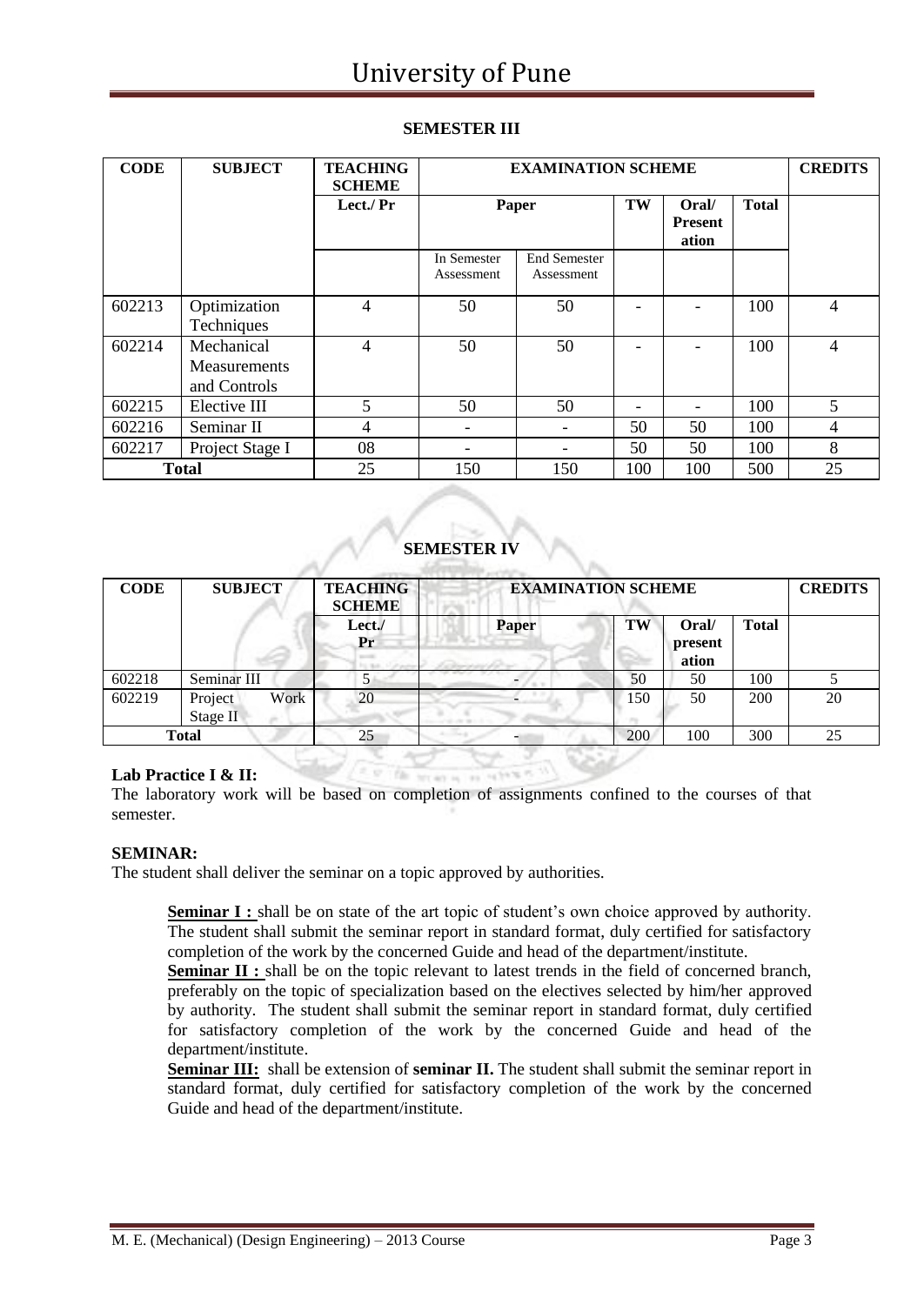#### **PROJECT WORK**:

The project work shall be based on the knowledge acquired by the student during the coursework and preferably it should meet and contribute towards the needs of the society. The project aims to provide an opportunity of designing and building complete system or subsystems based on area where the student likes to acquire specialized skills.

#### **Project Work Stage – I**

Project work Stage – I is the integral part of the project Work. In this, the student shall complete the partial work of the Project that will consist of problem statement, literature review, project overview, scheme of implementation (UML/ERD/block diagram/ PERT chart, etc.) and Layout & Design of the Set-up. The candidate shall deliver a presentation as a part of the progress report of Project work Stage-I, on the advancement in Technology pertaining to the selected dissertation topic.

The student shall submit the progress report of Project Work Stage-I in standard format duly certified for satisfactory completion of the work by the concerned guide and head of the department/Institute.

#### **Project Work Stage - II**

In Project Work Stage – II, the student shall complete the balance part of the Project that will consist of fabrication of set up required for the project, conducting experiments and taking results, analysis & validation of results and conclusions.

The student shall prepare the final report of Project work in standard format duly certified for satisfactory completion of the work by the concerned guide and head of the department/Institute.

Note: Institute must submit the list of candidates, guide and project details (title, area, problem definition, and abstract - clearly indicating objectives and scope, sponsorship details, if any) to the university within month of commencement of third semester. The guide must be approved/qualified teacher of the institute. A guide can guide at the most 8 students per year.

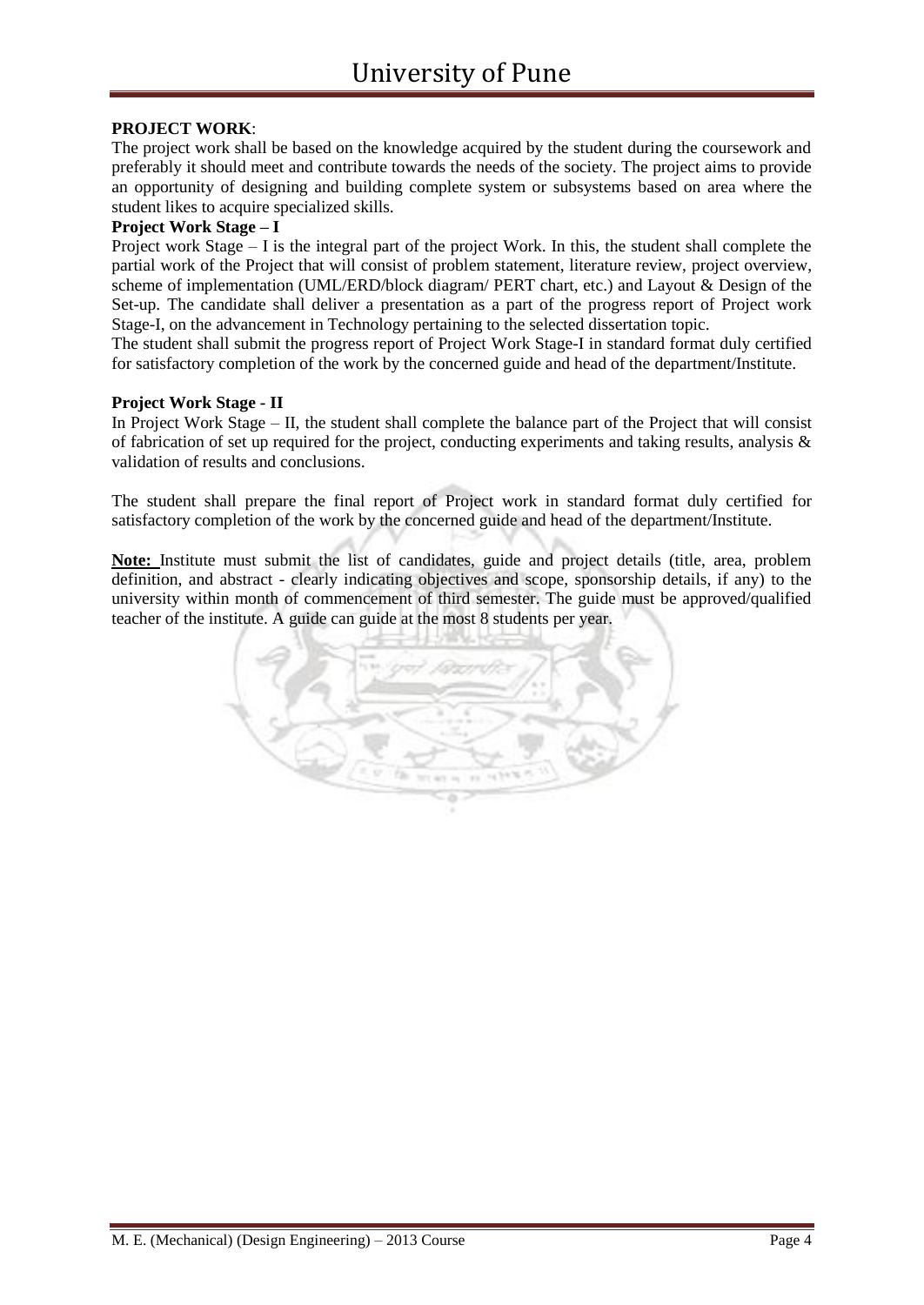### **Semester - I Advanced Mathematics [507201]**

| CODE   | <b>TEACHING</b><br><b>SCHEME</b> |              | <b>EXAMINATION SCHEME</b> |   |                     |              |  |  |
|--------|----------------------------------|--------------|---------------------------|---|---------------------|--------------|--|--|
|        | Lect. /Week                      | <b>Paper</b> |                           |   | Oral/               | <b>Total</b> |  |  |
|        |                                  | In Semester  | <b>End Semester</b>       |   | <b>Presentation</b> |              |  |  |
|        |                                  | Assessment   | Assessment                |   |                     |              |  |  |
| 507201 |                                  | 50           | 50                        | - | -                   | 100          |  |  |

#### **1. Inner Product Spaces, Orthogonality**

Inner products, Cauchy-Schwartz inequality, Orthogonal projections, Gram-Schmidt orthogonalization, Matrix representation of inner product, Least square solutions

#### **2. Complex Analysis**

Complex variables, Complex differentiation, Harmonic functions, conformal mapping, Complex integration, Cauchy's integral formulae and Calculus of residues

#### **3. Transforms**

Concept of transforms, Fourier transforms, Applications to partial differential equations, Discrete Fourier transform, Laplace transforms and its inverse, Laplace transform of special functions: Unit step, Unit impulse, Periodic and Error. Applications to initial value problem and wave equation using transform techniques.

#### **4. Differential Equation**

Series Solution of differential equations, Bessel's and Legendre's differential equations, Mass spring systems of multi degree freedom, Matrix formulation for differential equations in vibration theory, Normal mode solution, Numerical computation of Eigen value.

#### **5. Numerical Analysis**

Finite difference analysis, Explicit and Implicit finite difference scheme, Stability of finite difference method, Applications of finite difference analysis in boundary value problems, one dimensional diffusion equation, Wave equation, Laplace equation.

#### **6. Calculus of Variation**

Introduction, Functional, Euler's equation, Isoperimetric Problem, Functional involving higher order derivative, Approximate solution of boundary value problem, Rayleigh –Ritz method , Galerkin's method, Lagrange's principal.

#### **References –**

- 1. Advanced Engineering Mathematics, Erwin Kreyszig, Wiley India
- 2. Higher Engineering Mathematics, B. S. Grewal, Khanna Publishers Delhi
- 3. Linear Algebra, Jin Ho Kwak and Sungpyo Hong, Springer international edition
- 4. Mechanical Vibration, Singiresu S. Rao, Pearson Education, Inc
- 5. Applied Numerical Analysis, Curtis F.Gerald and Patrick O. Wheatley, Pearson Education, Inc
- 6. Essential Mathematical Methods for Physicists, Hans J. Weber and G. B. Arfken, Academic Press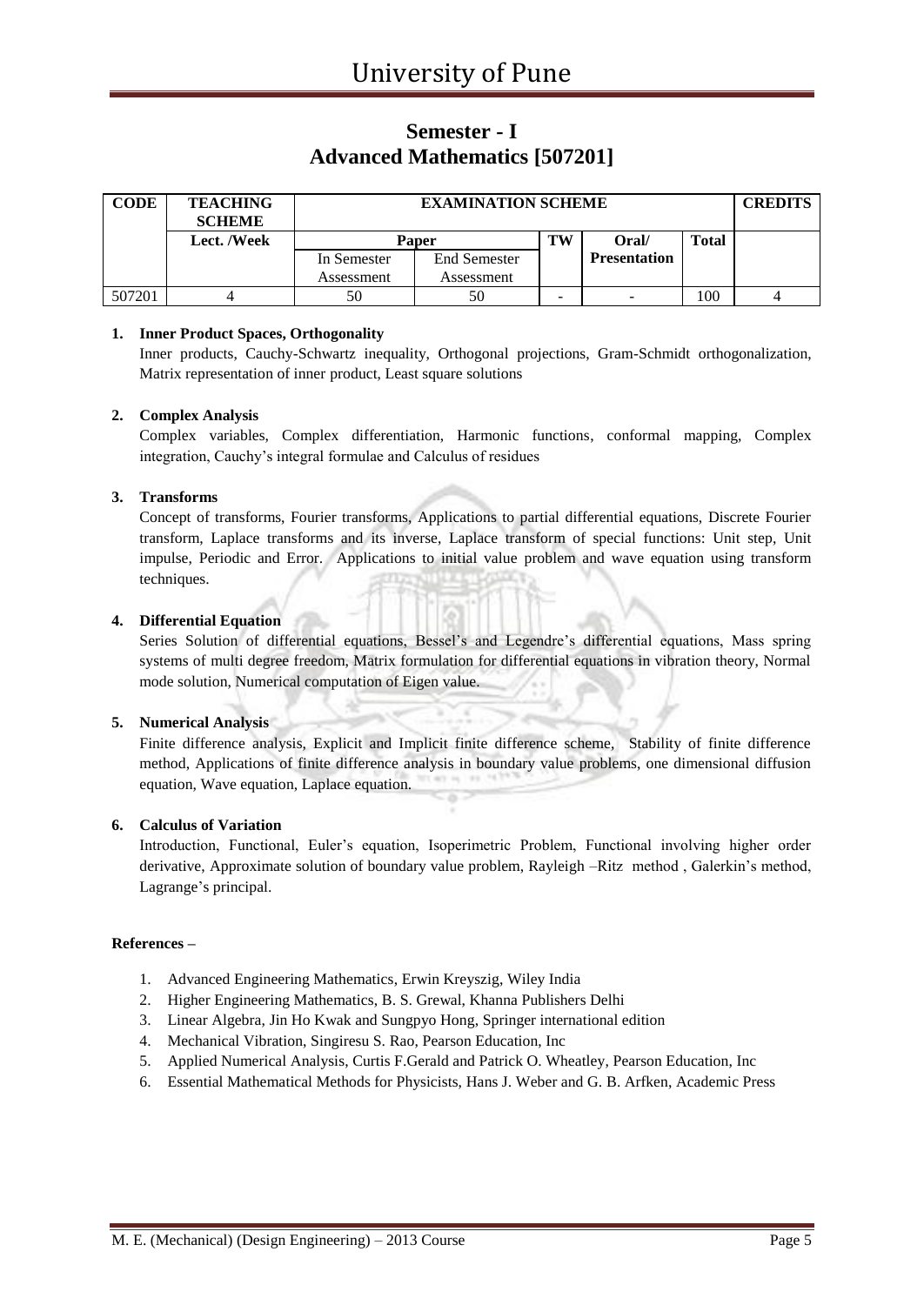### **Semester - I Material Science and Mechanical Behavior of Materials [502202]**

| <b>CODE</b> | <b>TEACHING</b><br><b>SCHEME</b> |             | <b>CREDITS</b>      |    |                     |              |  |
|-------------|----------------------------------|-------------|---------------------|----|---------------------|--------------|--|
|             | Lect. /Week                      |             | <b>Paper</b>        | TW | Oral/               | <b>Total</b> |  |
|             |                                  | In Semester | <b>End Semester</b> |    | <b>Presentation</b> |              |  |
|             |                                  | Assessment  | Assessment          |    |                     |              |  |
| 502202      |                                  | 50          | 50                  | -  | -                   | 100          |  |

#### **1. Structures of Metals and Ceramics**

Atomic structure and inter-atomic bonding, structures of metals and ceramics, crystal structures, crystallographic directions and planes, crystalline and non-crystalline materials, polymer structure, Imperfections in solids, point defects, linear defects, interfacial defects, volume defects, diffusion mechanisms, diffusion in ionic and polymeric materials

#### **2. Response of metals and alloys to applied load**

Stress, strain, transformations, Mohr's circle, isotropic elasticity, anisotropic elasticity, anisotropic thermal expansion, octahedral shear stress, yield criteria, yield surface, yield curve

#### **3. Material Testing under Complex Loading**

Tensile testing – uni-axial and biaxial tension test, full range stress-strain curves, true stress-strain curve, Bridgman correction, temperature rise, Bauschinger effect, torsion test, bend test, elastic recovery

#### **4. Plastic Behavior**

Experimental studies of plastic deformations under simple and complex loading, strain hardening, power law approximations, isotropic, kinematic and combined hardening models, theory of plastic flow, strain-rate and temperature dependence of flow stress, deformation theory of plasticity, thermo-plasticity, behavior of metals with initial deformations

#### **5. Elastic-Plastic Equilibrium**

Equations of Elastic-Plastic Equilibrium, residual stresses and strains, plastic-rigid body, elastic-plastic bending and torsion, elastic-plastic bodies under variable loading, shakedown theorems

#### **6. Elasto-Visco-Plasticity**

Visco-elasticity, rheological models, Maxwell model, Voigt model, Voigt–Maxwell model, damping, natural decay, dependence of damping and elastic modulus on frequency, thermo-elastic effect, low temperature and high temperature visco-plastic deformation models, rubber elasticity, damping, yielding, effect of strain rate, crazing

#### **References –**

- 1. Fundamentals of Materials Science and Engineering, William D. Callister, Jr., John Wiley & Sons, Inc.
- 2. Mechanical Metallurgy, George E. Dieter, McGraw Hill Book Company, 1988
- 3. Theory of Plasticity, J. Chakrabarty, Elsevier, 2006
- 4. Foundations of Theory of Plasticity, L.M. Kachanov, Dover Publications, 2004
- 5. Mechanical Behaviour of Materials, Dominique Francois, Andre Pineau, Andre Zaoui, Springer, 2012
- 6. Mechanical Behaviour of Materials, W. F. Hosford, Cambridge University Press, 2005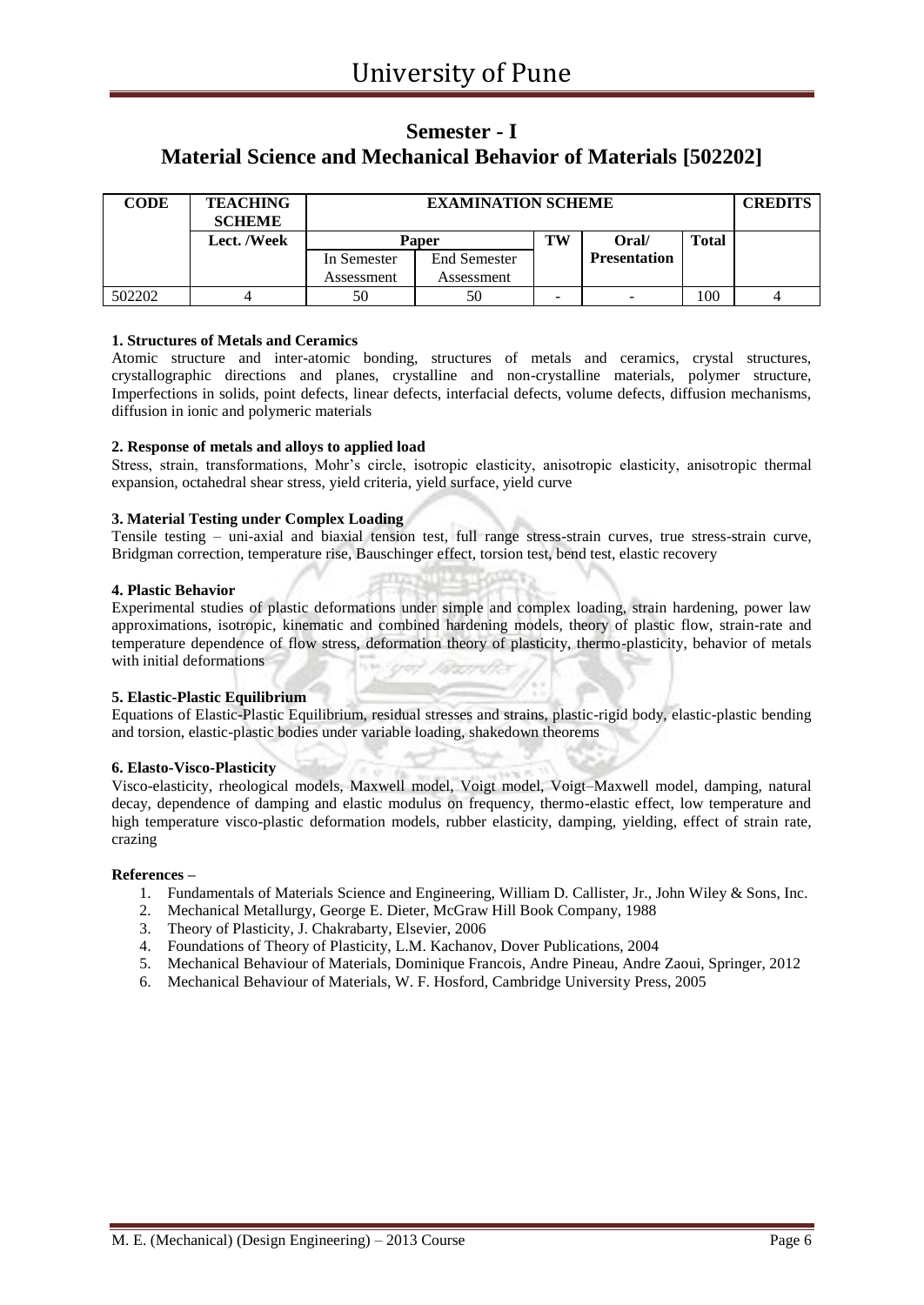### **Semester - I Advanced Stress Analysis [502203]**

| <b>CODE</b> | <b>TEACHING</b><br><b>SCHEME</b> |             | <b>EXAMINATION SCHEME</b> |    |                     |              |  |  |
|-------------|----------------------------------|-------------|---------------------------|----|---------------------|--------------|--|--|
|             | Lect. /Week                      |             | <b>Paper</b>              | TW | Oral/               | <b>Total</b> |  |  |
|             |                                  | In Semester | <b>End Semester</b>       |    | <b>Presentation</b> |              |  |  |
|             |                                  | Assessment  | Assessment                |    |                     |              |  |  |
| 502203      |                                  | 50          | 50                        | -  | -                   | 100          |  |  |

#### **1. Theory of Elasticity**

Elasticity problems in two dimensions - stress strain relationship for brittle materials, ductile materials. Compatibility equations in two and three dimensions, free body diagram of complicated structures and stress calculations, stress functions in rectangular and cylindrical coordinate systems, evaluation of stresses in flat rectangular plates with different clamp and load conditions evaluation of the stresses in the flat and circular plate with center hole/holes using stress function

#### **2. Theory of Plasticity**

Different criterions for three dimensional stress analysis using plasticity, evaluation of stress concentration factors in different geometries using plasticity theorem, practical problems on stress analysis for plasticity-stress in the sharp groove of the shaft, stress in the L shaped bracket under cantilever load, strain rate effects on highly deformable materials and stress calculations.

#### **3. Stress Analysis of Engineering Plastics and Composites**

Types of engineering plastics (Nylon, ABS, PP) failure modes, failure phenomenon in two and three dimensional stress analysis, wear and tear of plastics, impact properties of plastics, types of composites (fiber reinforced plastics), evaluation of elastic properties of composites, stress analysis of composite circular tubes (internal and external pressure), flat plate fixed at the edges and concentrated load, uniformly distributed load

#### **4. Plate bending**

Bending of plate to cylindrical surface, bending of a long uniformly loaded rectangular plate, pure bending in two perpendicular directions, bending of circular plates loaded symmetrically w.r.t. center, bending of circular plates of variable thickness, circular plate with circular hole at center symmetrically loaded and load distributed along inner and outer edges

#### **5. Contact stresses**

Geometry of contact surfaces, method of computing contact stresses and deflection of bodies in point contact, stress for two bodies in line contact with load normal to contact area and load normal and tangent to contact area, gear contacts, contacts between cam and follower, ball bearing contacts

 $45 + 12 + 12 + 2$ 

#### **6. Experimental stress analysis**

Dimensional analysis, analysis techniques, strain gauges, types of strain gauges, materials, configuration, instrumentation, characteristics of strain gauge measurement, theory of photoelasticity, elements of polariscope, simple and circular polariscope, fringes in dark and white field, isoclinic and isochromatic fringe patterns, evaluation of stresses from these fringe patterns

#### **References**

- 1. Advanced Mechanics of Materials Cook and Young, Prentice Hall
- 2. Advanced Strength and Applied Stress Analysis Richard G. Budynas, McGraw Hill

**Che** 

- 3. Advanced Mechanics of Materials Boresi, Schmidt, Sidebottom, Willey
- 4. Theory of Elasticity Timoshenko and Goodier, Mc Graw Hill
- 5. Advanced Strength of Materials, Vol. 1, 2 Timoshenko, CBS
- 6. Advanced Strength of Materials Den Harteg
- 7. Experimental Stress Analysis Dally & Riley
- 8. Theory of Plates and Shells Timoshenko Mc Graw Hill
- 9. The Mathematical Theory of Plasticity R. Hill, Oxford University Press, 1998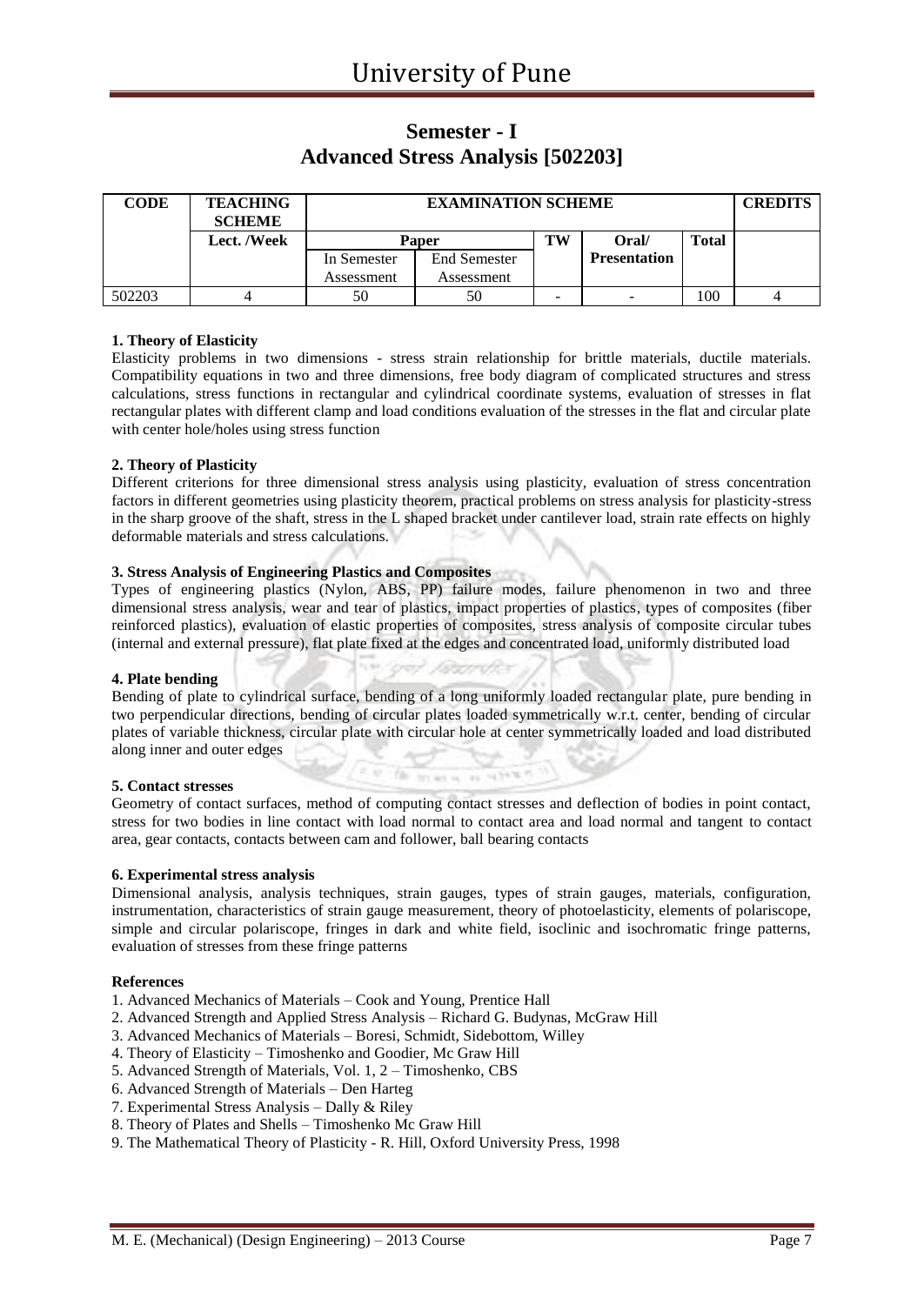### **Semester – I Research Methodology [502204]**

| <b>CODE</b> | <b>TEACHING</b><br><b>SCHEME</b> |             | <b>EXAMINATION SCHEME</b> |    |                     |              |  |  |
|-------------|----------------------------------|-------------|---------------------------|----|---------------------|--------------|--|--|
|             | Lect. /Week                      |             | <b>Paper</b>              | TW | Oral/               | <b>Total</b> |  |  |
|             |                                  | In Semester | <b>End Semester</b>       |    | <b>Presentation</b> |              |  |  |
|             |                                  | Assessment  | Assessment                |    |                     |              |  |  |
| 502204      |                                  | 50          | 50                        | -  | -                   | 100          |  |  |

#### **1. Research Problem**

Meaning of research problem, Sources of research problem, Criteria / Characteristics of a good research problem, Errors in selecting a research problem, Scope and objectives of research problem

#### **2. Basic instrumentation**

Instrumentation schemes, Static and dynamic characteristics of instruments used in experimental set up, Performance under flow or motion conditions, Data collection using a digital computer system, Linear scaling for receiver and fidelity of instrument, Role of DSP is collected data contains noise.

#### **3. Applied statistics**

Regression analysis, Parameter estimation, Multivariate statistics, Principal component analysis, Moments and response curve methods, State vector machines and uncertainty analysis, Probable errors in the research, Error analysis

#### **4. Modelling and prediction of performance**

Setting up a computing model to predict performance of experimental system, Multi-scale modelling and verifying performance of process system, Nonlinear analysis of system and asymptotic analysis, Verifying if assumptions hold true for a given apparatus setup, Plotting family of performance curves to study trends and tendencies, Sensitivity theory and applications.

#### **5. Developing a Research Proposal**

Format of research proposal, Individual research proposal, Institutional proposal, Proposal of a student – a presentation and assessment by a review committee consisting of Guide and external expert only, Other faculty members may attend and give suggestions relevant to topic of research.

#### **In semester assessment is to be carried out by two internal tests and five assignments one on each unit.**

#### **Reference Books:**

1. 'Research methodology: an introduction for science & engineering students', by Stuart Melville and Wayne Goddard

- 2. 'Research Methodology: An Introduction' by Wayne Goddard and Stuart Melville
- 3. 'Research Methodology: A Step by Step Guide for Beginners', by Ranjit Kumar, 2<sup>nd</sup> Edition
- 4. 'Research Methodology: Methods and Trends', by Dr. C. R. Kothari
- 5. 'Operational Research' by Dr. S.D. Sharma, Kedar Nath Ram Nath & co.

6. Software Engineering by Pressman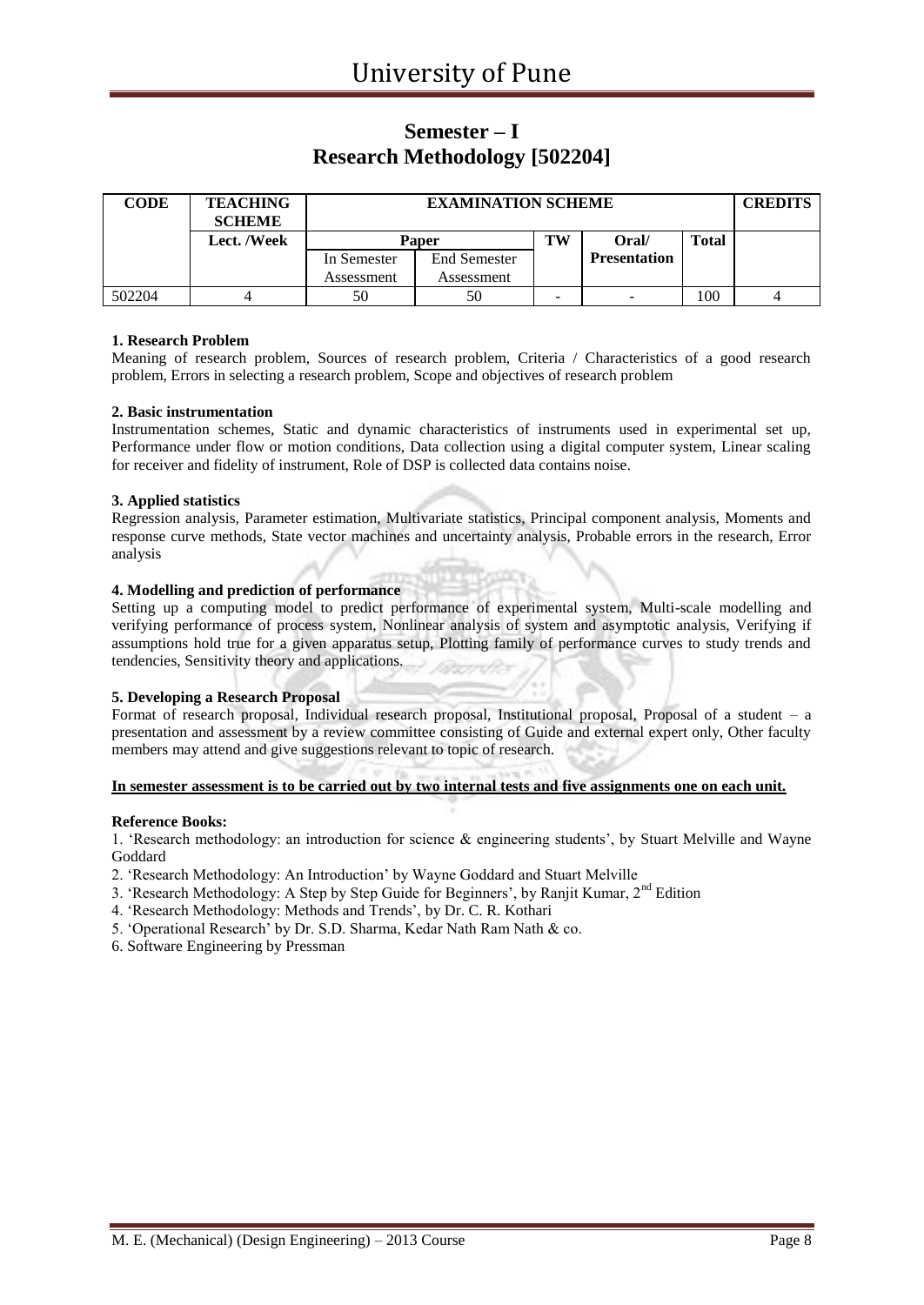### **Semester – I Elective – I [502205]**

| <b>CODE</b> | <b>TEACHING</b><br><b>SCHEME</b> |             | <b>EXAMINATION SCHEME</b> |   |                     |              |  |  |
|-------------|----------------------------------|-------------|---------------------------|---|---------------------|--------------|--|--|
|             | Lect. /Week                      | TW<br>Paper |                           |   | Oral/               | <b>Total</b> |  |  |
|             |                                  | In Semester | End Semester              |   | <b>Presentation</b> |              |  |  |
|             |                                  | Assessment  | Assessment                |   |                     |              |  |  |
| 502205      |                                  | 50          | 50                        | - | -                   | 100          |  |  |

|              |                                                               | <b>Modules of 2 Credits (Select any Two)</b> |                               |
|--------------|---------------------------------------------------------------|----------------------------------------------|-------------------------------|
| Code No.     | Title                                                         | Code No.                                     | <b>Title</b>                  |
| $ME2I - M1$  | <b>Energy Audit and Management</b>                            | $ME2I - M6$                                  | <b>Operation Management</b>   |
| $ME2I - M2$  | <b>Financial Management</b>                                   | $ME2I - M7$                                  | <b>Engineering Economics</b>  |
| $ME2I - M3$  | <b>Financial Costing</b>                                      | $ME2I - M8$                                  | <b>Technology Forecasting</b> |
| $ME2I - M4$  | Project Management                                            | $ME2I - M9$                                  | <b>Technology Transfer</b>    |
| $ME2I - M5$  | Energy Efficient Technologies in<br><b>Electrical Systems</b> | $ME2I - M10$                                 | Human Rights                  |
|              |                                                               | <b>Modules of 1 Credit (Select any One)</b>  |                               |
| Code No.     | <b>Title</b>                                                  | Code No.                                     | Title                         |
| $ME1I - M11$ | Environmental<br>Pollution<br>and<br>Control                  | $ME1I - M12$                                 | Intellectual property Rights  |

#### **Note: For e.g., ME2I-M1 indicates**

**ME – Common to all M.E. Mechanical Course, 2 – 2 Credits, I – Elective I, M1 – Module 1**

#### **ME2I – M1 Energy Audit and Management**

Definition, Energy audit- need, Types of energy audit, Energy management (audit) approach-understanding energy costs, Bench marking, Energy performance, Matching energy use to requirement, Maximizing system efficiencies, Optimizing the input energy requirements, Fuel and energy substitution, Energy audit instruments *Ref. Books: Guide Books, Bureau of Energy Efficiency*

#### **ME2I – M2 Financial Management**

Investment-need, Appraisal and criteria, Financial analysis techniques- Simple payback period, Return on investment, Net present value, Internal rate of return, Cash flows, Risk and sensitivity analysis, Financing options, Energy performance contracting and role of Energy Service Companies (ESCOS). *Ref. Books: Guide Books, Bureau of Energy Efficiency*

#### **ME2I – M3 Financial Costing**

Significance, Traditional absorption costing, Marginal costing, Contract costing, Activity based costing, Process costing

*Ref. Books: Cost Accounting, N K Prasad, Book Syndicate Pvt. Ltd.*

#### **ME2I – M4 Project Management**

Definition and scope of project, Technical design, Financing, Contracting, Implementation and performance monitoring, Implementation plan for top management, Planning Budget, Procurement Procedures, Construction, Measurement and Verification

*Ref. Books: Guide Books, Bureau of Energy Efficiency*

#### **ME2I – M5 Energy Efficient Technologies in Electrical Systems**

Maximum demand controllers, Automatic power factor controllers, Energy efficient motors, Soft starters with energy saver, Variable speed drives, Energy efficient transformers, Electronic ballast, Occupancy sensors, Energy efficient lighting controls.

*Ref. Books: Guide Books, Bureau of Energy Efficiency*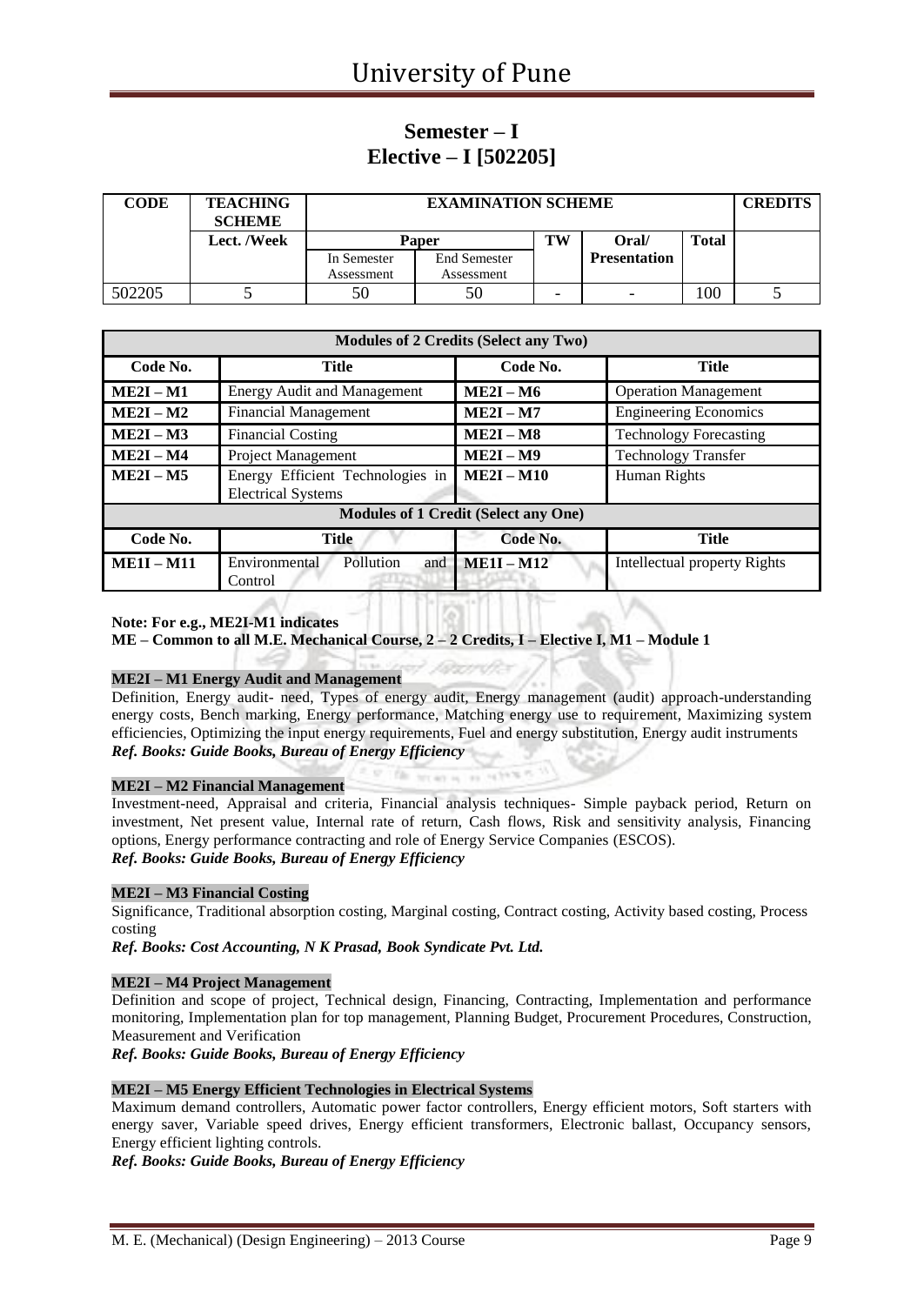#### **ME2I – M6 Operation Management**

Introduction, Importance, Operating systems models, key decisions, Planning and controlling, Strategic approach, Processes and systems, supply chain or network approach, Technology and knowledge management, Quality Management, Operations - Challenges, Opportunities, Excellence, risk management and sustainability, Case studies

*Ref. Books:1) Operations Management - An Integrated Approach, Danny Samson and Prakash J. Singh, :Cambridge University Press, 2) Modern production/Operations Management, 8th Edition, E.S. Buffa and R. K. Sarin, John Wiley & Sons.*

#### **ME2I – M7 Engineering Economics**

Fundamentals, Markets and Government in a Modern economy, Basic Elements of Supply and Demand, Demand and Consumer Behaviour, Analysis of Perfectly Competitive Markets, Unemployment, Inflation and Economic policy

*Ref. Books: Economics, Samuelson Nordhaus, Tata McGraw Hill*

#### **ME2I – M8 Technology Forecasting**

Approaches, Technology Performance Parameters, Use of Experts in Technology Forecasting, Planning, Technology Progress, Morphological Analysis of a Technology System.

*Ref. Books: 1) Gerard H. Gaynor, Hand Book of Technology Management, Mc Graw Hill.*

#### **ME2I – M9 Technology Transfer**

Definition, Source of Technology Transfer [TT], Model of TT with Public and Private Enterprises, Success and Failure Factors in Technology Transfer, The concepts of Invention and Innovation, Definition and classifications of Research and Development, New Product Development, Challenges in Commercializing Research Results.

*Ref. Books: 1) Gerard H. Gaynor, Hand Book of Technology Management, Mc Graw Hill.*

#### **ME2I – M10 Human Rights**

Human Rights – Concept, Development, Evolution, Philosophical, Sociological and Political debates, Benchmarks of Human Rights Movement. Human Rights and the Indian Constitution Human Rights & State Mechanisms, Police & Human Rights, Judiciary & Human Rights, Prisons & Human Rights, National and State Human Rights Commissions, Human Rights of the Different Sections and contemporary issues, Citizens' Role and Civil Society, Human Rights and the international scene Primary Information with reference to Engineering Industry

*Ref. Books:1)Study material on UNESCO,UNICEF web site, 2)HUMAN RIGHTS IN INDIA A MAPPING,Usha Ramanathan, 3)Introduction to International Humanitarian Law by Curtis F. J. Doebbler - CD Publishing , 2005 .This book is an introductory text on international humanitarian law (the laws of war) that provides the basics of law, including excerpts from some of the leading treaty texts. Perfect for a short course in the law -- one to five weeks, 4) Freedom of Information by Toby Mendel - UNESCO , 2008*

**ME1I – M8 Environmental and Pollution control**

Pollution and Environmental Ethics, Air pollution, Water pollution, Soil pollution, Marine pollution, Noise pollution, Thermal pollution, Nuclear hazards Environmental impact and economic aspects, Emission standards and regulations for Automobiles.

*Ref. Books: 1) Environmental Pollution and Control, [J. Jeffrey Peirce,](http://www.google.co.in/search?tbo=p&tbm=bks&q=inauthor:%22J.+Jeffrey+Peirce%22) [P Aarne Vesilind,](http://www.google.co.in/search?tbo=p&tbm=bks&q=inauthor:%22P+Aarne+Vesilind%22) [Ruth Weiner,](http://www.google.co.in/search?tbo=p&tbm=bks&q=inauthor:%22Ruth+Weiner%22) Butterworth-Heinemann, 2) Environmental Pollution Control Engineering, C.S. Rao, New Age International*

#### **ME1I – M12 Intellectual property Rights**

Patentable and non-patentable inventions, statutory exceptions, Persons entitled to apply for patents. *Ref. Books: 1) Satyawrat Ponkshe, The Management of Intellectual Property, by, Ponkshe & Bhate Publications, Pune.*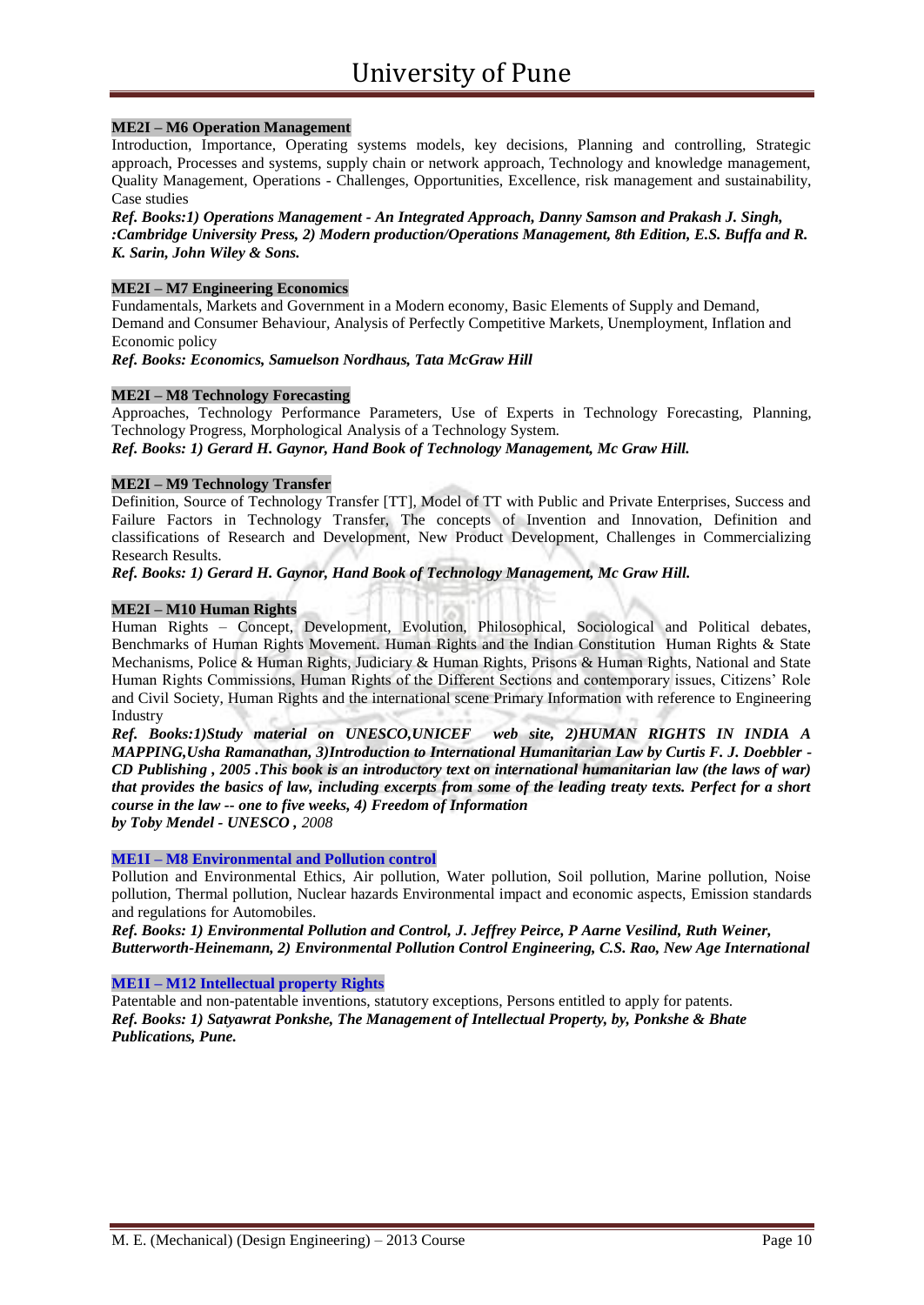### **Semester - I Lab Practice – I [502206]**

| <b>CODE</b> | <b>TEACHING</b><br><b>SCHEME</b> |                          | <b>EXAMINATION SCHEME</b> |    |                     |              |  |  |
|-------------|----------------------------------|--------------------------|---------------------------|----|---------------------|--------------|--|--|
|             | Lect. /Week                      |                          | Paper                     | TW | Oral/               | <b>Total</b> |  |  |
|             |                                  | In Semester              | <b>End Semester</b>       |    | <b>Presentation</b> |              |  |  |
|             |                                  | Assessment               | Assessment                |    |                     |              |  |  |
| 502206      |                                  | $\overline{\phantom{0}}$ | -                         | 50 | 50                  | 100          |  |  |

#### **Lab practice file shall consist of following assignments/experiments**

- 1. Computer program to find Eigen values using numerical method
- 2. Computer program of Fourier and Laplace transform for an engineering application
- 3. Measurement of strain in cantilever beam using strain gauges
- 4. Contact stress analysis using FEM software
- 5. Elasto-plastic analysis of a tensile test specimen using FEM software
- 6. Determination of full range stress strain curve for mild steel and aluminium specimen as per ASTM -E8M
- 7. Assignment on instrumentation and data collection
- 8. Assignment on research proposal

Lab. work or Assignments have to be carried out at respective labs as mentioned in the syllabus of respective. It is to be submitted as term work at the end of semester after continuous assessment of each by respective teacher. Assessment of term work has to be carried out as per R-1.4 and R-1.5 of PG Rules and Regulations of Credit System.

aces is an integral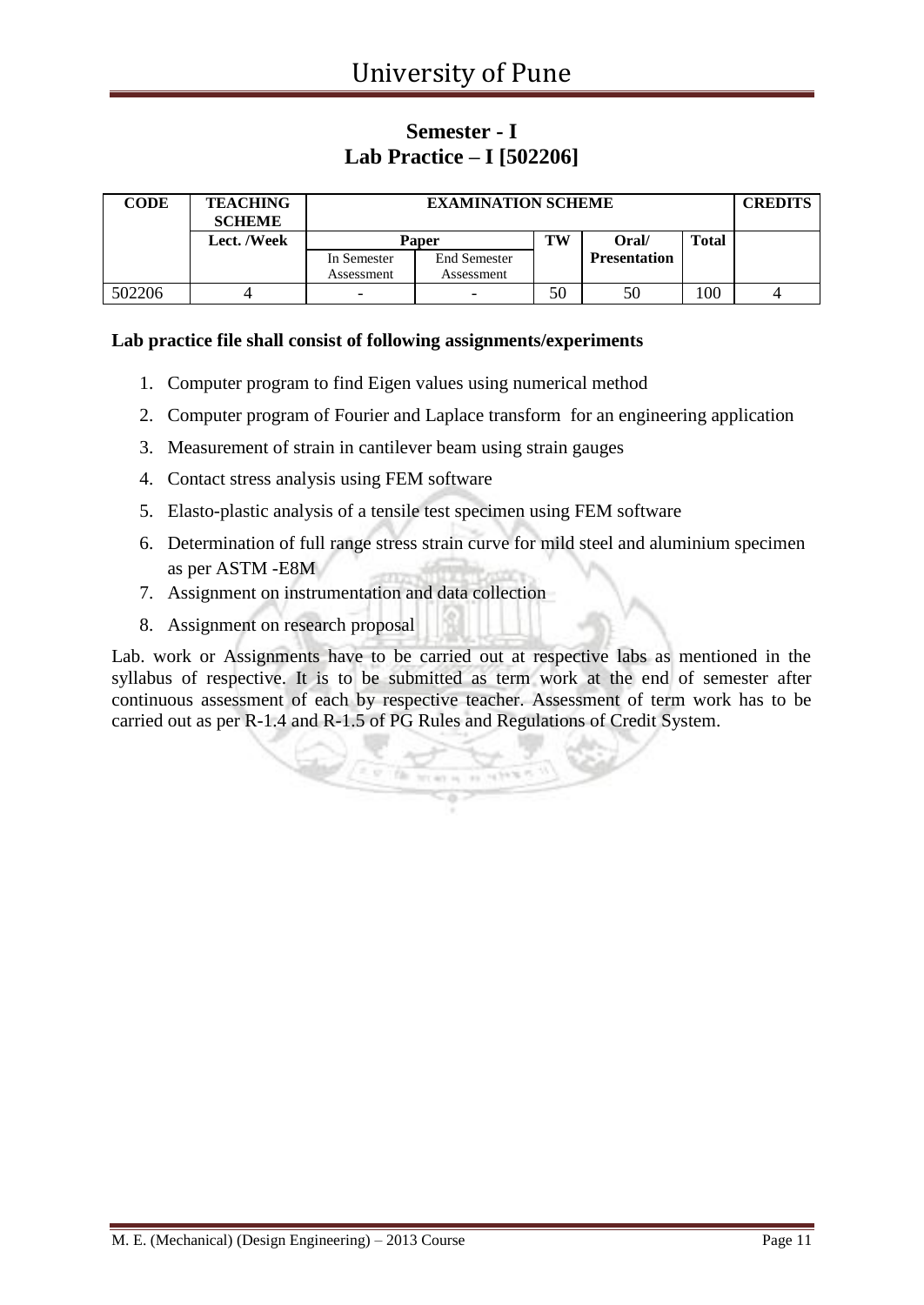### **Semester - II Analysis and Synthesis of Mechanisms [502207]**

| <b>CODE</b> | <b>TEACHING</b><br><b>SCHEME</b> |             | <b>EXAMINATION SCHEME</b> |    |                     |              |  |  |
|-------------|----------------------------------|-------------|---------------------------|----|---------------------|--------------|--|--|
|             | Lect. /Week                      |             | <b>Paper</b>              | TW | Oral/               | <b>Total</b> |  |  |
|             |                                  | In Semester | <b>End Semester</b>       |    | <b>Presentation</b> |              |  |  |
|             |                                  | Assessment  | Assessment                |    |                     |              |  |  |
| 502207      |                                  | 50          | 50                        | -  | -                   | 100          |  |  |

#### **1. Complex Mechanisms**

Types of complex mechanisms, velocity-acceleration analysis of complex mechanisms by the normal acceleration and auxiliary point methods, Goodman's indirect acceleration analysis

#### **2. Planar Mechanisms Dynamic Analysis**

Inertia forces in linkages, principle of super position, analysis of elastic mechanisms, beam element, displacement fields for beam element, element mass and stiffness matrices, system matrices, elastic linkage model, equations of motion.

#### **3. Curvature theory**

Fixed and moving centrodes, inflection circle, Euler- Savy equation, Bobillier constructions, cubic of stationary curvature, Ball's point, applications in dwell mechanisms

#### **4. Synthesis of Planar Mechanisms**

Types, number and dimensional synthesis, function generation, path generation and rigid body guidance problems, accuracy (precision) points, Chebychev spacing, types of errors, graphical synthesis for function generation and rigid body guidance with two, three and four accuracy points using pole method, center point and circle point curves, Bermester points, synthesis for five accuracy points, branch and order defects, synthesis for path generation.

#### **5. Analytical synthesis of Planar Mechanisms**

Freudenstein's equation, synthesis for four accuracy points, compatibility condition, synthesis of four-bar for prescribed angular velocities and accelerations using complex numbers, complex numbers method of synthesis, the dyad, center point and circle point circles, ground pivot specifications, three accuracy point synthesis using dyad method, Robert Chebychev theorem, cognates

#### **6. Kinematics of Spatial Mechanisms**

Transformations describing planar finite displacements, planar finite transformations, identity transformation, rigid-body transformations, spatial transformations Denavit-Hartenberg parameters, matrix method of analysis of spatial mechanisms

#### **References:**

1. Theory of Machines and Mechanisms, A. Ghosh and A.K.Mallik, Affiliated East-West Press.

2. Kinematic Synthesis of Linkages, R. S. Hartenberg and J. Denavit, McGraw-Hill.

3. Mechanism Design - Analysis and Synthesis (Vol.1 and 2), A. G. Erdman and G. N. Sandor, Prentice Hall

4. Theory of Machines and Mechanisms, J. E. Shigley and J. J. Uicker, 2nd Ed. McGraw-Hill.

5. Design of Machinery: An Introduction to the Synthesis and Analysis of Mechanisms and Machines, Robert L. Norton, Tata McGraw-Hill, 3rd Edition.

6. Kinematics and Linkage Design, A. S. Hall, Prentice Hall of India.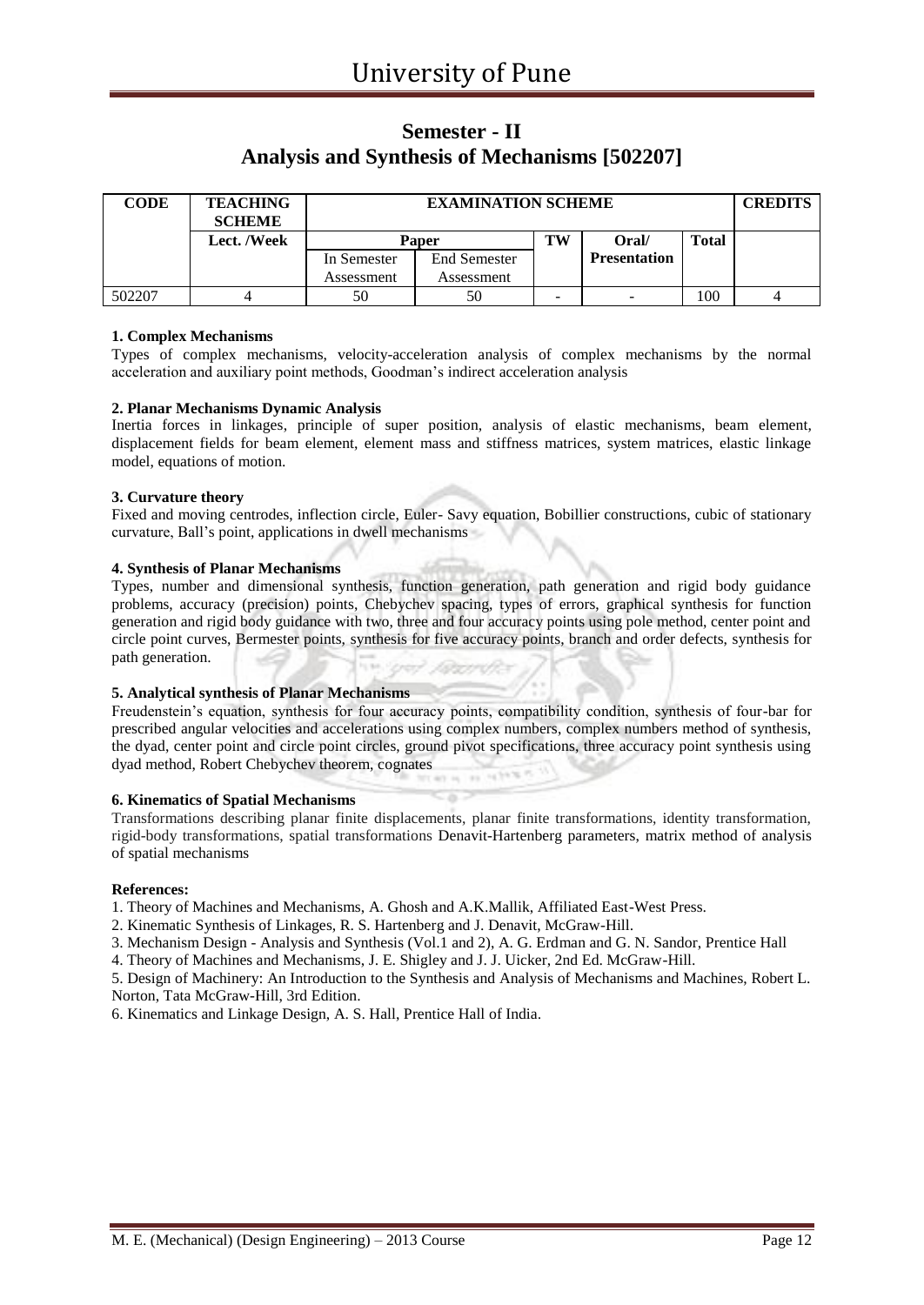### **Semester – II Advanced Mechanical Vibrations [502208]**

| <b>CODE</b> | <b>TEACHING</b><br><b>SCHEME</b> |              | <b>EXAMINATION SCHEME</b> |    |                     |              |  |  |
|-------------|----------------------------------|--------------|---------------------------|----|---------------------|--------------|--|--|
|             | Lect. /Week                      | <b>Paper</b> |                           | TW | Oral/               | <b>Total</b> |  |  |
|             |                                  | In Semester  | <b>End Semester</b>       |    | <b>Presentation</b> |              |  |  |
|             |                                  | Assessment   | Assessment                |    |                     |              |  |  |
| 502208      |                                  | 50           | 50                        | -  | -                   | 100          |  |  |

#### **1. Multi Degree Freedom System**

Free vibration equation of motion, influence coefficient i) stiffness coefficient (ii) flexibility coefficient generalized coordinates, coordinate couplings, Lagrange's equations matrix method Eigen values Eigen vector problems, modal analysis, forced vibrations of undamped system and modal analysis, numerical methods - (i) Rayleigh's Method, (ii) Rayleigh-Ritz Method (iii) Holzer's Method (iv) Methods of Matrix iterations (v) Transfer Matrix Method, impulse response and frequency response functions.

#### **2. Continuous System**

Vibrations of String, Bars, Shafts and beams, free and forced vibration of continuous systems

#### **3. Transient vibrations**

Response of a single degree of freedom system to step and any arbitrary excitation, convolution (Duhamel's) integral, impulse response functions

#### **4. Vibration Control**

Balancing of rotating machine, in-situ balancing of rotors, control of natural frequency introduction of damping, vibration isolation and vibration absorbers

#### **5. Vibration Measurement**

FFT analyzer, vibration exciters, signal analysis, time domain and frequency domain analysis of signals, experimental modal analysis, machine conditioning and monitoring, fault diagnosis

#### **6. Random Vibrations**

Auto and cross correlation function, spectral density, response of linear systems, and analysis of narrow band systems hit an a los rails?

75

#### **References:**

- 1. Theory of Vibrations with Applications, W. T. Thomson, CBS Publishers, Delhi
- 2. Mechanical Vibrations, S. S. Rao, Addison-Wesley Publishing Co
- 3. Fundamentals of Vibration, Leonard Meirovitch, McGraw Hill International Edison
- 4. Principles of Vibration Control: Ashok Kumar Mallik, Affiliated East-West Press
- 5. Mechanical Vibrations, A H Church, John Wiley & Sons Inc
- 6. Mechanical Vibrations, J P Den Hartog, McGraw Hill
- 7. Mechanical Vibration Analysis, Srinivasan, McGraw Hill
- 8. Mechanical Vibrations, G K Groover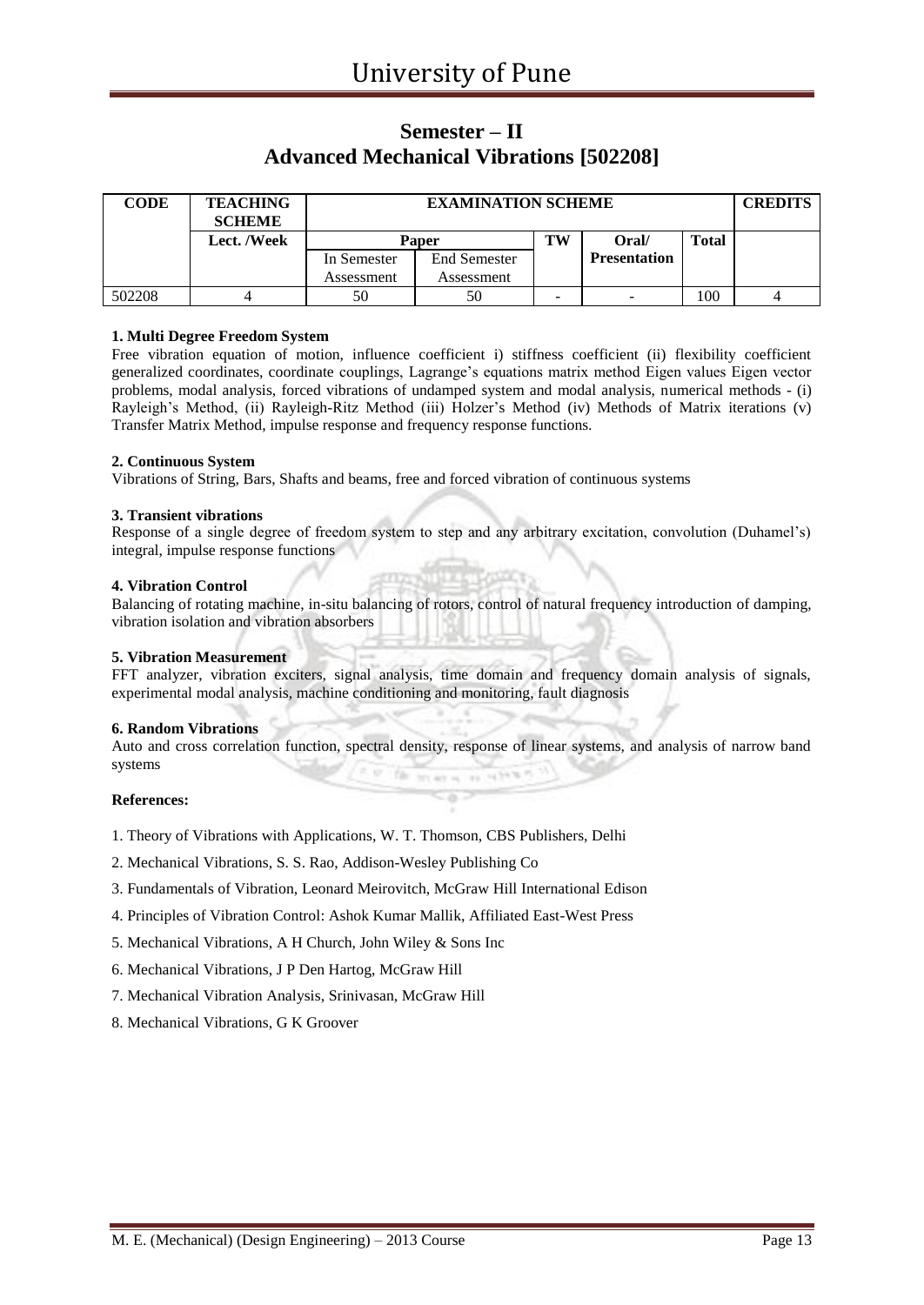### **Semester - II Finite Element Method [502209]**

| <b>CODE</b> | <b>TEACHING</b><br><b>SCHEME</b> |             | <b>EXAMINATION SCHEME</b> |    |                     |              |  |  |
|-------------|----------------------------------|-------------|---------------------------|----|---------------------|--------------|--|--|
|             | Lect. /Week                      |             | Paper                     | TW | Oral/               | <b>Total</b> |  |  |
|             |                                  | In Semester | <b>End Semester</b>       |    | <b>Presentation</b> |              |  |  |
|             |                                  | Assessment  | Assessment                |    |                     |              |  |  |
| 502209      |                                  | 50          | 50                        | -  | -                   | 100          |  |  |

**1. Introduction** – Finite element method, brief history, basic steps, advantages and disadvantages, weak formulation, variational methods of approximation – Rayleigh-Ritz methods, Methods of Weighted Residuals (Galerkin, Least-squares & Collocation methods), Variational formulation of 1D bar and beam elements (Euler Bernoulli and Timoshenko beam) – governing equation, domain discretization, elemental equations, assembly and element connectivity, application of boundary condition, solution of equations, postprocessing of the results.

#### **2. Isoparametric Elements and Formulation of Plane Elasticity Problems**

Introduction, shape functions – linear  $\&$  quadratic, displacement function – criteria for the choice of the displacement function, polynomial displacement functions, displacement function in terms of nodal parameters, strain-nodal parameter relationship, stress-strain relationship, element stiffness matrix, convergence of isoparametric elements, numerical integration – Trapezoidal rule, Simpson's 1/3 rule, Newton-Cotes Formula, Gauss Quadrature formula, Gauss Quadrature in two and three dimensions

#### **3. Plate Bending Problems – Plate and Shell Elements**

Introduction, thin and thick plates – Kirchoff theory, Mindlin plate element, triangular and rectangular, conforming and nonconforming elements, degenerated shell elements, reduced and selective integration, shear locking and hour glass phenomenon

#### **4. Nonlinear Problems – Geometric, Material and Contact Problems**

Introduction to non-linear analysis, formulation for geometrical, material and contact nonlinear problems, Nonlinear equation solving procedure - direct iteration, Newton-Raphson method, modified Newton-Raphson method, incremental techniques

#### **5. Dynamic Problems – Eigen value and Time Dependent Problems**

Formulation of dynamic problems, consistent and lumped mass matrices

Solution of eigenvalue problems – transformation methods, Jacobi method, Vector Iteration methods, subspace iteration method

Forced vibration – steady state and transient vibration analysis, modeling of damping, the mode superposition scheme, direct integration methods – implicit and explicit numerical integration

#### **6. Special Topics**

Linear buckling analysis, adaptive finite element technique, error estimation, h & p refinements, symmetry – mirror/plane, axial, cyclic & repetitive, submodelling and substructuing

#### **References**

- 1. Seshu P., "Text book of Finite Element Analysis", PHI Learning Private Ltd., New Delhi, 2010.
- 2. Mukhopadhyay M and Sheikh A. H., "Matrix and Finite Element Analyses of Structures", Ane Books Pvt. Ltd., 2009.
- 3. Bathe K. J., "Finite Element Procedures", Prentice-Hall of India (P) Ltd., New Delhi.
- 4. Cook R. D., "Finite Element Modeling for Stress Analysis", John Wiley and Sons Inc, 1995
- 5. Chandrupatla T. R. and Belegunda A. D., "Introduction to Finite Elements in Engineering", Prentice Hall India.
- 6. Liu G. R. and Quek S. S. "The Finite Element Method A Practical Course", Butterworth-Heinemann, 2003.
- 7. Reddy, J. N., "An Introduction to The Finite Element Method", Tata McGraw Hill, 2003.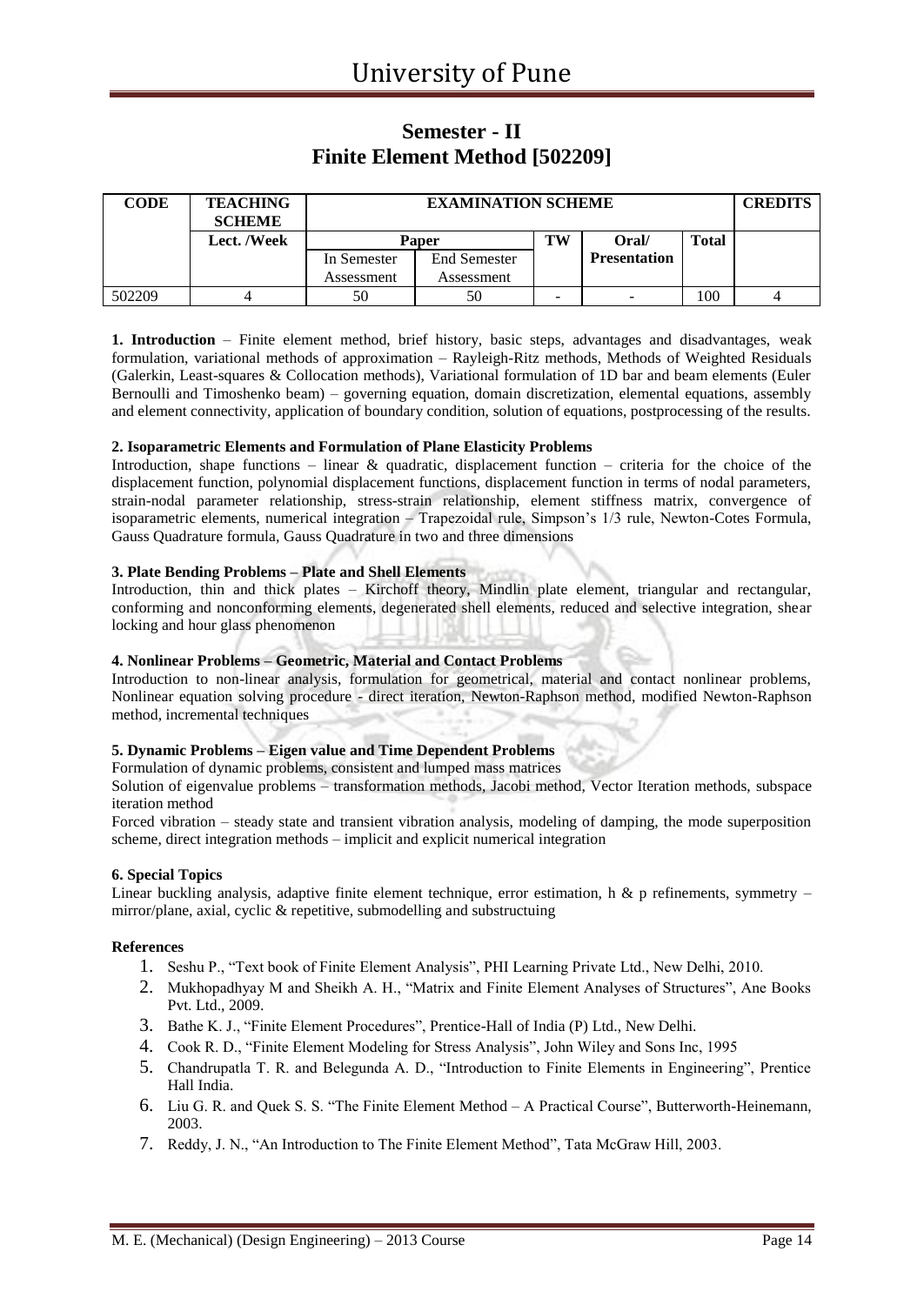### **Semester – II Elective II [502210]**

| <b>CODE</b> | <b>TEACHING</b><br><b>SCHEME</b> |                           | <b>EXAMINATION SCHEME</b>         |    |                     |              |  |
|-------------|----------------------------------|---------------------------|-----------------------------------|----|---------------------|--------------|--|
|             | Lect. /Week                      | <b>Paper</b>              |                                   | TW | Oral/               | <b>Total</b> |  |
|             |                                  | In Semester<br>Assessment | <b>End Semester</b><br>Assessment |    | <b>Presentation</b> |              |  |
| 502210      |                                  | 50                        | 50                                | -  | -                   | 100          |  |

| <b>Modules of 2 Credits (Select any Two)</b> |                                             |                  |                                  |  |  |  |  |  |
|----------------------------------------------|---------------------------------------------|------------------|----------------------------------|--|--|--|--|--|
| Code No.                                     | <b>Title</b>                                | Code No.         | <b>Title</b>                     |  |  |  |  |  |
| DE2II-M1                                     | Vehicle Dynamics $-I$                       | DE2II-M5         | Mechanics of Composites          |  |  |  |  |  |
| $DE2II-M2$                                   | Vehicle Dynamics - II                       | DE2II-M6         | Design of Composite Structure    |  |  |  |  |  |
| DE2II-M3                                     | Design of Material Handling Equipment $-I$  | DE2II-M7         | Acoustics and Noise Control - I  |  |  |  |  |  |
| DE2II-M4                                     | Design of Material Handling Equipment – II  | DE2II-M8         | Acoustics and Noise Control – II |  |  |  |  |  |
|                                              | <b>Modules of 1 Credit (Select any One)</b> |                  |                                  |  |  |  |  |  |
| Code No.                                     | <b>Title</b>                                | Code No.         | <b>Title</b>                     |  |  |  |  |  |
| DE1II-M9                                     | Design of Piping System                     | <b>DE1II-M11</b> | <b>Dynamics of Structures</b>    |  |  |  |  |  |
| DE1II-<br><b>M10</b>                         | Process Equipment Design                    | $DE1II-M12$      | <b>Robotics</b>                  |  |  |  |  |  |

**Note: For e.g., DE2II-M1 indicates**

**DE – Design Engineering, 2 – 2 Credits, II – Elective II, M1 – Module 1**

**For e.g., DE1II-M12 indicates**

**DE – Design Engineering, 1 – 1 Credit, II – Elective II, M12 – Module 12**

#### **DE2II-M1 Vehicle Dynamics - I**

**Tire Characteristics -** Tire – types, axis system, mechanics of pneumatic tires - tire forces and moments, rolling resistance of tires, tractive (braking) effort and longitudinal slip (skid), cornering properties of tires, slip angle and cornering force, slip angle and aligning torque, camber and camber thrust, characterization of cornering behaviour of tires, performance of tires on wet surfaces, ride properties of tires

**Performance characteristics of road vehicles -** Equation of motion and maximum tractive effort, aerodynamic forces and moments, vehicle power plant and transmission characteristics, acceleration time and distance, gradability, engine and transmission matching, Electronic Stability Control (ESC), Braking characteristics of a two-axle vehicle, braking efficiency and stopping distance, antilock brake systems, traction control systems, Electronic Brakeforce Distribution (EBD), Electronic Brake assist System (EBS)

**Suspension Kinematics -** Terminology, definitions – reference frame, toe-in, toe-out, wheel camber, caster and kingpin angle, steering offset, types of dependent and independent suspensions, equivalent mechanisms (front view / side view), anti-dive and squat geometry, roll center analysis, steering geometry, error, steering force and moments

*Ref. Books: 1) Road Vehicle Dynamics – Problems & Solutions, Rao & Dukkipati, SAE, 2) Theory of Ground Vehicles, J.Y. Wong, John Wiley & Sons, 3) Fundamentals of Vehicle Dynamics, T.D. Gillespie, SAE*

#### **DE2II-M2 Vehicle Dynamics - II**

**Handling characteristics of vehicle -** Steady-state handling characteristics of a two-axle vehicle, steady-state response to steering input, testing of handling characteristics, transient response characteristics, directional stability, steering of tracked vehicles

**Vehicle ride characteristics -** Calculation of spectral densities, RMS values, relation to ride comfort, vehicle ride models - two-degree-of-freedom vehicle model for sprung and un-sprung mass, numerical methods for determining the response of a quarter-car model to irregular surface profile excitation, two-degree-of-freedom vehicle model for pitch and bounce, active and semi-active suspension

**Road and Suspension modeling -** Road – modeling aspects, deterministic profile, random profile, autocorrelation function, spectral density, relation between input and output spectral densities, effect of wheelbase, modeling of springs, anti-roll bars, torsion bar, air springs, dampers, bump stop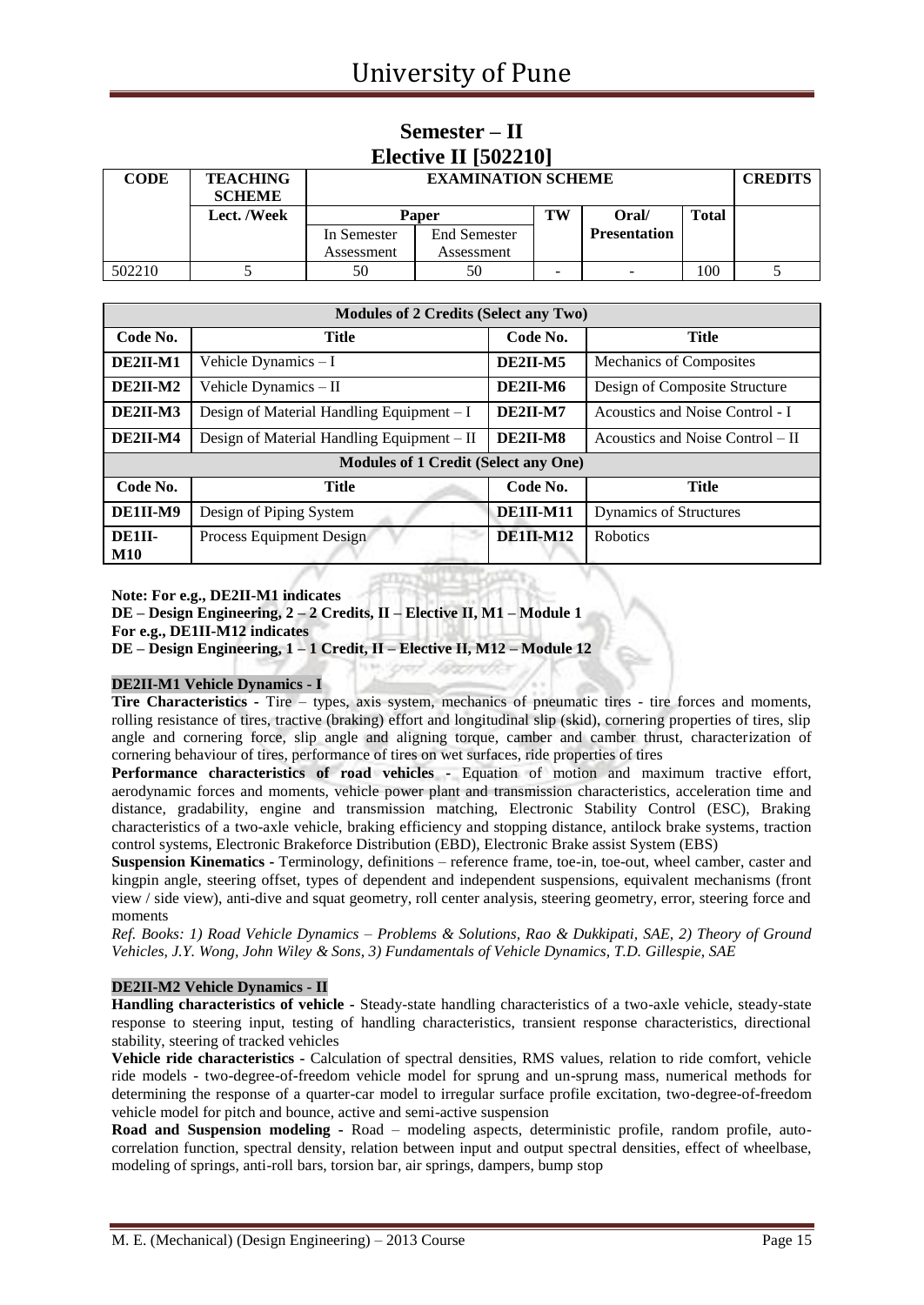*Ref. Books: 1) Road Vehicle Dynamics – Problems & Solutions, Rao & Dukkipati, SAE, 2) Theory of Ground Vehicles, J.Y. Wong, John Wiley & Sons, 3) Fundamentals of Vehicle Dynamics, T.D. Gillespie, SAE*

#### **DE2II-M3 Design of Material Handling Equipment - I**

**Material handling system -** principles and features of material handling system, importance, terminology, objectives and benefits of better material handling, classification of material handling equipment

**Selection of material handling equipment -** choice of material handling equipment, factors affecting for selection, general analysis procedures, basic analytical techniques, the unit load concept

**Design of cranes -** hand-propelled and traveling mechanisms of cantilever and monorail cranes, design considerations for structures of rotary cranes with fixed radius, fixed post and overhead traveling cranes, stability of stationary rotary and traveling rotary cranes, electric overhead travelling crane - essential parts, design parameters, structural considerations, end carriages, long and cross travel mechanisms, brakes, motor selection, safety arrangements, electrical control system

*Ref. Books 1) N. Rudenko, 'Material Handling Equipment', Peace Publishers 2) James M. Apple, 'Material Handling System Design', John-Wiley and Sons 3) John R. Immer, 'Material Handling' McGraw Hill 4) Colin Hardi, 'Material Handling in Machine Shops'. Machinery Publication Co. Ltd., 5) M .P. Nexandrn, 'Material Handling Equipment', MIR Publication, 6) C. R. Cock and J. Mason, 'Bulk Solid Handling', Leonard Hill Publication Co. Ltd., 7) Spivakovsy, A.O. and Dyachkov, V.K., 'Conveying Machines', Volumes I and II, MIR Publishers, 8) Kulwiac R. A., 'Material Handling Hand Book', John Wiley Publication*

#### **DE2II-M4 Design of Material Handling Equipment - II**

**Load lifting attachments -** load chains and types of ropes used in material handling system, forged, standard and Ramshorn hooks, crane grabs and clamps; grab buckets; electromagnet; design consideration for conveyor belts; drums, sheaves, sprockets

**Study of bulk material handling systems -** objectives of storage; bulk material handling; gravity flow of solids through slides and chutes; storage in bins and hoppers; screw conveyor, vibratory conveyor, pneumatic & hydraulic conveyor (classification, types, principles of operation)

**Automation in material handling -** control of hoisting & conveying machinery, material handling in direct-line production and automated lines, safety and design; safety regulations and discipline

*Ref. Books 1) N. Rudenko, 'Material Handling Equipment', Peace Publishers 2) James M. Apple, 'Material Handling System Design', John-Wiley and Sons 3) John R. Immer, 'Material Handling' McGraw Hill 4) Colin Hardi, 'Material Handling in Machine Shops'. Machinery Publication Co. Ltd., 5) M .P. Nexandrn, 'Material Handling Equipment', MIR Publication, 6) C. R. Cock and J. Mason, 'Bulk Solid Handling', Leonard Hill Publication Co. Ltd., 7) Spivakovsy, A.O. and Dyachkov, V.K., 'Conveying Machines', Volumes I and II, MIR Publishers, 8) Kulwiac R. A., 'Material Handling Hand Book', John Wiley Publication*

#### **DE2II-M5 Mechanics of Composites**

**Introduction to Composite Materials -** Introduction, types – fibrous, laminate, particulate, combination, polymer matrix composites, metal matrix composites, mechanical behaviour of composite material, applications – military, civil, space and automotive.

**Mechanical Behaviour of Lamina -** Anisotropy, orthotropy, stiffness, engineering constants, uniaxial and biaxial strength of lamina, failure theories – maximum stress, maximum strain, Tsai-Hill, Hoffman, Tsai-Wu, computational procedure, applicability, mechanics approach to stiffness and strength

**Mechanical Behaviour of Laminate -** Classical laminate theory, stress-strain variation in laminate, resultant laminate forces and moments, laminate configurations, laminate stiffness, strength of laminates, interlaminar stresses

*Ref. Books 1) Mechanics of Composite Materials, Robert M. Jones, Taylor & Francis 2) Engineering Mechanics of Composite Materials, Isaac M. Daniel and Ori Ishai, Oxford University Press 3) Mechanics of Composite Materials, Autar K. Kaw, CRC Press 4) Mechanics and Analysis of Composite Materials, Valery V. Vasiliev and Evgeny V. Morozov, Elsevier*

#### **DE2II-M6 Design of Composite Structure**

**Bending, Buckling and Vibration of Laminated Plates -** Governing equations, simply supported laminated plates – deflection under distributed transverse load, buckling under in-plane load, vibration

**Testing of Composite Materials -** Characterization of constituent materials, physical characterization of composite material, determination of tensile, compressive and shear properties, determination of inter-laminar fracture toughness, bi-axial testing, characterization of composites with stress concentration

**Design of Composite Structures -** Structural design procedure, configuration selection, joints, design requirements, failure criteria, design analysis, optimization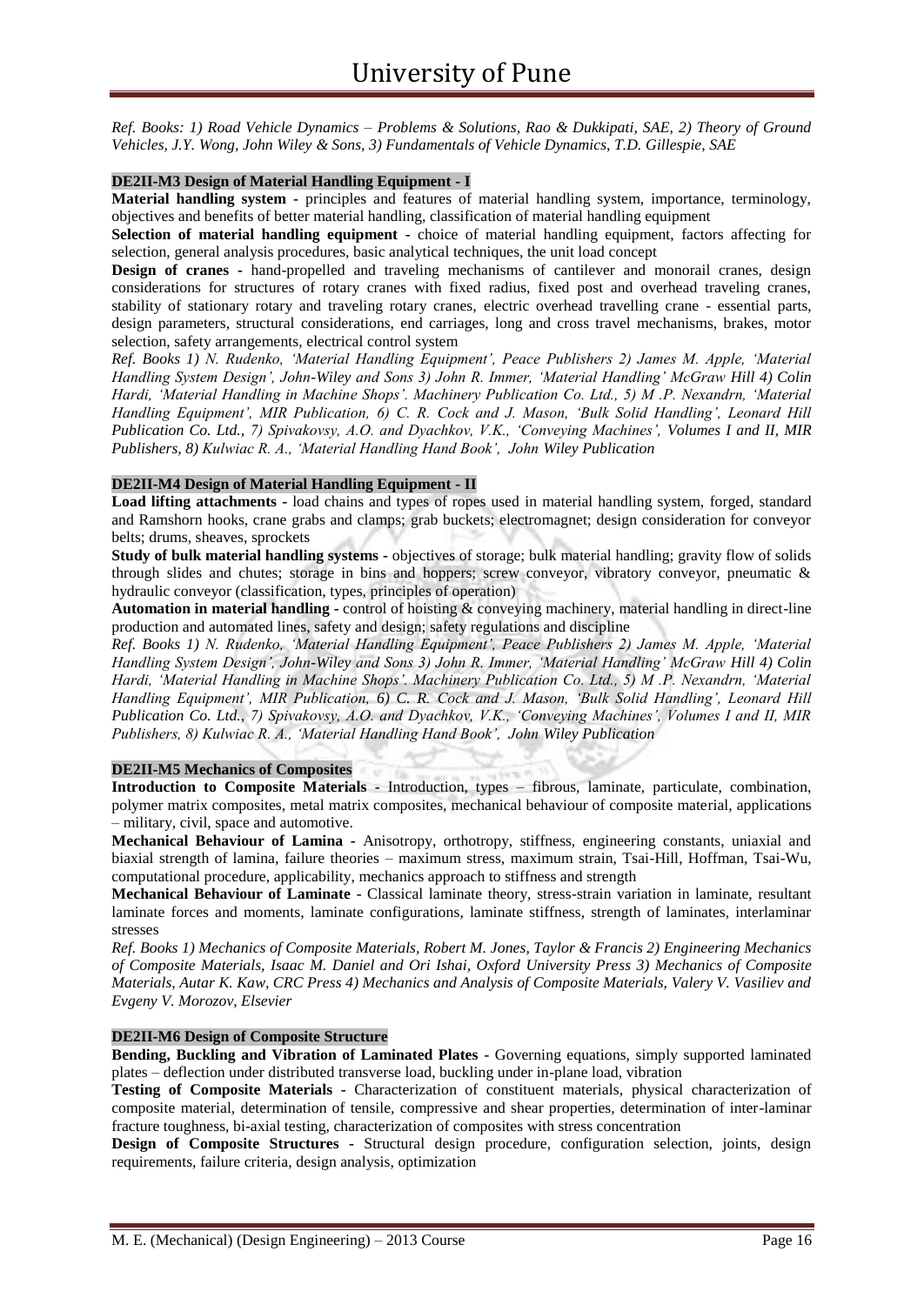*Ref. Books 1) Mechanics of Composite Materials, Robert M. Jones, Taylor & Francis 2) Engineering Mechanics of Composite Materials, Isaac M. Daniel and Ori Ishai, Oxford University Press 3) Mechanics of Composite Materials, Autar K. Kaw, CRC Press 4) Mechanics and Analysis of Composite Materials, Valery V. Vasiliev and Evgeny V. Morozov, Elsevier*

#### **DE2II-M7 Acoustics and Noise Control - I**

**Basics of acoustics -** speed of sound, wavelength, frequency, and wave number, acoustic pressure and particle velocity, acoustic intensity and acoustic energy density, spherical wave, directivity factor and directivity index, levels and the decibel, combination of sound sources, octave bands, weighted sound levels. A**coustic measurement -** sound level meters, intensity level meters, octave band filters, acoustic analysers, dosimeter, measurement of sound power, sound power measurement in a reverberant room, sound power measurement in an anechoic, sound power survey measurements, measurement of the directivity factor, noise measurement procedures

**Transmission of sound -** the wave equation, complex number notation, wave equation solution, solution for spherical waves, changes in media with normal incidence, changes in media with oblique incidence, sound transmission through a wall, transmission loss for walls - stiffness-controlled region- mass-controlled region damping-controlled region, method for estimating the transmission loss, transmission loss for composite walls, sound transmission class, absorption of sound, attenuation coefficient

**Acoustic criteria -** the human ear, hearing loss, industrial noise criteria, speech interference level, noise criteria for interior spaces

*Ref. Books: 1) Vibration and Noise for Engineers, Kewal Pujara, Dhanpat Rai and Co. 2) Industrial Noise Control Fundamentals and applications, Lewis H. Bell, Douglas H. Bell, Marcel Dekker, Inc. 3) Fundamentals of Noise & Vibration analysis for Engineers: M. P. Norton, D. G. Karczub, Cambridge University Press 4) Engineering Noise Control, Bies D. A. and Hansen C. H, Spon 5) Fundamentals of Acoustics, Kinsler L. E. et al , Wiley Mechanical Vibrations, S. S. Rao, Addison-Wesley Publishing Co.*

#### **DE2II-M8 Acoustics and Noise Control - II**

**Room acoustics -** surface absorption coefficients, steady-state sound level in a room, reverberation time, effect of energy absorption in the air, noise from an adjacent room, acoustic enclosures, acoustic barriers

**Noise control -** noise sources, vibration isolation for noise control- un-damped single-degree-of-freedom (sdof) system - damped single-degree-of-freedom (sdof) system, damping factors, forced vibration, mechanical impedance and mobility, transmissibility, rotating unbalance, displacement excitation, dynamic vibration isolator, vibration isolation materials.

**Silencer design -** silencer design requirements, lumped parameter analysis, Helmholtz resonator, side branch mufflers, expansion chamber mufflers, dissipative mufflers, evaluation of the attenuation coefficient, commercial silencers

*Ref. Books: 1) Vibration and Noise for Engineers, Kewal Pujara, Dhanpat Rai and Co. 2) Industrial Noise Control Fundamentals and applications, Lewis H. Bell, Douglas H. Bell, Marcel Dekker, Inc. 3) Fundamentals of Noise & Vibration analysis for Engineers: M. P. Norton, D. G. Karczub, Cambridge University Press 4) Engineering Noise Control, Bies D. A. and Hansen C. H, Spon 5) Fundamentals of Acoustics, Kinsler L. E. et al , Wiley Mechanical Vibrations, S. S. Rao, Addison-Wesley Publishing Co.*

#### **DE1II-M9 Design of Piping System**

Piping design and procedure for process plant, design of piping support, valves and fittings, standards, stress analysis, operation and maintenance aspects in piping design, safety consideration, use of computer software for piping design

*Ref. Books: 1) Design of Piping Systems, M. W. Kellogg Company 2) Pipe Stress Engineering, Liang-Chuan Peng and Tsen-Loong Peng, ASME Press 3) Introduction to Pipe Stress Analysis, Sam Kannappan , ABI Enterprise*

#### **DE1II-M10 Process Equipment Design**

Basic concepts in process design, block diagrams for flow of processes, material flow balance, design pressures and temperatures, design stresses, factory of safety, minimum shell thickness and corrosion allowance, weld joint efficiency, design loading, stress concentration and thermal stresses, failure criteria, optimization technique such as Lagrange's multiplier and golden section method, cost and profitability estimation, introduction to design codes like IS-2825, ASME-SECT, EIGHT-DIV-II TEMA.API-650, BS-1500 & 1515

*Ref. Books: 1) Process Equipment Design, Lloyd E. Brownell and Edwin H. Young, Wiley-Interscience 2) Process Equipment Design, M.V. Joshi, Mc-Millan*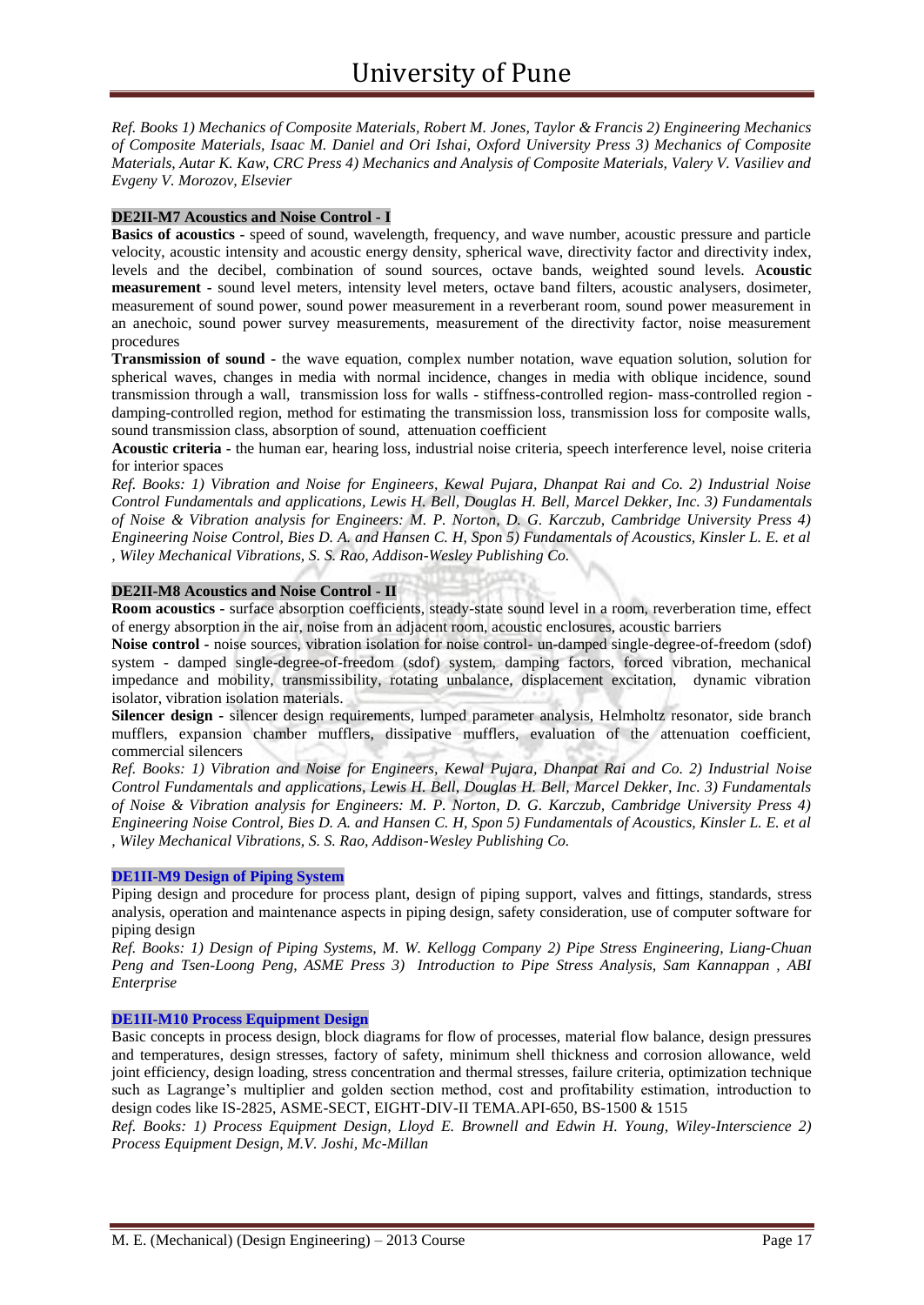#### **DE1II-M11 Dynamics of Structures**

Single degree of freedom system, multi degree of freedom system, numerical evaluation of dynamic response – linear and nonlinear, time stepping methods, methods based on interpolation of excitation, central difference method, Newmark's method, stability and computational error, free vibration, modal analysis, modal response contribution

*Ref. Books: 1) Mechanical Vibrations and Structural Dynamics - Analytical, Numerical and Experimental Methods, Waller, Heinz, Lenzen, Amin, Springer 2) Mechanical Vibrations: Theory and Applications to Structural Dynamics, M. Géradin, Wiley*

#### **DE1II-M12 Robotics**

#### **Manipulator Kinematics**

Matrix algebra, inverse of matrices, rotational groups, matrix representations of coordinate, transformation, transformation about reference frame and moving frame, forward and inverse kinematics

#### **Robotics Dynamics**

Velocity kinematics, acceleration of rigid body, mass distribution Newton's equation, Euler's equation, iterative newton – Euler's dynamic formulation, closed dynamic, Lagrangian formulation of manipulator dynamics, dynamic simulation, and computational consideration

#### **Trajectory planning**

Introduction, general considerations in path description and generation, joint space schemes, cartesian space schemes, path generation in runtime, planning path using dynamic model, point to point and continuous trajectory

*Ref. Book: 1) Robotics Technology and Flexible Automation, S. R. Deb, Tata McGraw Hill 2) Industrial Robotics (Technology ,Programming and application s), M. P. Groover, M. Weiss R.N. Nagel, N.G. Odrey, McGraw, Hill 3)Robotics : Control , sensors vision and in intelligence, K. S. Fu, R. C. Gonzalez and C. S. G. Lee, McGraw-Hill.*

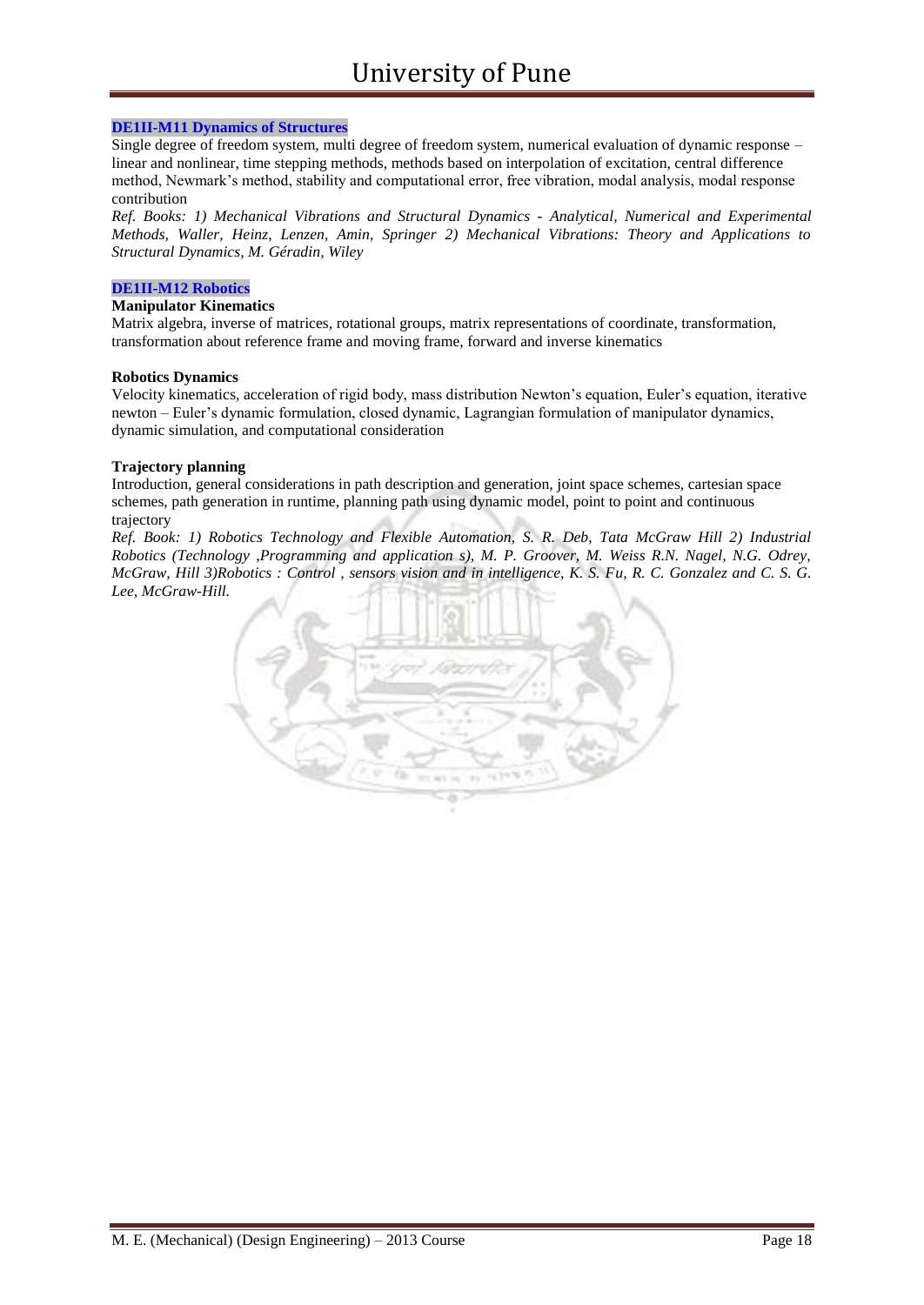### **Semester – II Lab Practice – II [502211]**

| <b>CODE</b> | <b>TEACHING</b><br><b>SCHEME</b> |             | <b>EXAMINATION SCHEME</b> |    |                     |              |  |  |
|-------------|----------------------------------|-------------|---------------------------|----|---------------------|--------------|--|--|
|             | Lect. /Week                      |             | Paper                     | TW | Oral/               | <b>Total</b> |  |  |
|             |                                  | In Semester | <b>End Semester</b>       |    | <b>Presentation</b> |              |  |  |
|             |                                  | Assessment  | Assessment                |    |                     |              |  |  |
| 502211      |                                  |             |                           | 50 | 50                  | 100          |  |  |

#### **Lab practice file shall consist of following assignments/experiments**

- 1. Analysis of inertia forces in slider crank mechanism using computer software
- 2. Coupler curve synthesis for a mechanism using computer software
- 3. Determination of natural frequencies & modal analysis of a machine component using FFT Analyzer
- 4. Stress and deflection analysis of short and long beams with different end conditions and cross-sections subjected to different loading conditions (i.e., point load – force & moment, distributed load etc) using FEA software
- 5. Stress and deflection analysis of thin and thick rectangular and circular plates/shells with different end conditions subjected to different loading conditions (i.e., point load – force & moment, distributed load etc) using FEA software
- 6. Stress analysis of rotating disc (solid and hollow discs) using FEA software
- 7. Buckling mode analysis of a thin shell cylinder using FEA software
- 8. Direct/Modal frequency response analysis of a beam/plate under a single-point cyclic load/base excitation with and without damping using FEA software

Lab. work or Assignments have to be carried out at respective labs as mentioned in the syllabus of respective. It is to be submitted as term work at the end of semester after continuous assessment of each by respective teacher. Assessment of term work has to be carried out as per R-1.4 and R-1.5 of PG Rules and Regulations of Credit System.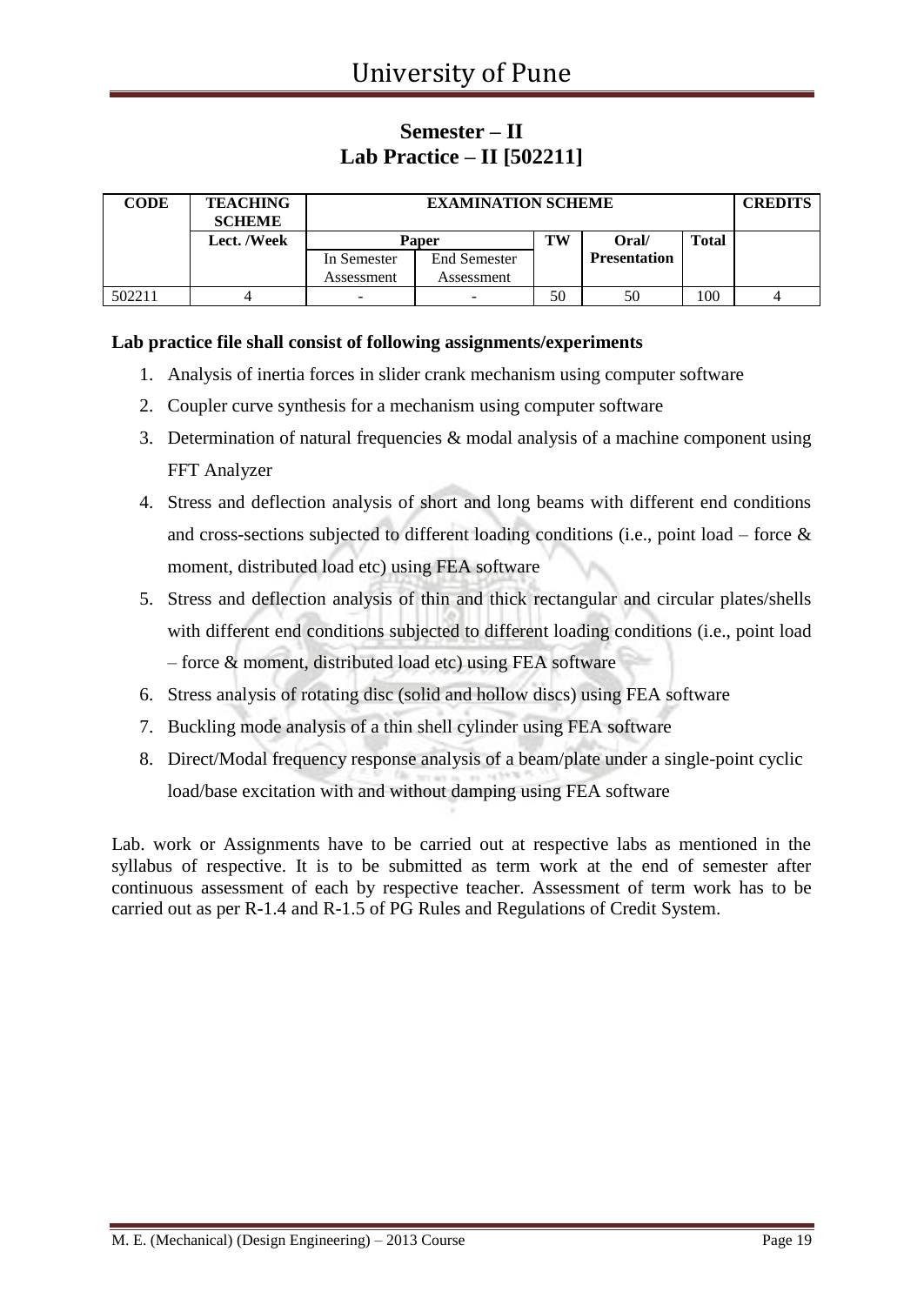## **Seminar – I, II and III [502212, 602216, 602218]**

| <b>CODE</b> | <b>TEACHING</b><br><b>SCHEME</b> |                                      | <b>EXAMINATION SCHEME</b>         |    |                         |     |  |  |  |
|-------------|----------------------------------|--------------------------------------|-----------------------------------|----|-------------------------|-----|--|--|--|
|             | Pr /Week                         | TW<br>Oral/<br><b>Total</b><br>Paper |                                   |    |                         |     |  |  |  |
|             |                                  | In Semester<br>Assessment            | <b>End Semester</b><br>Assessment |    | <b>Presentat</b><br>ion |     |  |  |  |
| 502212      |                                  | $\overline{\phantom{0}}$             |                                   | 50 | 50                      | 100 |  |  |  |
| 602216      |                                  |                                      |                                   | 50 | 50                      | 100 |  |  |  |
| 602218      |                                  | -                                    |                                   | 50 | 50                      | 100 |  |  |  |

#### **Assessment of Seminar has to be carried out as per R-1.4 and R-1.5 of PG Rules and Regulations of Credit System.**

#### **INSTRUCTIONS FOR SEMINAR REPORT WRITING**

It is important that the procedures listed below be carefully followed by all the students of M.E. (Mechanical Engineering).

- 1. Prepare 3 **COPIES** of your manuscript.
- 2. Limit your project report to preferably
	- a) 15-20 manuscript pages for Seminar I
	- b) 20-25 manuscript pages for Seminar II
	- c) 25-30 manuscript pages for Seminar III
- 3. The footer must include the following: Institute Name, M. E. (Mechanical) (Design Engineering) Times New Roman 10 pt. and centrally aligned.
- 4. Page number as second line of footer, Times New Roman 10 Pt, centrally aligned.

file arcan is in re-

- 5. Print the manuscript using
	- a) Letter quality computer printing.
	- b) The main part of manuscript should be Times New Roman 12 pt. and justified**.**
	- c) Use 1.5 line spacing.
	- d) Entire report shall be one chapter. No chapters for Seminar I, II and III.
	- e) Seminar I shall not have last section as Conclusions, it will be summary only.
- 6. Use the paper size  $8.5'' \times 11''$  or  $A4$  (210  $\times$  197 mm). Please follow the margins given below.

| <b>Margin Location</b> | Paper $8.5'' \times 11''$ | Paper A4 $(210 \times 197$ mm) |
|------------------------|---------------------------|--------------------------------|
| $1^{\circ}$            |                           | 25.4 mm                        |
| Left                   | 15                        | $37 \text{ mm}$                |
| <b>Bottom</b>          | $1.25$ "                  | $32 \text{ mm}$                |
| Right                  | 1, 99                     | $25.4 \text{ mm}$              |

- 7. All paragraphs will be 1.5 line spaced with a one blank line between each paragraph. Each paragraph will begin without any indentation.
- 8. Section titles should be bold with 14 pt typed in all capital letters and should be left aligned.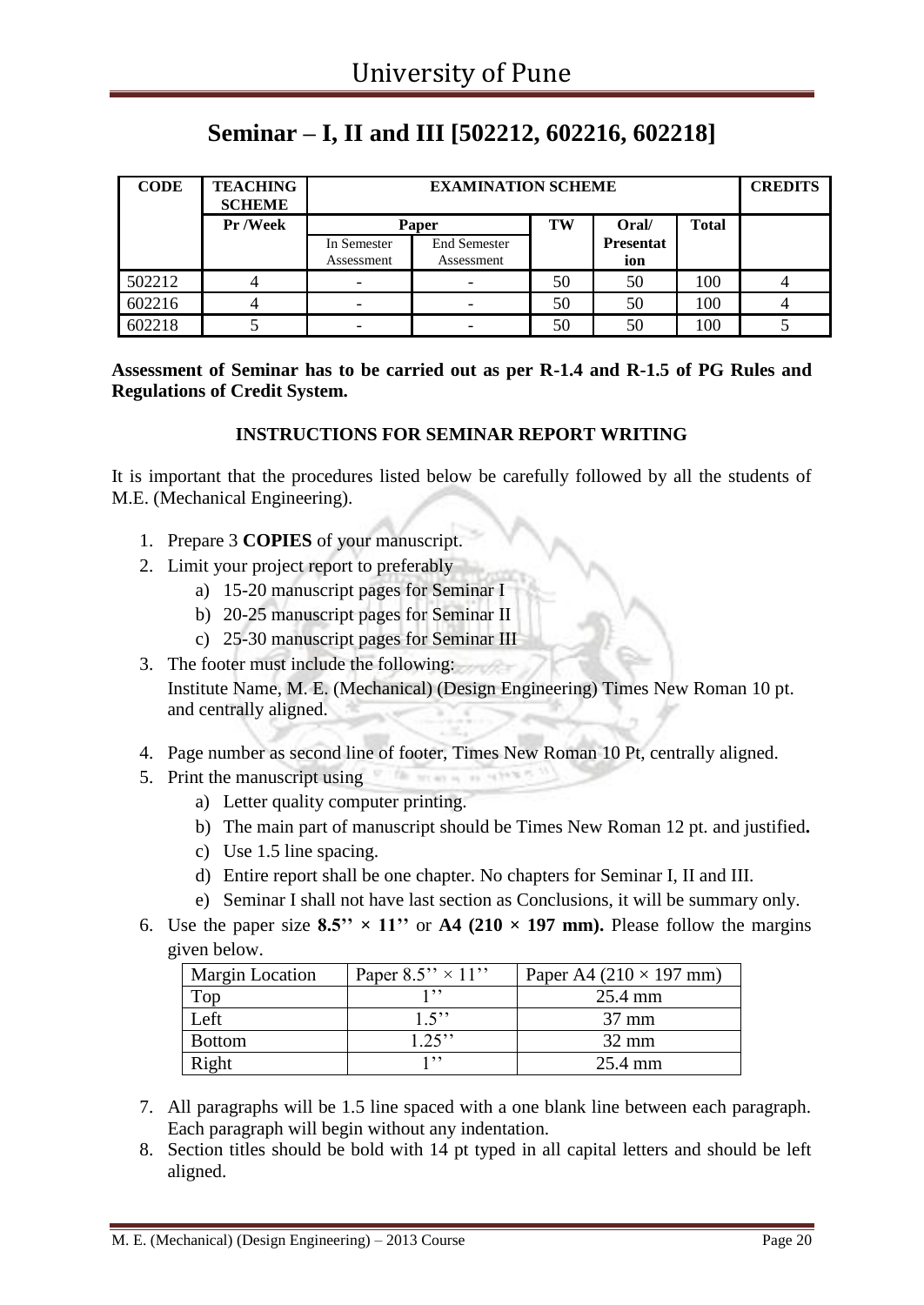- 9. Sub-Section headings should be aligning at the left with 12 pt, bold and Title Case (the first letter of each word is to be capitalized).
- 10. Illustrations (charts, drawings, photographs, figures) are to be in the text. Use only illustrations really pertinent to the text. Illustrations must be sharp, clear, **black and white. Illustrations downloaded from internet are not acceptable.** 
	- a) Illustrations should not be more than **two** per page. One could be ideal
	- b) Figure No. and Title at bottom with **12 pt**
	- c) Legends below the title in **10 pt**
	- d) Leave proper margin in all sides
	- e) Illustrations as far as possible should not be Xeroxed.
- 11. **Photographs** if any should be of glossy prints
- 12. Please use **SI** system of units. If students would like to add the equivalent in inchpound (British) units, they must be stated in parenthesis after the **SI** units. In case the final result comes out in any other units (say due to empirical formula etc.) covert the unit to **SI** unit.
- 13. Please **number the pages** on the front side, centrally below the footer
- 14. **References** should be either in order as they appear in the thesis or in alphabetical order by last name of first author
- 15. **Symbols** and **notations** if any should be included in nomenclature section only
- 16. Following will be the order of report
	- i. **Cover page** and **Front page** as per the specimen on separate sheet
	- ii. **Certificate** from the Institute as per the specimen on separate sheet
	- iii. **Acknowledgement**

Former)

- iv. **List of Figures**
- v. **List of Tables**
- vi. **Nomenclature**
- vii. **Contents**
- viii. **Abstract** (A brief abstract of the report not more than **150 words**. The heading of abstract i.e. word "Abstract" should be **bold, Times New Roman, 12 pt** and should be typed at the **centre.** The contents of abstract should be typed on new line without space between heading and contents. Try to include one or two sentences each on **motive, method, key-results** and **conclusions** in the Abstract)
	- ix. Section: Introduction
	- x. References
- 17. All section headings and subheadings should be numbered. For sections use numbers **1, 2, 3, ….** and for subheadings **1.1**, **1.2**, **….** etc and section subheadings **2.1.1**, **2.1.2, ….** etc.
- 18. **References** should be given in the body of the text and well spread. No verbatim copy or excessive text from only one or two references. If **figures** and **tables** are taken from any reference then indicate source of it. Please follow the following procedure for references

#### **Reference Books**

Collier, G. J. and Thome, J. R., Convective boiling and condensation, 3<sup>rd</sup> ed., Oxford University Press, UK, 1996, pp. 110 – 112.

#### **Papers from Journal or Transactions**

Jung, D. S. and Radermacher, R., Transport properties and surface tension of pure and mixed refrigerants, *ASHRAE Trans*, 1991, 97 (1), pp. 90 – 98.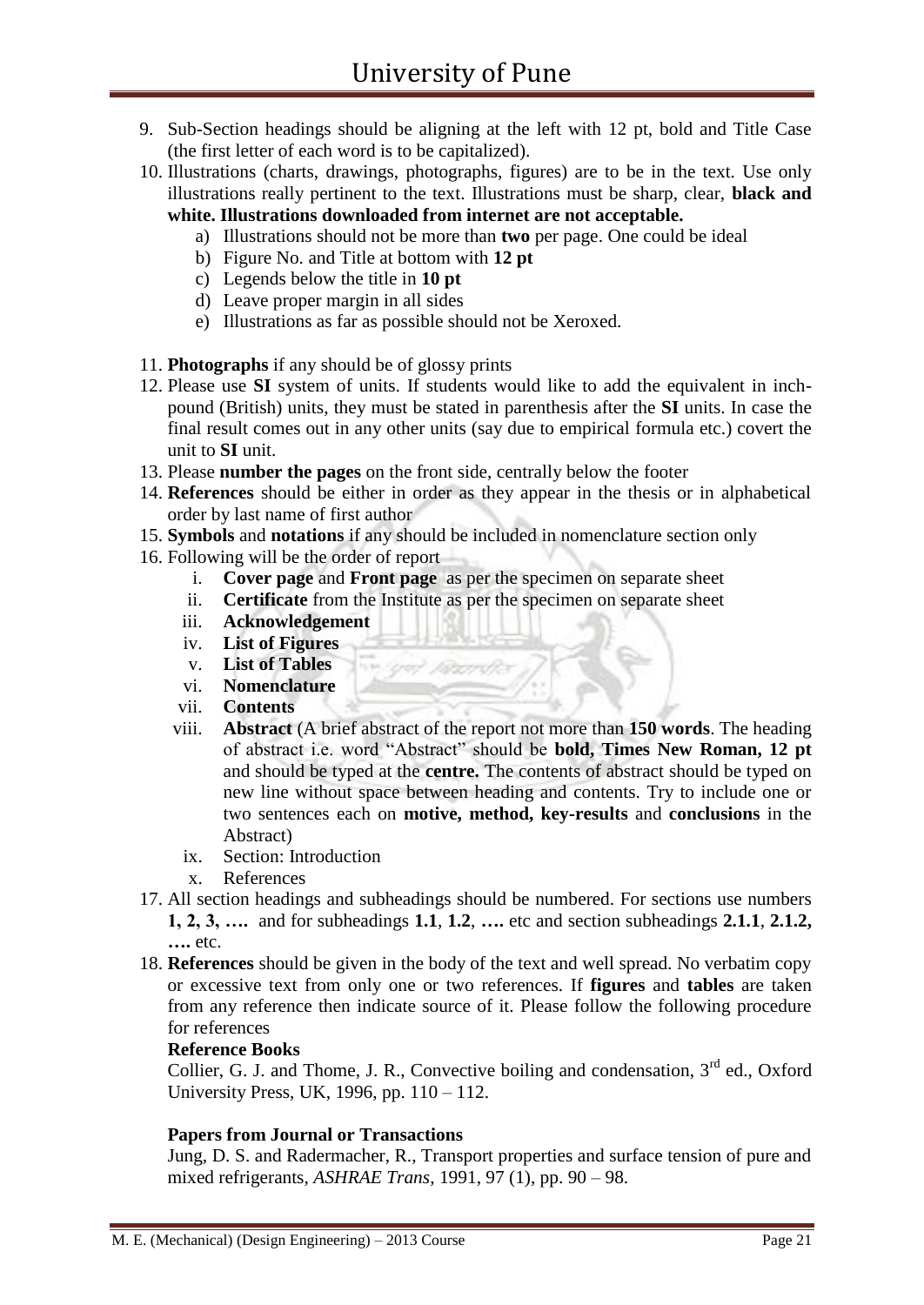Bansal, P. K., Rupasinghe, A. S. and Jain, A. S., An empirical correction for sizing capillary tubes, *Int. Journal of Refrigeration*, 1996, 19 (8), pp.497 – 505.

#### **Papers from Conference Proceedings**

Colbourne, D. and Ritter, T. J., *Quantitative assessment of flammable refrigerants in room air conditioners*, Proc. of the Sixteenth International Compressor Engineering Conference and Ninth International Refrigeration and Air Conditioning Conference, Purdue University, West Lafayette, Indiana, USA, 2002, pp. 34 – 40.

#### **Reports, Handbooks etc.**

United Nations Environmental Programme, Report of the Refrigeration, Air Conditioning and Heat Pumps, Technical Option Committee, 2002, Assessment - 2002.

ASHRAE Handbook: Refrigeration, 1994 (Chapter 44)

#### **Patent**

Patent no, Country (in parenthesis), date of application, title, year.

#### **Internet**

www.(Site) [Give full length URL]

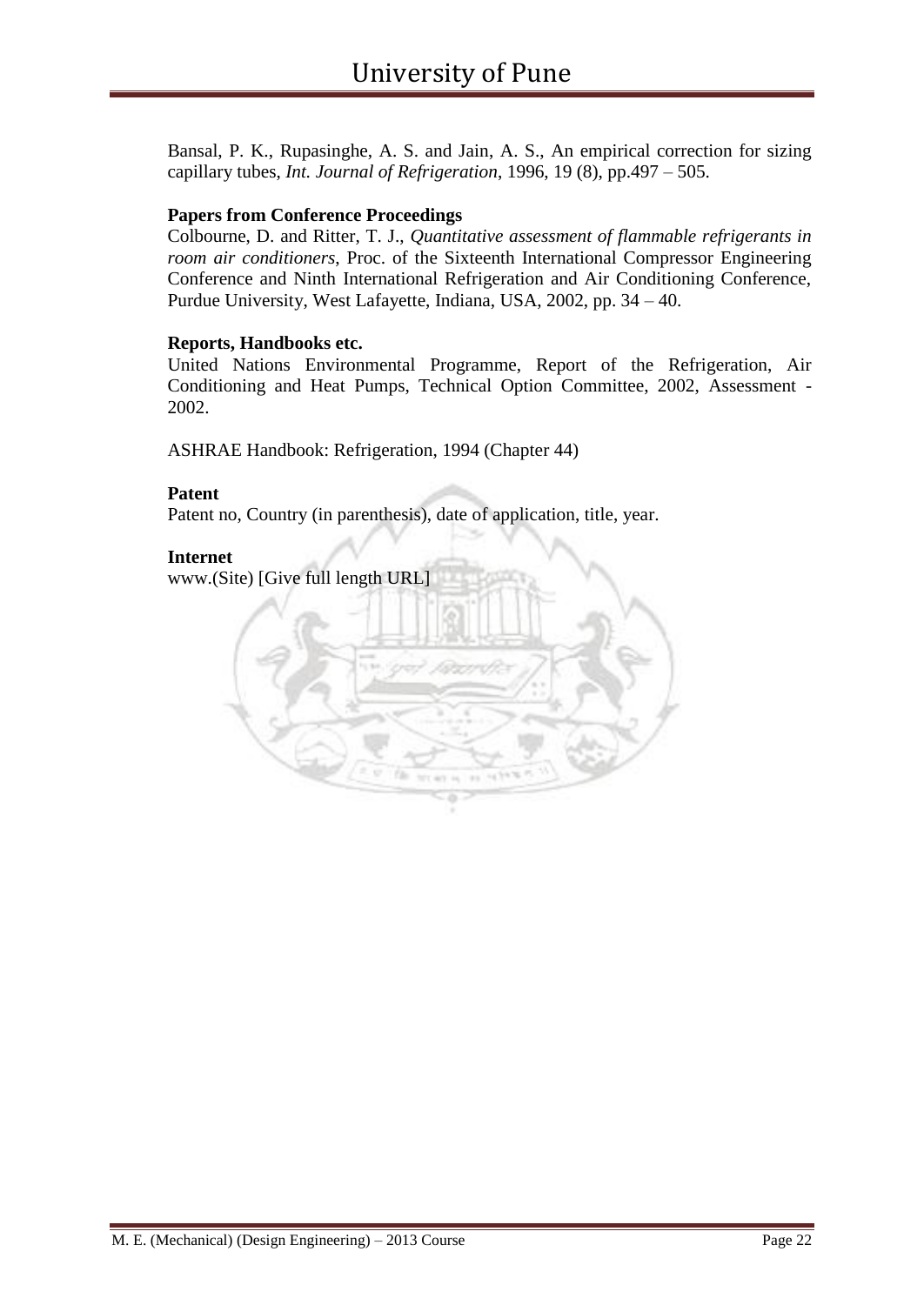## **Format for front page and Certificate**

A Seminar I / II / III on (TNR, 16pt, centrally aligned)

# **Title (TNR, 27pt, Bold, Centrally Aligned, Title Case)**

By (TNR, 16pt, Centrally Aligned)

**Mr. Student's Name** (TNR, 16pt, Centrally Aligned)

Guide (TNR, 16pt, Centrally Aligned)

**Guide's Name** (TNR, 16pt, Centrally Aligned)

**Institute** 

Logo

# Department of Mechanical Engineering

# Name of the Institute

[2011-12](TNR, 22pt, Title Case Centrally Aligned)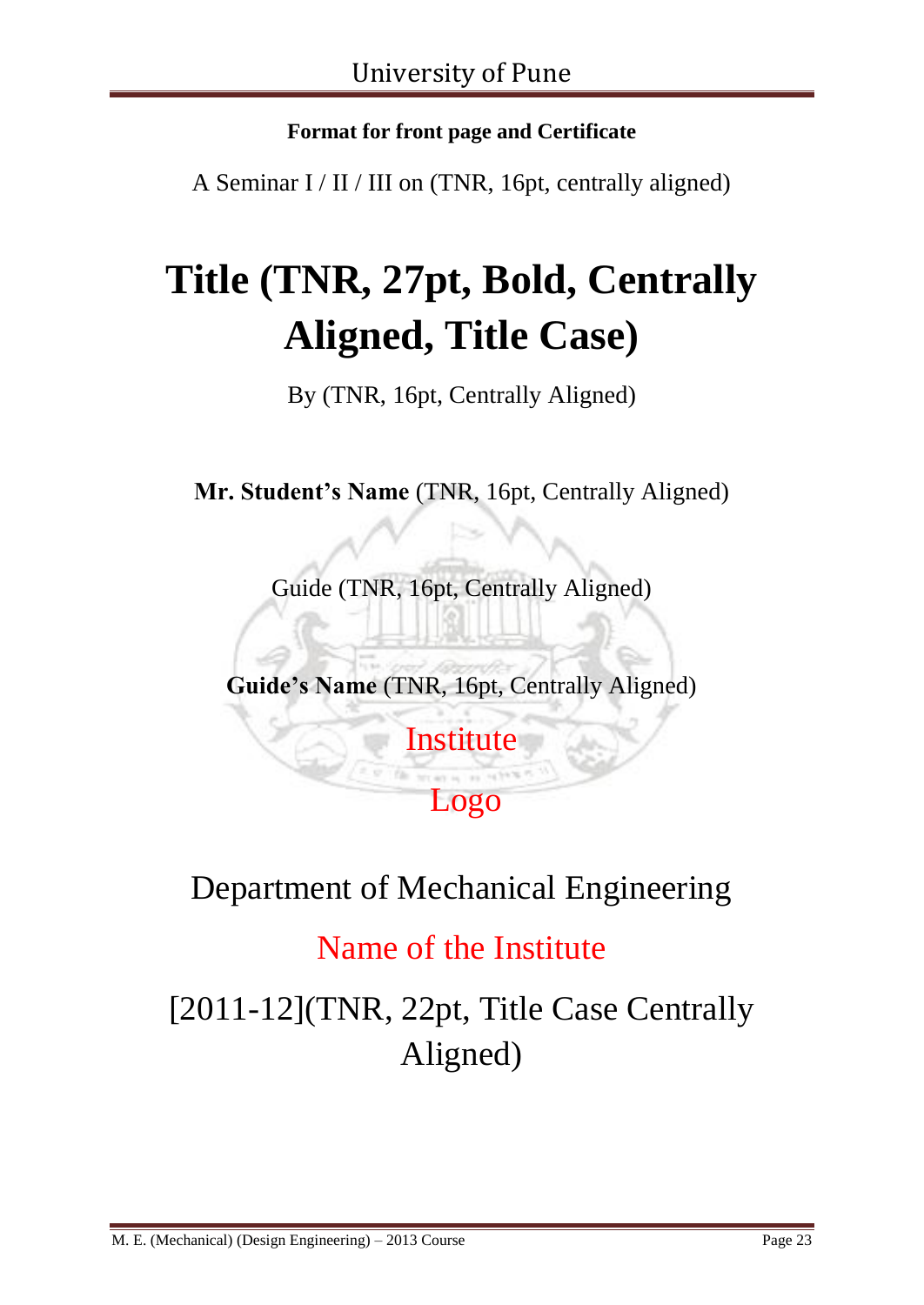# Name of the Institute

**Institute** 

# Logo

# C E R T I F I C A T E

This is to certify that *Mr. Lele M. M.*, has successfully completed the seminar-I/II/III entitled "Performance analysis of…….." under my supervision, in the partial fulfilment of Master of Engineering (Mechanical) (Design Engineering) of University of Pune.

Date :

Place :

Guide's Name Guide Head

Department and Institute Name

External Examiner Seal Principal,

Institute Name

\_\_\_\_\_\_\_\_\_\_\_\_\_\_\_\_\_\_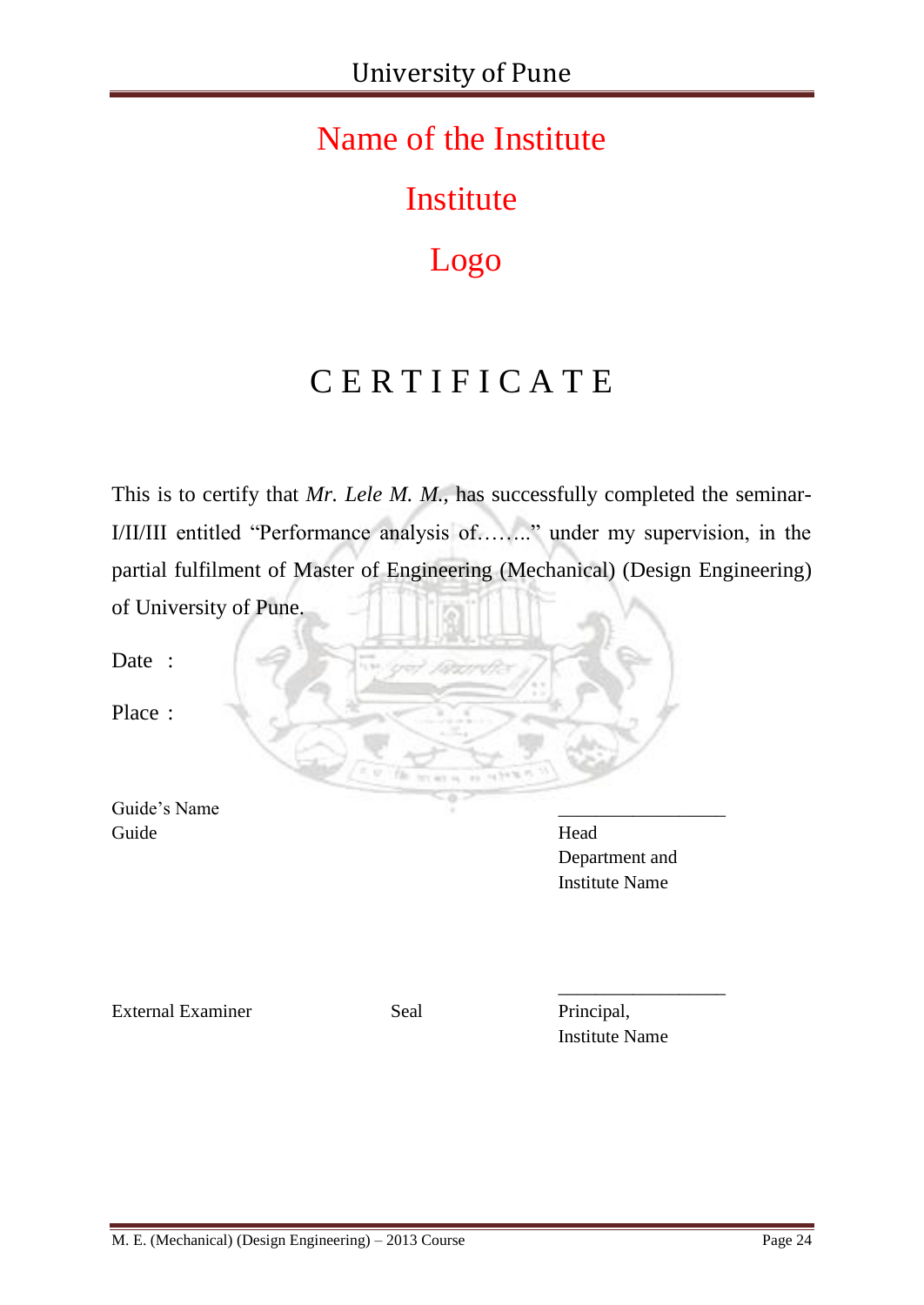### **Semester – III Optimization Techniques [602213]**

| <b>CODE</b> | <b>TEACHING</b><br><b>SCHEME</b> |              | <b>CREDITS</b>      |    |                     |              |  |
|-------------|----------------------------------|--------------|---------------------|----|---------------------|--------------|--|
|             | Lect. /Week                      | <b>Paper</b> |                     | TW | Oral/               | <b>Total</b> |  |
|             |                                  | In Semester  | <b>End Semester</b> |    | <b>Presentation</b> |              |  |
|             |                                  | Assessment   | Assessment          |    |                     |              |  |
| 602213      |                                  | 50           | 50                  | -  | -                   | 100          |  |

#### **1. Classical Optimization Techniques**

Engineering applications of optimization, statement of optimization problem, classification of optimization problem, single variable optimization, multi variable optimization with no constraint, equality constraint, in-equality constraint

#### **2. Linear Programming**

Simplex algorithm, two phases of the simplex method, applications

#### **3. Non-Linear Programming**

One-dimensional minimization - exhaustive search, golden section method, quasi-newton method, random search methods, Powell's method

#### **4. Modern Methods of Optimization**

Genetic algorithms, simulated annealing, fuzzy optimization, neural-network-based methods

#### **5. Topology Optimization**

Problem formulation and parameterization of design, solution methods, topology optimization as a design tool, combining topology and shape design, buckling problems, stress constraints

#### **6. Evolutionary Structural Optimization (ESO) Methods**

ESO Based on Stress Level, evolutionary methods, two-bar frame, Michell type structure, ESO for stiffness or displacement optimization, Bi-directional Evolutionary Structural Optimization (BESO) method, BESO Based on von Mises Stress, topology optimization for natural frequency

#### **References**

- 1. Structural Optimization, Raphael T. Haftka and Zafer Gurdal, Kluwer Academic Publishers
- 2. Practical Optimization Methods with Mathematical Applications, M. Asghar Bhatti, Springer
- 3. Topology Optimization Theory, Methods and Applications, M. P. Bendse, Q. Sigmund
- 4. Evolutionary Topology Optimization of Continuum Structures, Methods and Applications, X. Huang, Y.M. Xie, Wiley, 2010
- 5. Engineering Optimization: Theory and Practice, Singiresu S. Rao, John Wiley & Sons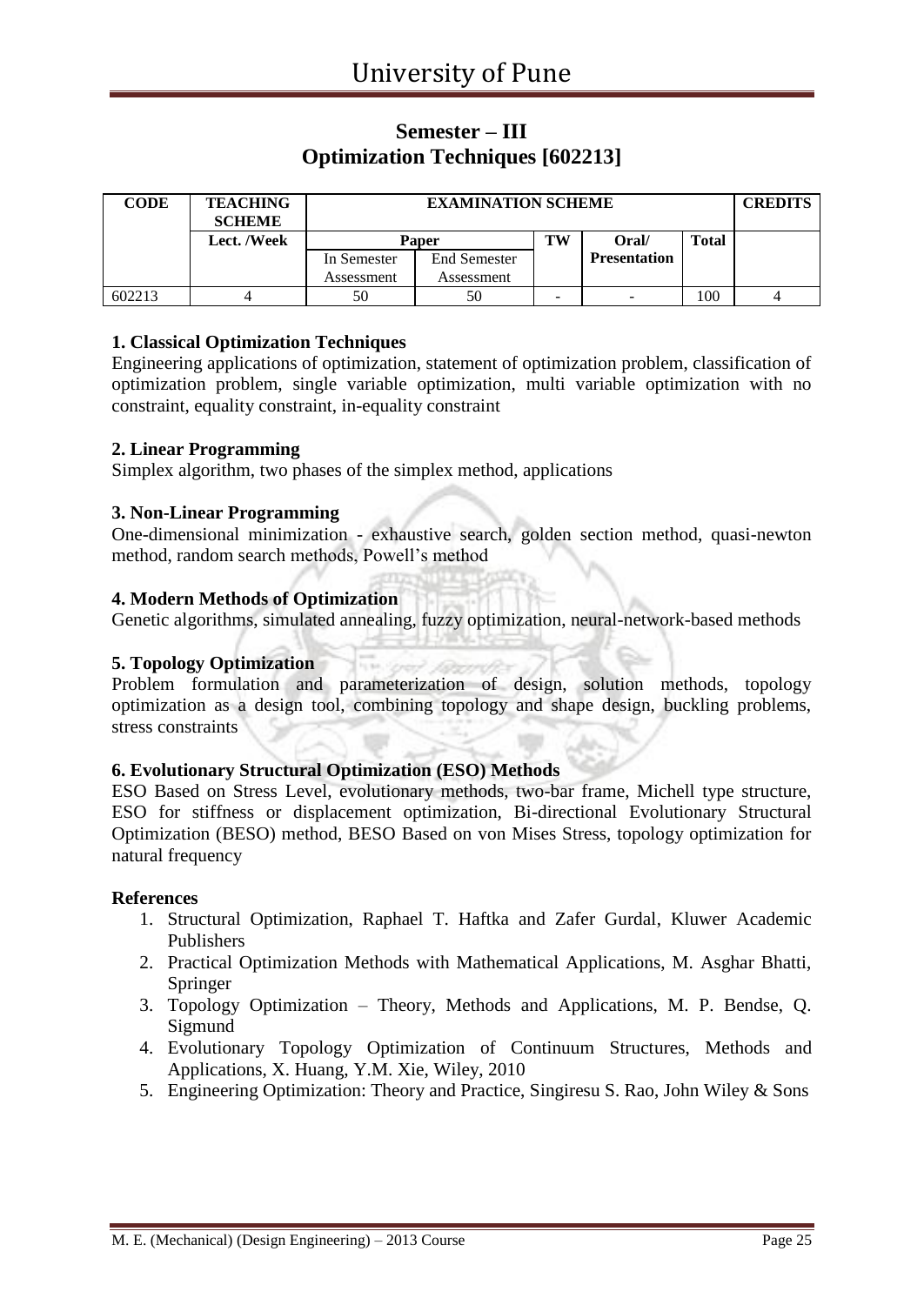### **Semester – III Mechanical Measurements and Controls [602214]**

| <b>CODE</b> | <b>TEACHING</b><br><b>SCHEME</b> |              | <b>EXAMINATION SCHEME</b> |    |                     |              |  |  |
|-------------|----------------------------------|--------------|---------------------------|----|---------------------|--------------|--|--|
|             | Lect. /Week                      | <b>Paper</b> |                           | TW | Oral/               | <b>Total</b> |  |  |
|             |                                  | In Semester  | <b>End Semester</b>       |    | <b>Presentation</b> |              |  |  |
|             |                                  | Assessment   | Assessment                |    |                     |              |  |  |
| 602214      |                                  | 50           | 50                        | -  | -                   | 100          |  |  |

#### **1. Instrument types and performance characteristics**

Active and Passive instruments, Null type and deflection type instruments, Analogue and digital instruments, Indicating instruments and instruments with signal output, smart and non smart instruments. Static and Dynamic characteristics of instruments, Necessity of calibration

#### **2. Measurement Uncertainty**

Sources of Systematic Error, System Disturbance due to Measurement, Errors due to Environmental Inputs, Wear in Instrument Components, Accumulation of Accepted Error, Improper Functioning of Instruments, Dual Sensitivity Errors, Other Sources of Error, Minimizing Experimental Error, Statistical Analysis of Measurements subject to Random Errors, Aggregation of Measurement System Errors, Reduction of Systematic Errors, Quantification of Systematic Errors, Sources and Treatment of Random Errors, parameter estimation, regression analysis, correlations, analysis of data

#### **3. Measurement of field quantities**

Temperature, heat flux measurement, heat transfer coefficient, measurement of force, pressure, flow rate, velocity, humidity, noise, vibration

#### **4. Measurement of derived quantities**

Force, Acceleration, Torque, power, thermo physical properties, radiation and surface properties, Miscellaneous Measurements - Time, Frequency, and Phase-Angle Measurement, Liquid Level, Chemical Composition, Current and Power Measurement

#### **5. Control in Time Domain**

Introduction to open loop and closed loop control, Modelling of system using state space approach (only second order mechanical, electro-mechanical, thermal and hydraulic system), Poles and Zeros of System, Stability of system using Lyapunov's criterion, Controllability of system, Full state feedback control of system using pole placement technique, Pole placement using Ackerman's formula

#### **6. Control in Frequency Domain**

Modelling of system using transfer function (only second order mechanical, electromechanical, thermal and hydraulic system), Transient response of system based on location of poles, Transient response specifications for second order system, Stability of system based on Routh Hurwitz criterion, Analysis of second order system using Bode Plots, Closed loop control of system using Proportional Integral Derivative Control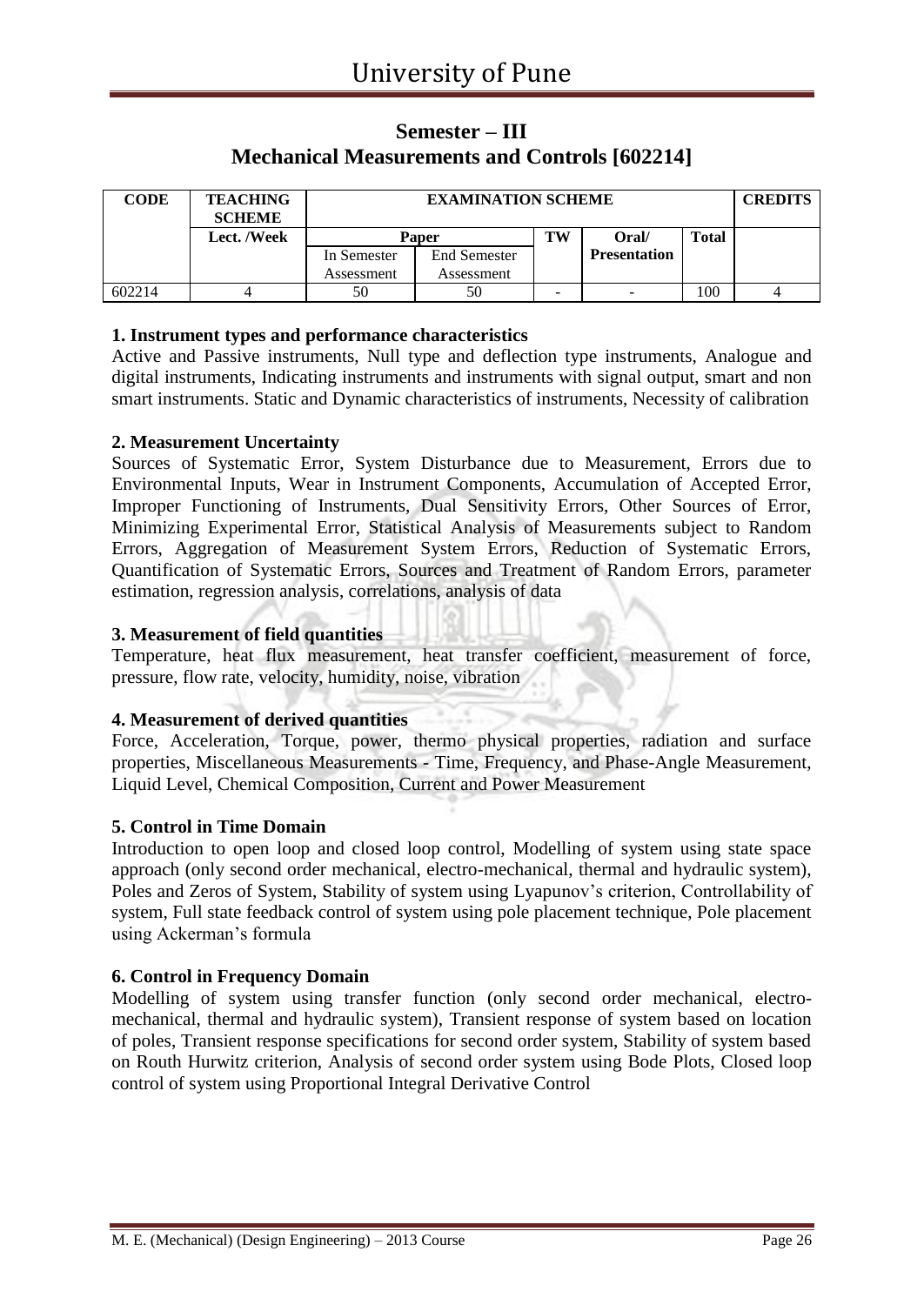#### **Reference Books:**

- 1. Measurement Systems-Application and Design, Doebelin E.O, McGraw Hill Publication
- 2. Measurement and Instrumentation Theory and Application, Alan Morris, Reza Langari, Elsevier
- 3. Instrumentation for Engineering Measurements, James Dally, William riley and Kenneth McConnell, Wiley.
- 4. Mechanical Measurements, S.P. Venkateshan, Ane Books Pvt. Ltd.
- 5. Control System Engineering, Norman Nise,  $6<sup>th</sup>$  Edition, John Wiley and Sons
- 6. Mechanical Measurements, S.P. Venkateshan, Ane Books Pvt. Ltd

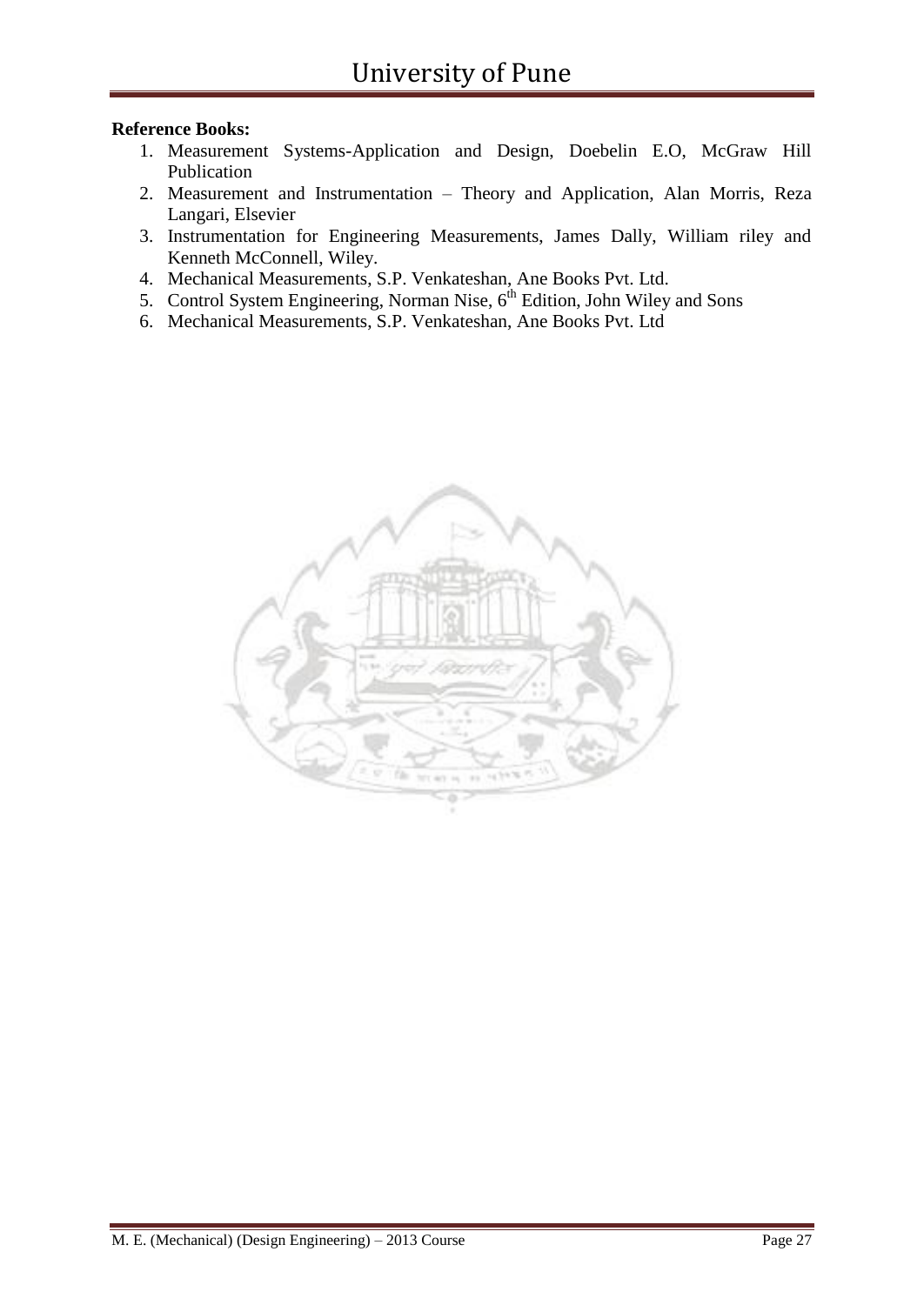### **Semester – III Elective – III [602215]**

| <b>CODE</b> | <b>TEACHING</b><br><b>SCHEME</b> |              | <b>CREDITS</b> |    |                     |              |  |
|-------------|----------------------------------|--------------|----------------|----|---------------------|--------------|--|
|             | Lect. /Week                      | <b>Paper</b> |                | TW | Oral/               | <b>Total</b> |  |
|             |                                  | In Semester  | End Semester   |    | <b>Presentation</b> |              |  |
|             |                                  | Assessment   | Assessment     |    |                     |              |  |
| 602215      |                                  | 50           | 50             | -  | -                   | 100          |  |

| <b>Modules of 2 Credits (Select any Two)</b> |                                             |            |                               |  |  |  |  |
|----------------------------------------------|---------------------------------------------|------------|-------------------------------|--|--|--|--|
| Code No.                                     | Title                                       | Code No.   | <b>Title</b>                  |  |  |  |  |
| DE2III-M1                                    | Fatigue                                     | DE2III-M5  | Condition Monitoring $-I$     |  |  |  |  |
| DE2III-M2                                    | <b>Fracture Mechanics</b>                   | DE2III-M6  | Condition Monitoring $-$ II   |  |  |  |  |
| DE2III-M3                                    | $CAE-I$                                     | DE2III-M7  | Industrial Tribology $-I$     |  |  |  |  |
| DE2III-M4                                    | $CAE - II$                                  | DE2III-M8  | Industrial Tribology $-$ II   |  |  |  |  |
|                                              | <b>Modules of 1 Credit (Select any One)</b> |            |                               |  |  |  |  |
| Code No.                                     | <b>Title</b>                                | Code No.   | <b>Title</b>                  |  |  |  |  |
| DE1III-M9                                    | <b>Reliability Engineering</b>              | DE1III-M11 | Fatigue Analysis using FEM    |  |  |  |  |
| DE1III-M10                                   | Design for X                                | DE1III-M12 | Product Life Cycle Management |  |  |  |  |

### **DE2III-M1 Fatigue**

#### **Fatigue Mechanics**

Time varying uniaxial, biaxial and multiaxial loading of components, load spectra, cycle counting, fatigue damage theories of crack initiation, stress based and strain based approach

#### **Fatigue Testing**

Data acquisition and instrumentation, classical methods of fatigue testing, ASTM standards specimen preparation, procedure

#### **Advanced Topics in Fatigue**

Fatigue analysis in frequency domain, vibration fatigue, fatigue of welded structure, corrosion fatigue, high temperature and low temperature fatigue

*Ref. Books: 1) Metal Fatigue Analysis Handbook, YUNG-LI LEE, Elsevier 2) Design & Analysis of Fatigue Resistant Welded Structure, Dieter Radaj, Woodhead Publishing 3) Fatigue of Structures and Materials, Japp Schijve, Kluwer Academic 4) Fatigue Testing and Analysis – Theory and Practice, YUNG-LI LEE, Elsevier 5) Metal Fatigue in Engineering, Ali Fatemi, Wiley-Interscience*

#### **DE2III-M2 Fracture Mechanics**

#### **Linear Elastic Fracture Mechanics**

Mechanisms of fracture, initiation of fracture and crack propagation, stress and energy criteria and fracture - effects of geometry, Inglis theory of stress, energy concept – Griffith theory of fracture, energy balance during crack growth, modes of loading, calculation of stress intensity – center crack, single edge crack, double edge crack, round hole with crack, superposition of stress intensity factors, leak before break criterion, experimental determination of stress intensity factor – strain gauge method, optical method of photo elasticity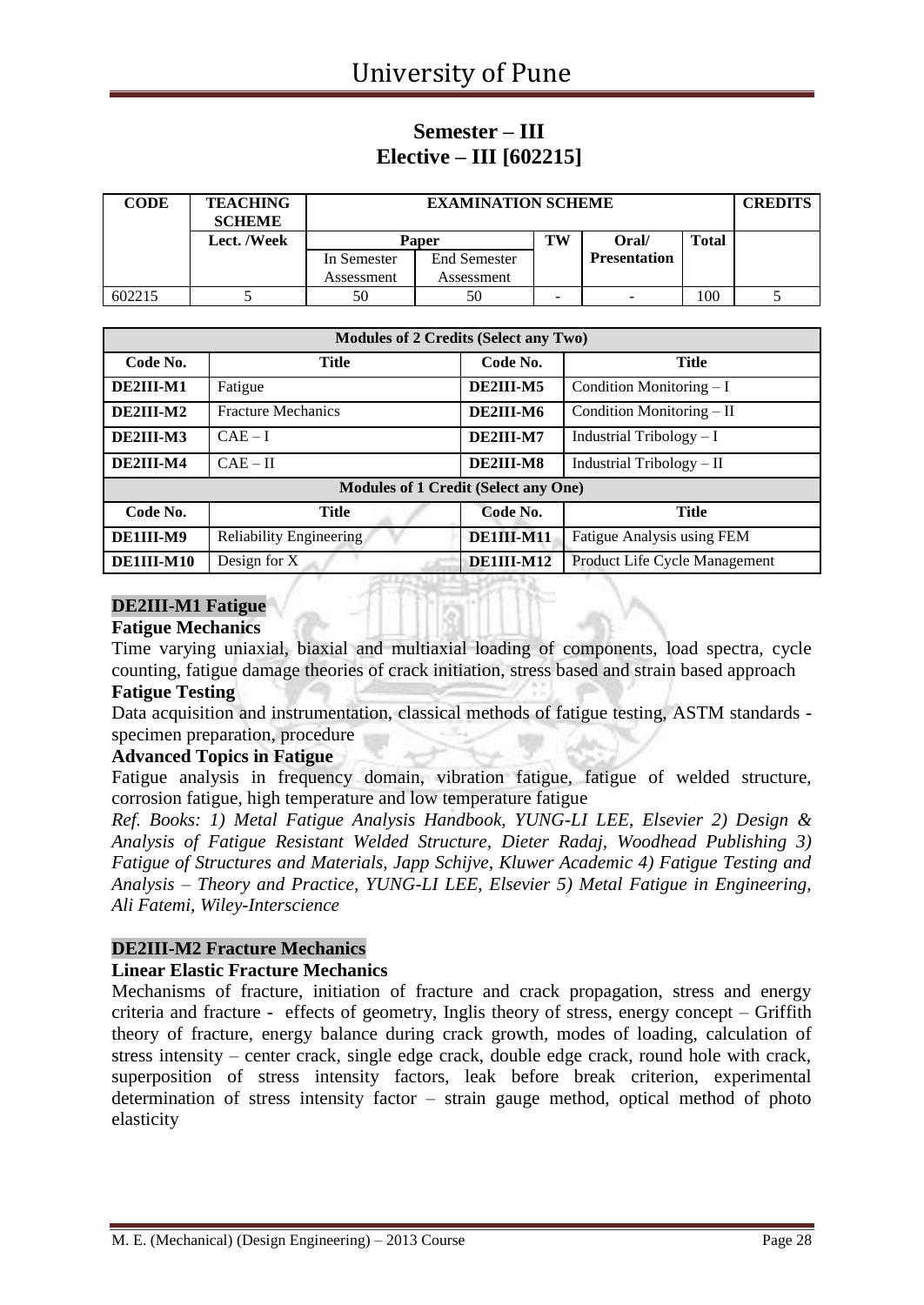#### **Elastic – Plastic Fracture Mechanics**

introduction, crack tip stress state, Irwin's approximation, Dugdale's approximation, crack opening displacement, shape of the plastic zone – von Mises and Tresca yielding criteria, plastic constraint factor

#### **Energy Principle**

Energy release rate, criteria for crack growth, linear compliance, path independent integrals, J – integral, application of J-integral to cracks and notches, J – integral fracture criterion, experimental determination of the  $J$  – integral – single specimen and multiple specimen method

*Ref. Books: 1) Fracture Mechanics Anderson T.L., CRC Press 2) Fracture Mechanics, Nestor Perez, , Kluwer Academic Publishers 3) Fracture Mechanics – An Introduction, Gdoutos E. E., , Springer 4) Nonlinear Fracture Mechanics for Engineers, Ashok Saxena, , CRC Press 5) Elements of Fracture Mechanics, Prashant Kumar, Mc Graw Hill Education 6) Deformation and Fracture Mechanics of Engineering Materials, Hertzberg, R. W., John Wiley & Sons, Inc. 7) Mechanical Metallurgy, George E Dieter and David Bacon, Mc Graw Hill Book Co.*

#### **DE2III-M3 CAE - I**

#### **CAE Driven Design Process**

Analysis types, geometry clean-up, meshing techniques, 1-D, 2-D and 3-D mesh, element selection, special elements, solution convergence, element quality checks, material information, boundary conditions and loads.

#### **Static Analysis**

Externally applied forces and pressures, steady-state inertial forces (such as gravity or rotational velocity), imposed (nonzero) displacements, temperatures (for thermal strain), nonlinear structural analysis, model verification

#### **Normal Modes and Buckling analysis**

Real eigenvalue analysis, governing equations, methods of computations, normal modes analysis, Block Lanczos and QR damped methods of modes extraction, linear buckling analysis

*Ref. Books: 1) Strukturdynamik, R. Gasch, K. Knothe, Springer 2) Dynamics of Structures, W. C. Hurty and M. F. Rubinstein, Prentice-Hall 3) Dynamics of Structures, R. W. Clough and J. Penzien, McGraw-Hill 4) S. Timoshenko, D. H. Young, and W. Weaver, Jr., Vibration Problems in Engineering, John Wiley & Sons 5) K. J. Bathe and E. L. Wilson, Numerical Methods in Finite Element Analysis, Prentice-Hall 6) Theory of Matrix Structural Analysis, J. S. Przemieniecki, McGraw-Hill 7) Structural Dynamics: An Introduction to Computer Methods, R. R. Craig, , John Wiley & Sons*

#### **DE2III-M4 CAE - II**

#### **Harmonic Response Analysis**

Definition, applications, methods – full, reduced and mode superposition, pre-stressed harmonic response analysis

#### **Transient dynamic analysis**

Dynamic modeling input, normal mode analysis, reduction in dynamic analysis, rigid body modes, damping, transient response analysis, frequency response analysis, direct matrix input, dynamic equations of motion, residual vector methods, enforced motion, shock and response spectrum analysis, random response analysis, complex eigenvalue analysis

#### **Advanced topics in FEA**

Complex eigenvalue analysis, normal mode analysis using parts super-element, transfer functions, normal modes of preloaded structures, dynamic design optimization, test-analysis correlation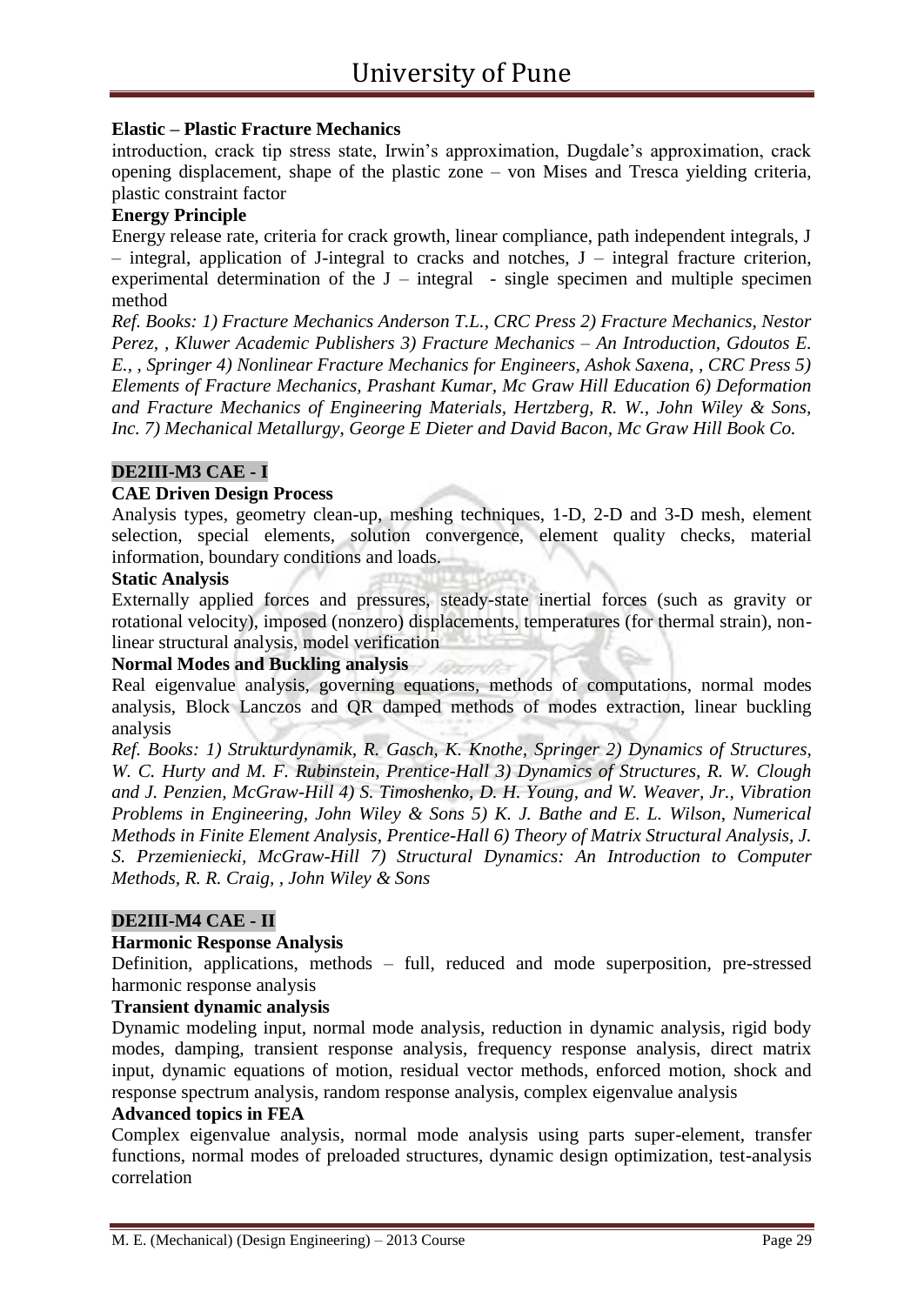*Ref. Books: 1) Strukturdynamik, R. Gasch, K. Knothe, Springer 2) Dynamics of Structures, W. C. Hurty and M. F. Rubinstein, Prentice-Hall 3) Dynamics of Structures, R. W. Clough and J. Penzien, McGraw-Hill 4) S. Timoshenko, D. H. Young, and W. Weaver, Jr., Vibration Problems in Engineering, John Wiley & Sons 5) K. J. Bathe and E. L. Wilson, Numerical Methods in Finite Element Analysis, Prentice-Hall 6) Theory of Matrix Structural Analysis, J. S. Przemieniecki, McGraw-Hill 7) Structural Dynamics: An Introduction to Computer Methods, R. R. Craig, , John Wiley & Sons*

#### **DE2III-M5 Condition Monitoring – I**

#### **Vibrations**

System response to vibration, nature of vibration, harmonics, limits and standards of vibration

#### **Predictive maintenance techniques**

Predictive maintenance basics, maintenance philosophies, evolution of maintenance philosophies, plant machinery classification and recommendations, principles of predictive maintenance, predictive maintenance techniques, and vibration analysis – a key to predictive maintenance

#### **Data acquisition**

Introduction, collection of vibration signal – vibration transducers, characteristics and mountings, conversion of vibrations to electrical signal

*Ref. Books: 1) Theory of Vibration with Applications, Thomson, W. T., CBS Publishers and Distributors, New Delhi 2) Introductory Course on Theory and Practice of Mechanical Vibrations, Gupta K., New Age International Ltd. 3) Vibratory Condition Monitoring of Machines, J. S. Rao, Narosa Publishing House, New Delhi 3) Shock and Vibration Handbook, Cyril M. Harris, Allan G. Piersol, McGraw-Hill Publishing Co., 4) Practical Machinery Vibration Analysis and Predictive Maintenance, C. Scheffer, Paresh Girdhar, Elsevier*

#### **DE2III-M6 Condition Monitoring – II**

#### **Signal processing - applications and representation**

The Fast Fourier transform (FFT) analysis, time waveform analysis, phase signal analysis, spectral signal processes.

#### **Machinery fault diagnosis using vibration analysis**

Commonly witnessed machinery faults diagnosed by vibration analysis, correcting faults that cause vibration, balancing, alignment, resonance vibration control with dynamic absorbers

#### **Oil and particle analysis**

Condition-based maintenance and oil analysis, setting up an oil analysis program, oil analysis – sampling methods, oil analysis – lubricant properties, oil analysis – contaminants in lubricants, particle analysis techniques, alarm limits for various machines

*Ref. Books: 1) Theory of Vibration with Applications, Thomson, W. T., CBS Publishers and Distributors, New Delhi 2) Introductory Course on Theory and Practice of Mechanical Vibrations, Gupta K., New Age International Ltd. 3) Vibratory Condition Monitoring of Machines, J. S. Rao, Narosa Publishing House, New Delhi 3) Shock and Vibration Handbook, Cyril M. Harris, Allan G. Piersol, McGraw-Hill Publishing Co., 4) Practical Machinery Vibration Analysis and Predictive Maintenance, C. Scheffer, Paresh Girdhar, Elsevier*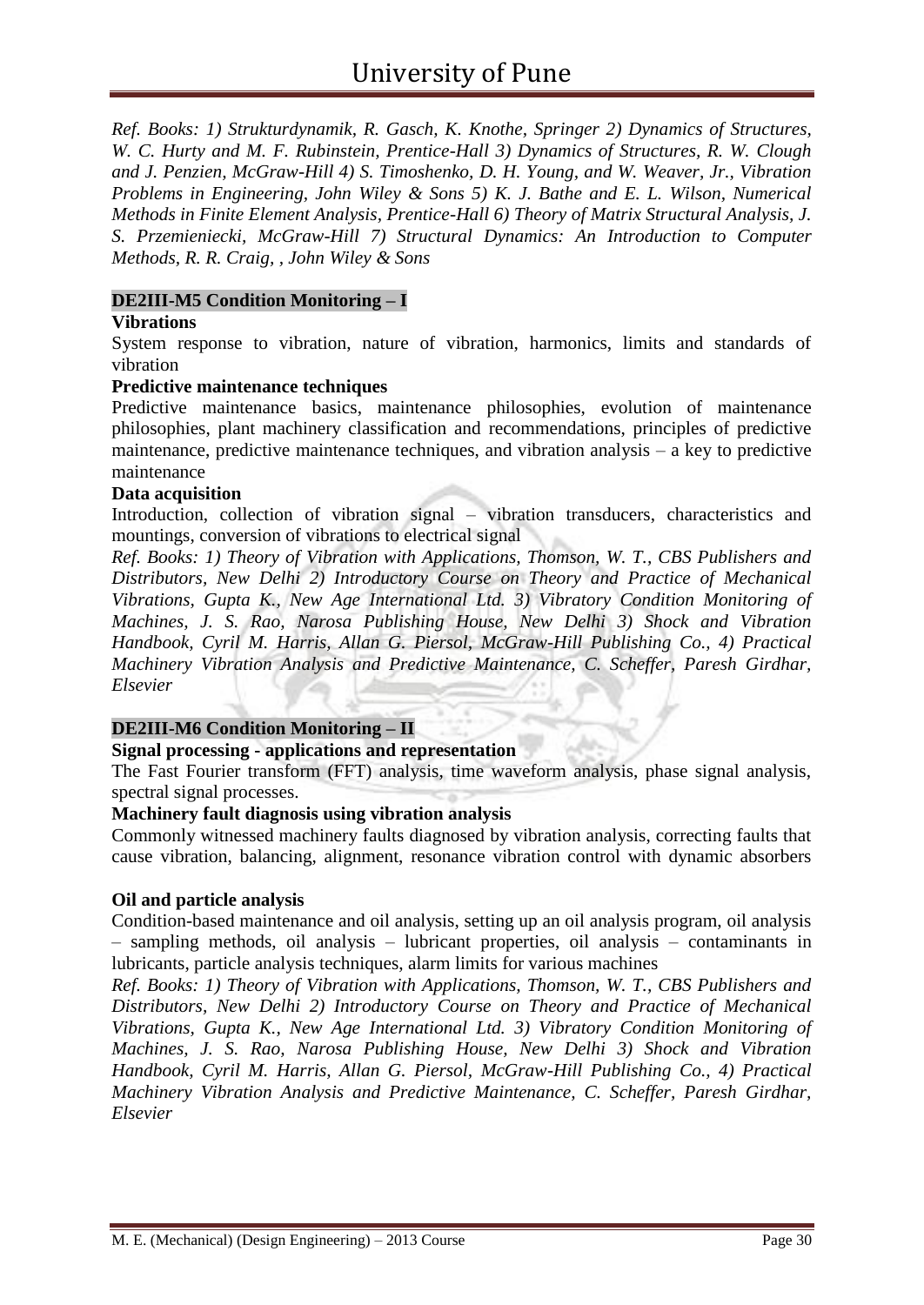### **DE2III-M7 Industrial Tribology – I**

#### **Friction and wear**

Friction control and wear prevention, boundary lubrication, tribological properties of bearing materials and lubricants, theories of friction and wear, instabilities and stick-slip motion

#### **Lubrication of bearings**

Mechanics of fluid flow, Reynold's equation and its limitations, idealized bearings, infinitely long plane pivoted and fixed show sliders, infinitely long and infinitely short (narrow) journal bearings, lightly loaded infinitely long journal bearing (Petroff's solution), finite bearings hydrostatic, hydrodynamic and thrust oil bearings, heat in bearings

#### **Hydrostatic squeeze film**

Circular and rectangular flat plates, variable and alternating loads, piston pin lubrications, application to journal bearings

*Ref. Books: 1) Principles of Lubrication, Camaron, Longman's Green Co. Ltd. 2) Fundamental of Friction and Wear of Metals – ASM 3) The Design of Aerostatic Bearings – J. W. Powell 4) Gas Bearings – Grassam and Powell 5) Theory Hydrodynamic Lubrication, Pinkush and Sterrolicht 6) Tribology in Machine Design, T. A. Stolarski*

#### **DE2III-M8 Industrial Tribology – II**

#### **Elasto-hydrodynamic lubrication**

Pressure-viscosity term in Reynold's equation, hertz theory, Ertel-Grubin equation, lubrication of spheres

#### **Air lubricated bearings**

Tilting pad bearings, hydrostatic, hydrodynamic and thrust bearings with air lubrication **Tribological aspects of rolling motion**

Mechanics of tire-road interaction, road grip and rolling resistance, tribological aspects of wheel on rail contact, tribological aspects of metal rolling, drawing and extrusion

*Ref. Books: 1) Principles of Lubrication, Camaron, Longman's Green Co. Ltd. 2) Fundamental of Friction and Wear of Metals – ASM 3) The Design of Aerostatic Bearings – J. W. Powell 4) Gas Bearings – Grassam and Powell 5) Theory Hydrodynamic Lubrication, Pinkush and Sterrolicht 6) Tribology in Machine Design, T. A. Stolarski*

**DE1III-M9 Reliability Engineering**

Analysis of variance (ANOVA), factorial design and regression analysis, reliability theory, design for reliability, hazard analysis, fault tree analysis, gear design - involute gears, helical gears, tooth thickness, interference, undercutting, rack-shift, profile modification, spring design - vibration and surging of helical springs, helical springs for, maximum space efficiency, analysis of Belleville springs, ring spring, volute spring and rubber springs, design for spring suspension

*Ref. Books: 1) Concepts of Reliability Engineering, L.S. Srinath, Affiliated East-West Press (P) Ltd. 2) Reliability Engineering, A.K. Govil, Tata McGraw-Hill Publishing Co. Ltd. 3) Reliability Engineering, E. Balagurusmy, Tata McGraw-Hill Publishing Co. Ltd.* 

#### **DE1III-M10 Design for X**

Design for assembly, disassembly, ease of use, maintenance, manufacture, quality, reliability, reuse, cost, environment, quality function deployment

*Ref. Books: 1) Design for X: Concurrent engineering imperatives, Charles M. Eastman, Springer*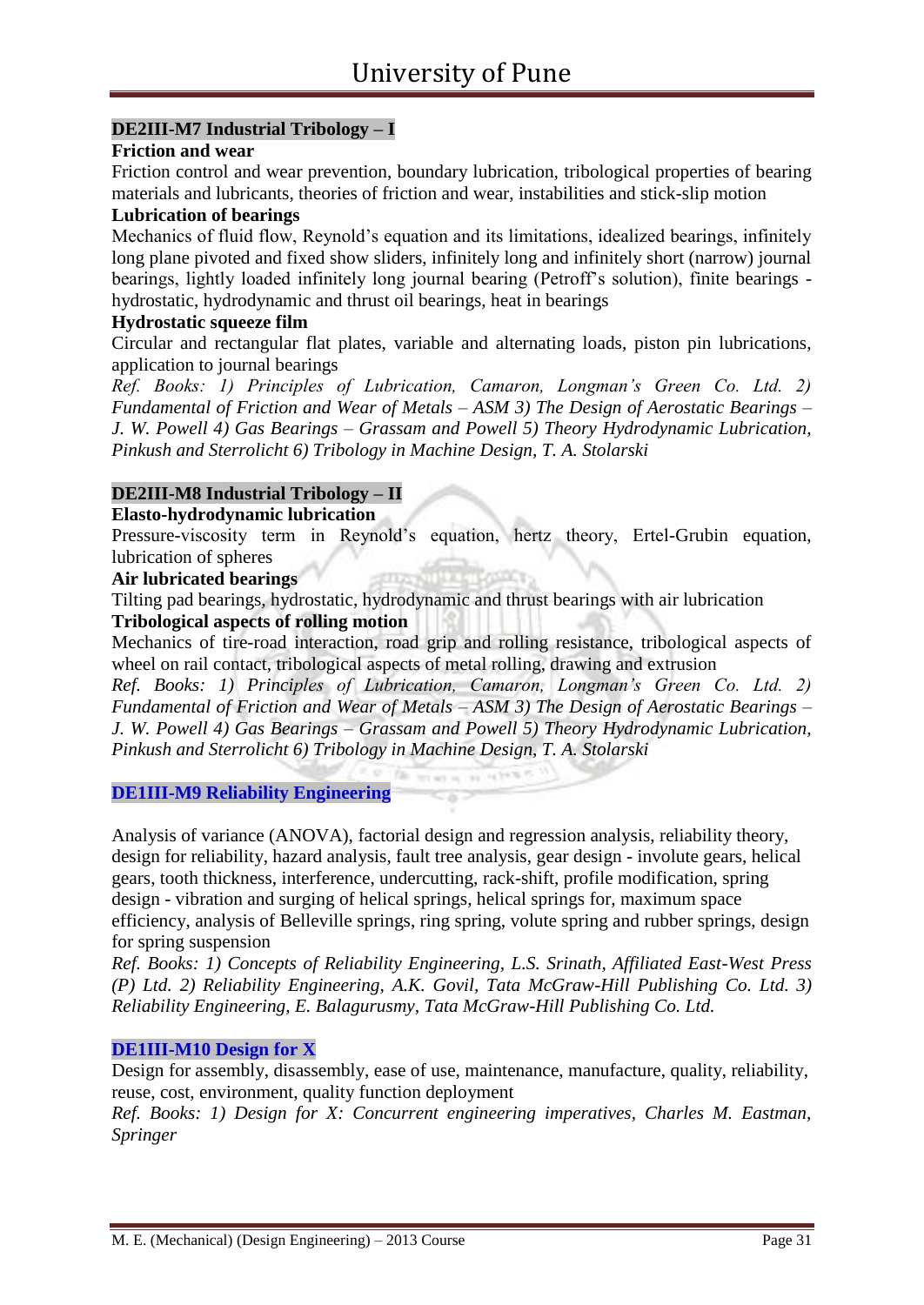#### **DE1III-M11 Fatigue Analysis using FEM**

Different approaches for fatigue analysis, stress life approach – S-N curve, mean stress correction, Haigh diagram, factors affecting fatigue, multi-axial fatigue, spot weld fatigue, arc weld fatigue analysis, vibration fatigue, fatigue life estimation based on measured strain data, fatigue testing techniques, result interpretation and correlation of results

*Ref. Books: 1) Biaxial/Multiaxial Fatigue and Fracture, Andrea Carpinteri, Elsevier 2) Design & Analysis of Fatigue Resistant Welded Structure, Dieter Radaj, Woodhead Publishing 3) Finite Element Learning Modules for Fatigue Analysis, Joshua A. Coffman, Proquest, Umi Dissertation Publishing*

#### **DE1III-M12 Product Life Cycle Management**

background, overview, need, benefits, and concept of product life cycle, components/elements of PLM, emergence of PLM, significance of PLM, customer involvement, product data and product workflow, the link between product data and product workflow, different phases of product life cycle and corresponding technologies

*Ref. Books: 1) Product Lifecycle Management, Antti Saaksvuori and Anselmi Immonen, Springer 2) Product Lifecycle Management: 21st Century Paradigm for Product Realisation, John Stark, Springer*

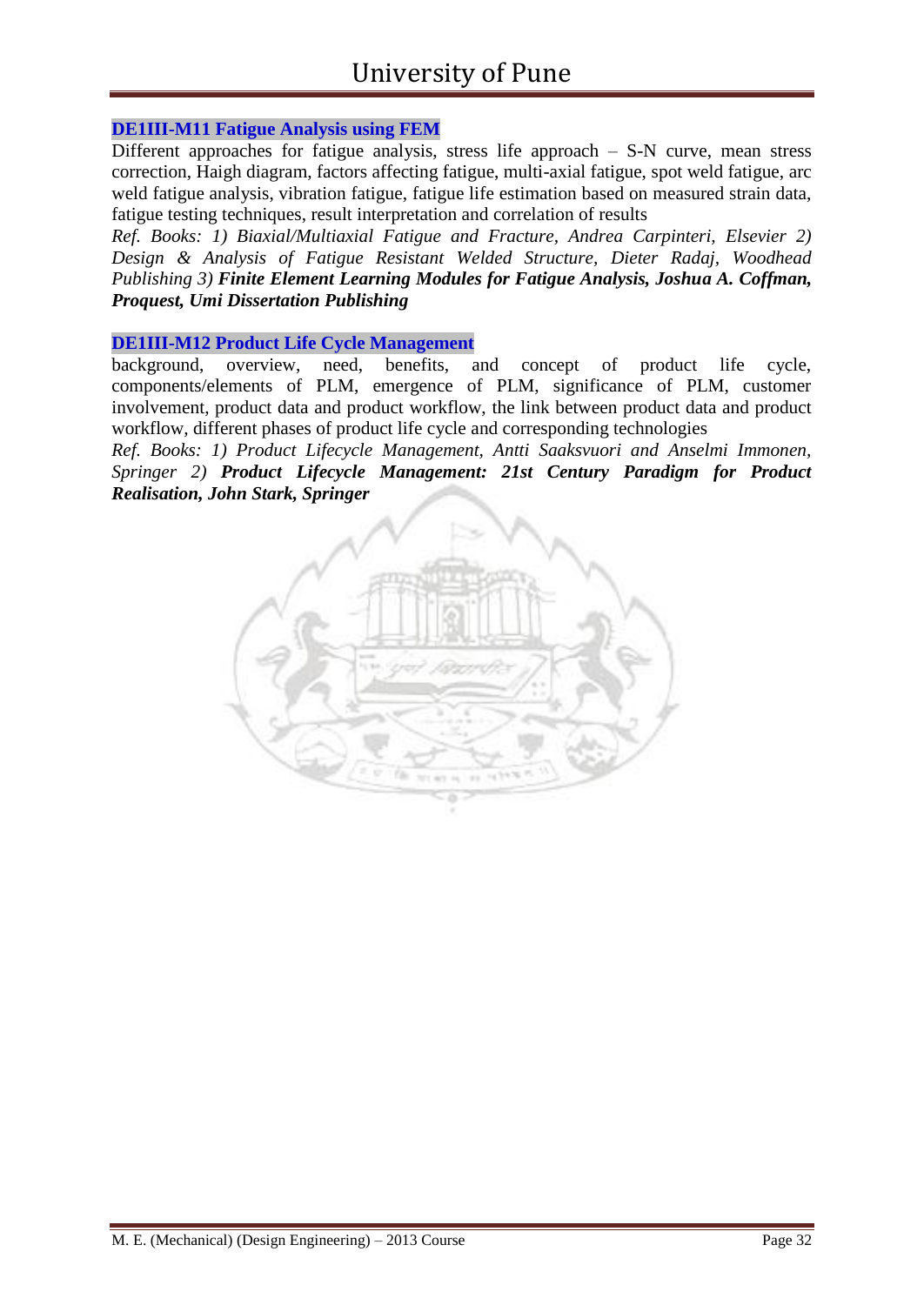## **Project Stage – I and II [602217, 602219]**

| <b>CODE</b> | <b>TEACHING</b><br><b>SCHEME</b> |                           | <b>CREDITS</b>                    |     |                     |              |    |
|-------------|----------------------------------|---------------------------|-----------------------------------|-----|---------------------|--------------|----|
|             | Lect/Week                        |                           | Paper                             | TW  | Oral/               | <b>Total</b> |    |
|             |                                  | In Semester<br>Assessment | <b>End Semester</b><br>Assessment |     | <b>Presentation</b> |              |    |
| 602217      |                                  |                           |                                   | 50  | 50                  | 100          |    |
| 602219      | 20                               | $\overline{\phantom{a}}$  |                                   | 150 | 50                  | <b>200</b>   | 20 |

**Assessment of Project stage-I has to be carried out as per R-1.4 and R-1.5 of PG Rules and Regulations of Credit System.**

#### **INSTRUCTIONS FOR DISSERTATION WRITING**

It is important that the procedures listed below be carefully followed by all the students of M.E. (Mechanical Engineering).

- 1. Prepare **Three Hard Bound Copies** of your manuscript.
- 2. Limit your Dissertation report to 80 120 pages (preferably)
- 3. The footer must include the following: Institute Name, M.E. (Mechanical) (Design Engineering) Times New Roman 10 pt. and centrally aligned.
- 4. Page number as second line of footer, Times New Roman 10 Pt, centrally aligned.
- 5. Print the manuscript using
	- a. Letter quality computer printing.
	- b. The main part of manuscript should be Times New Roman 12 pt. with alignment - justified**.**
	- c. Use 1.5 line spacing.
	- d. Entire report shall be of 5- 7 chapters.
- 6. Use the paper size  $8.5'' \times 11''$  or A4 (210  $\times$  197 mm). Please follow the margins given below.

| <b>Margin Location</b> | Paper $8.5'' \times 11''$ | Paper A4 $(210 \times 197$ mm) |
|------------------------|---------------------------|--------------------------------|
| Top                    | 1, 1, 1                   | 25.4 mm                        |
| Left                   | 1.5                       | $37 \text{ mm}$                |
| <b>Bottom</b>          | $1.25$ "                  | $32 \text{ mm}$                |
| Right                  | 1, 22                     | 25.4 mm                        |

- 7. All paragraphs will be 1.5 line spaced with a one blank line between each paragraph. Each paragraph will begin with without any indentation.
- 8. Section titles should be bold with 14 pt typed in all capital letters and should be left aligned.
- 9. Sub-Section headings should be aligning at the left with 12 pt, bold and Title Case (the first letter of each word is to be capitalized).
- 10. Illustrations (charts, drawings, photographs, figures) are to be in the text. Use only illustrations really pertinent to the text. Illustrations must be sharp, clear, **black and white. Illustrations downloaded from internet are not acceptable.** 
	- a. Illustrations should not be more than **two** per page. One could be ideal
	- b. Figure No. and Title at bottom with **12 pt**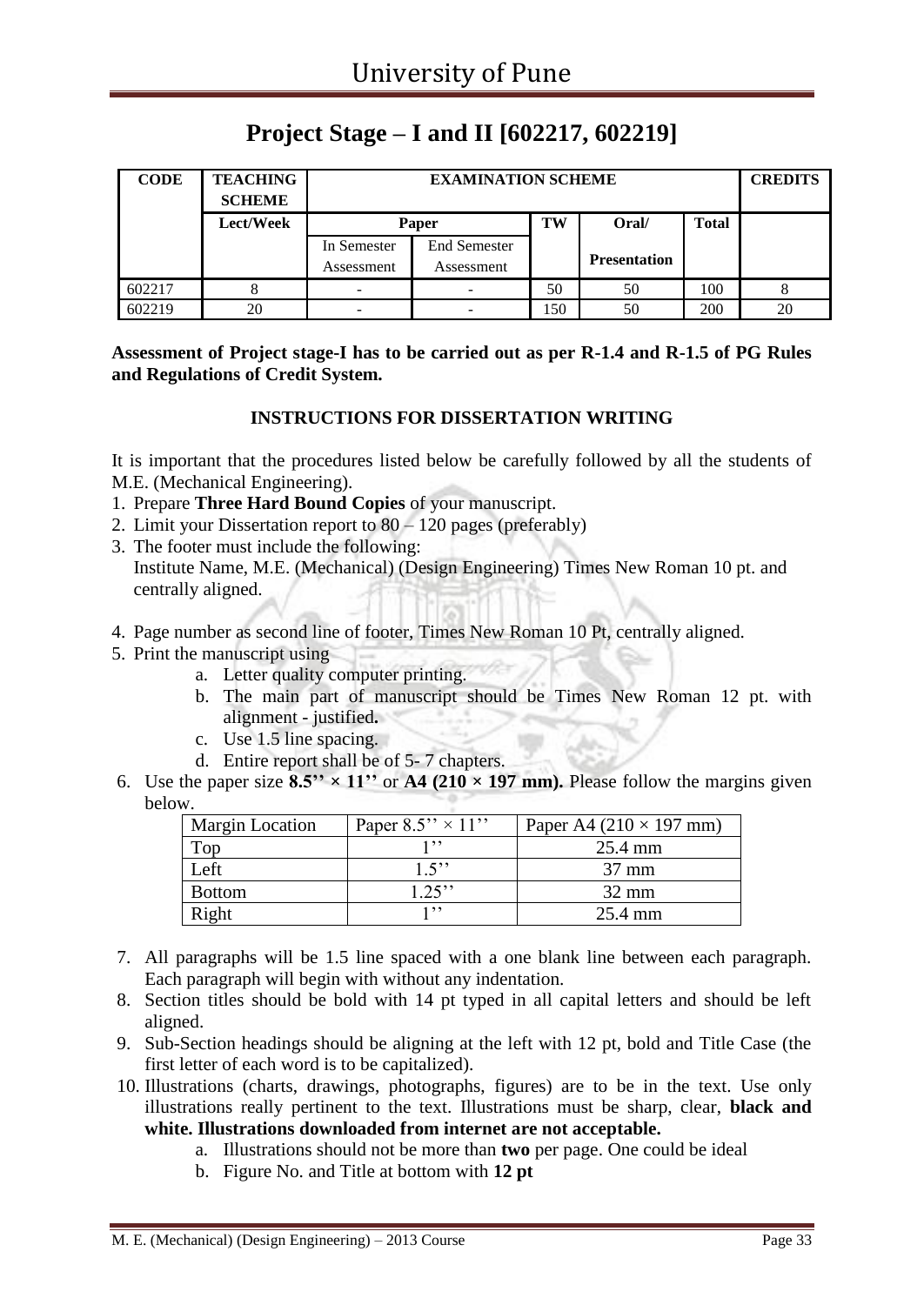- c. Legends below the title in **10 pt**
- d. Leave proper margin in all sides
- e. Illustrations as far as possible should not be photo copied.
- 11. **Photographs** if any should of glossy prints
- 12. Please use **SI** system of units only.
- 13. Please **number the pages** on the front side, centrally below the footer
- 14. **References** should be either in order as they appear in the thesis or in alphabetical order by last name of first author
- 15. **Symbols** and **notations** if any should be included in nomenclature section only
- 16. Following will be the order of report
	- i. **Cover page** and **Front page** as per the specimen on separate sheet
	- ii. **Certificate** from the Institute as per the specimen on separate sheet
	- iii. **Acknowledgements**
	- iv. **List of Figures**
	- v. **List of Tables**
	- vi. **Nomenclature**
	- vii. **Contents**
	- viii. **Abstract** (A brief abstract of the report not more than **150 words**. The heading of abstract i.e. word "Abstract" should be **bold, Times New Roman, 12 pt** and should be typed at the **centre.** The contents of abstract should be typed on new line without space between heading and contents. Try to include one or two sentences each on **motive, method, key-results** and **conclusions** in Abstract
		- **1 Introduction** (2-3 pages) (TNR 14 Bold)
			- 1.1 Problem statement (TNR 12)
			- 1.2 Objectives
			- 1.3 Scope
			- 1.4 Methodology
			- 1.5 Organization of Dissertation
		- **2 Literature Review** (20-30 pages) Discuss the work done so far by researchers in the domain area and their
		- significant conclusions. No derivations, figures, tables, graphs are expected. **3** This chapter shall be based on your own simulation work (Analytical/ Numerical/FEM/CFD) (15- 20 pages)
		- **4** Experimental Validation This chapter shall be based on your own experimental work (15-20 pages)

#### **5 Concluding Remarks and Scope for the Future Work** (2-3 pages) **References**

#### **ANNEXURE** (if any)

(Put all mathematical derivations, Simulation program as Annexure)

- 17. All section headings and subheadings should be numbered. For sections use numbers **1, 2, 3, ….** and for subheadings **1.1**, **1.2**, **….** etc and section subheadings **2.1.1**, **2.1.2, ….**  etc.
- 18. **References** should be given in the body of the text and well spread. No verbatim copy or excessive text from only one or two references. If **figures** and **tables** are taken from any reference then indicate source of it. Please follow the following procedure for references

#### **Reference Books**

Collier, G. J. and Thome, J. R., Convective boiling and condensation, 3<sup>rd</sup> ed., Oxford University Press, UK, 1996, pp. 110 – 112.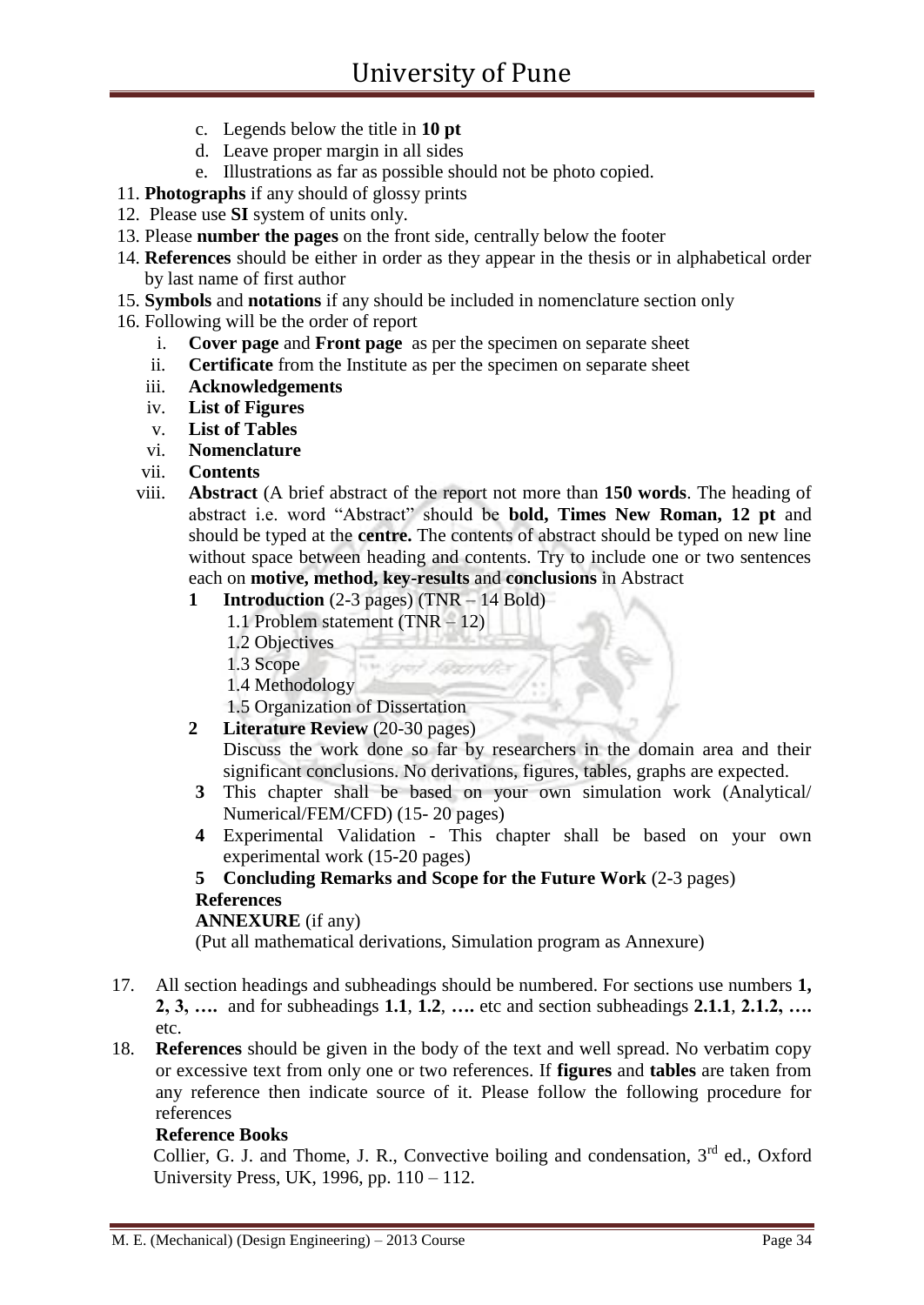#### **Papers from Journal or Transactions**

Jung, D. S. and Radermacher, R., Transport properties and surface tension of pure and mixed refrigerants, *ASHRAE Trans*, 1991, 97 (1), pp. 90 – 98.

Bansal, P. K., Rupasinghe, A. S. and Jain, A. S., An empirical correction for sizing capillary tubes, *Int. Journal of Refrigeration*, 1996, 19 (8), pp.497 – 505.

#### **Papers from Conference Proceedings**

Colbourne, D. and Ritter, T. J., *Quantitative assessment of flammable refrigerants in room air conditioners*, Proc. of the Sixteenth International Compressor Engineering Conference and Ninth International Refrigeration and Air Conditioning Conference, Purdue University, West Lafayette, Indiana, USA, 2002, pp. 34 – 40.

#### **Reports, Handbooks etc.**

United Nations Environmental Programme, Report of the Refrigeration, Air Conditioning and Heat Pumps, Technical Option Committee, 2002, Assessment - 2002.

ASHRAE Handbook: Refrigeration, 1994 (Chapter 44)

#### **Patent**

Patent no, Country (in parenthesis), date of application, title, year.

#### **Internet**

www.(Site) [Give full length URL]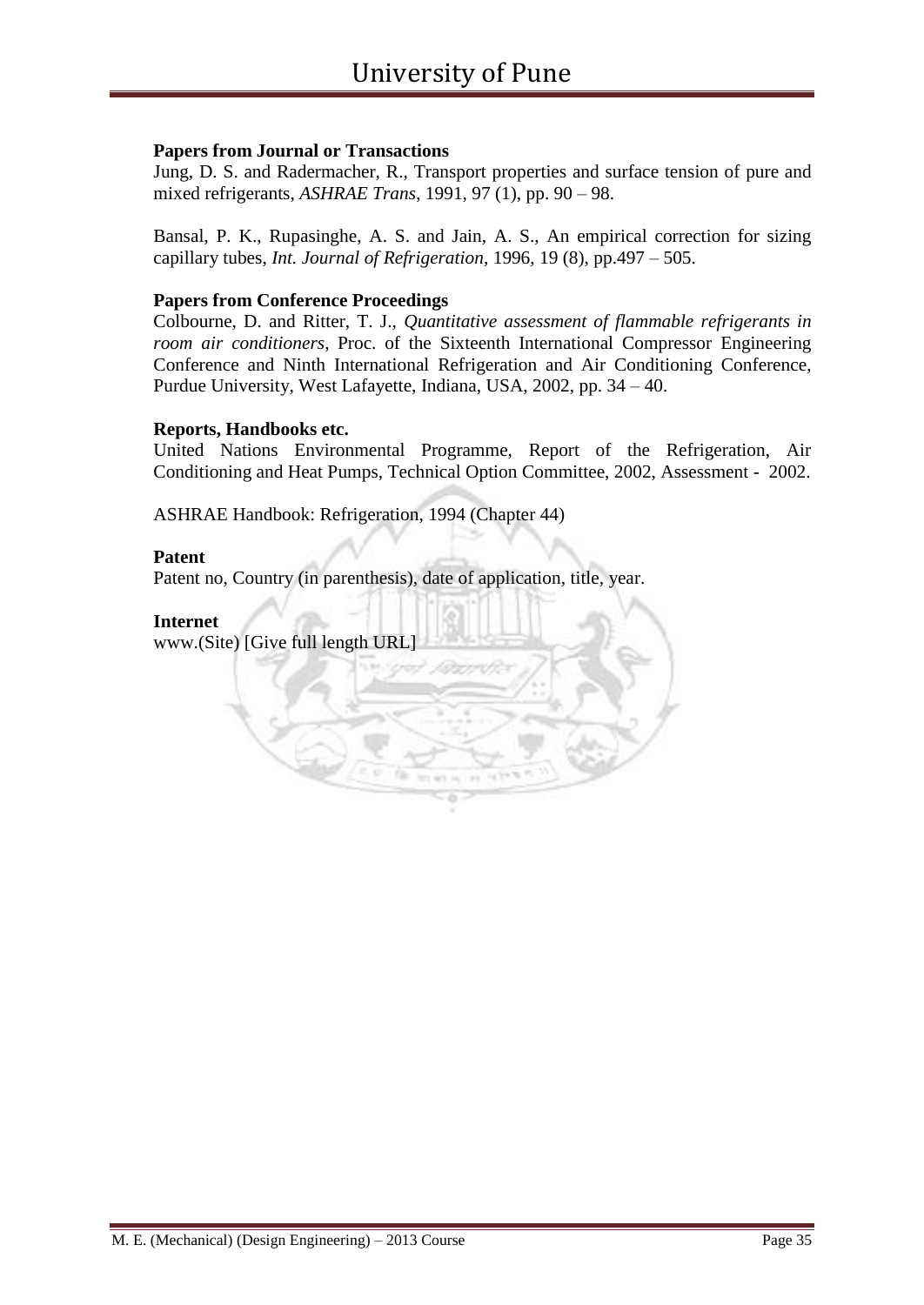A Project Stage-I Report on (TNR, 16pt, centrally aligned)

# **Title (TNR, 27pt, Bold, Centrally Aligned, Title Case)**

By (TNR, 16pt, Centrally Aligned)

**Mr. Student's Name**(TNR, 16pt, Centrally Aligned)

Guide **Guide's Name** (TNR, 16pt, Centrally Aligned)

**Institute** 

Logo

# Department of Mechanical Engineering

# Name of the Institute

[2011-12](TNR, 22pt, Title Case Centrally Aligned)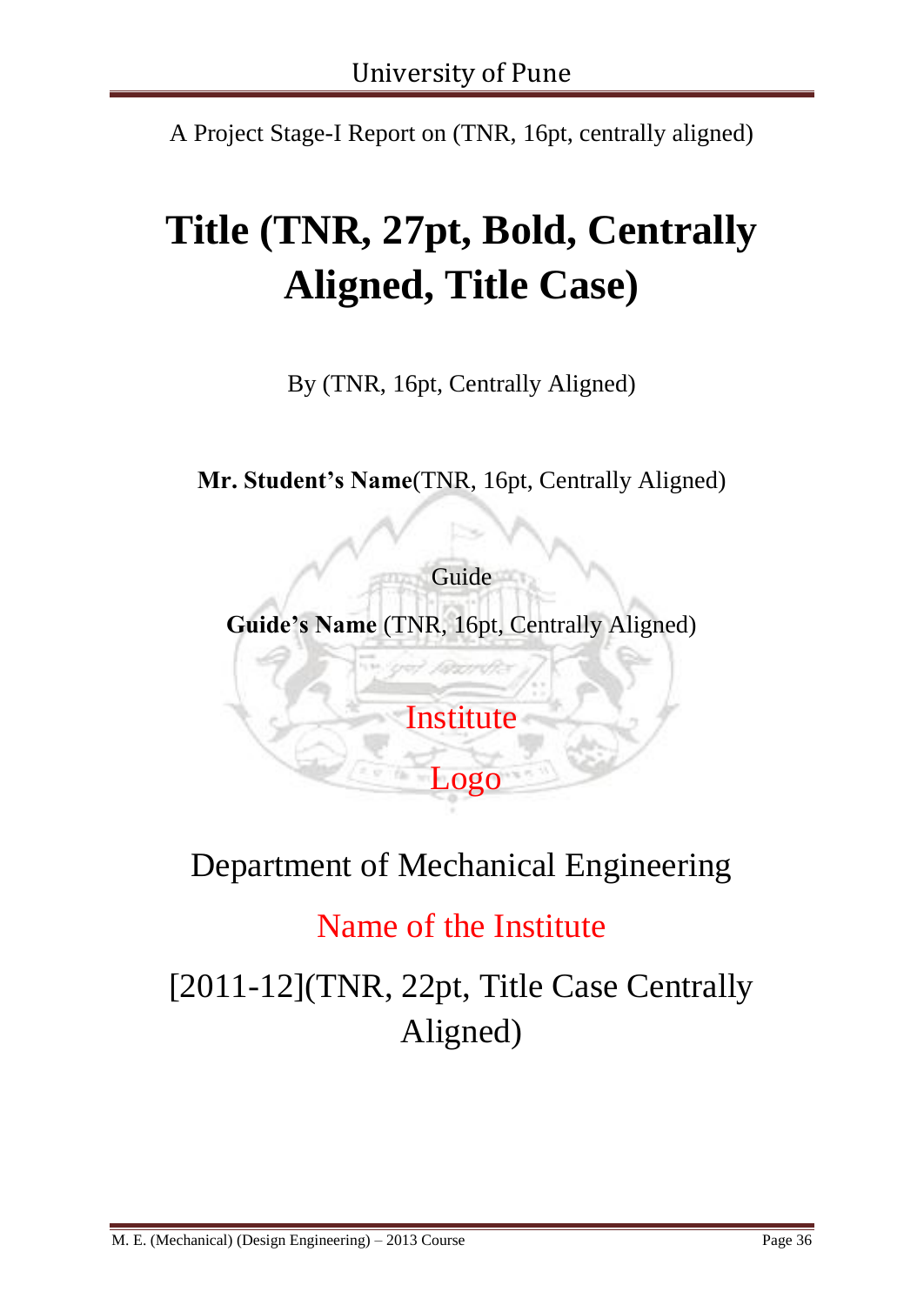# Name of the Institute

# Institute

# Logo

# C E R T I F I C A T E

This is to certify that *Mr. Lele M.M.*, has successfully completed the Project Stage-I entitled "Performance analysis of…….." under my supervision, in the partial fulfilment of Master of Engineering (Mechanical) (Design Engineering) of University of Pune.

Date :

Place :

Guide's Name Guide Head

Department and Institute Name

External Examiner Seal Principal,

Institute Name

\_\_\_\_\_\_\_\_\_\_\_\_\_\_\_\_\_\_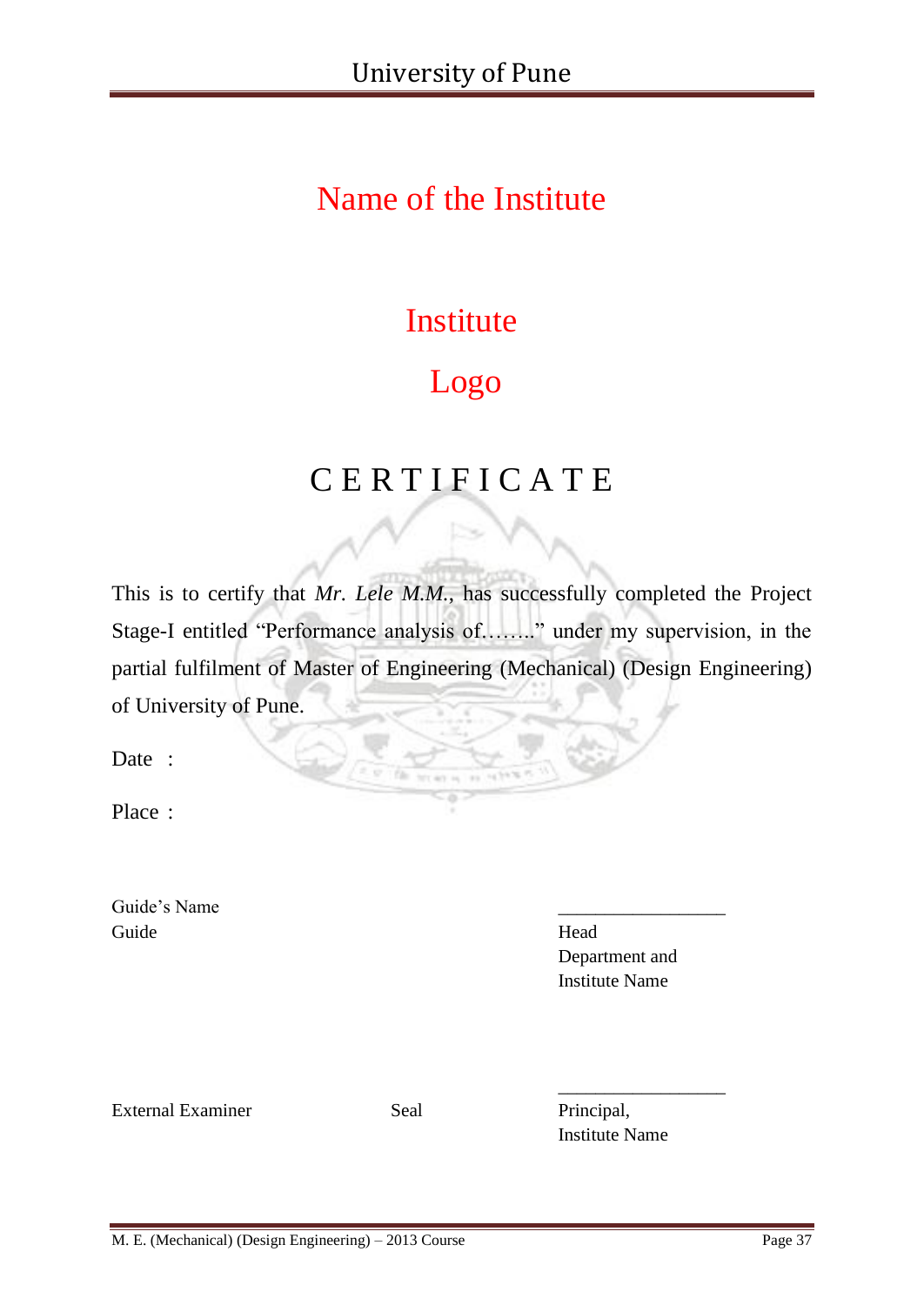A Dissertation on (TNR, 16pt, centrally aligned)

# **Title (TNR, 27pt, Bold, Centrally Aligned, Title Case)**

By (TNR, 16pt, Centrally Aligned)

**Mr. Student's Name** (TNR, 16pt, Centrally Aligned)

Guide **Guide's Name** (TNR, 16pt, Centrally Aligned)

**Institute** 

Logo

# Department of Mechanical Engineering

# Name of the Institute

[2011-12](TNR, 22pt, Title Case Centrally Aligned)